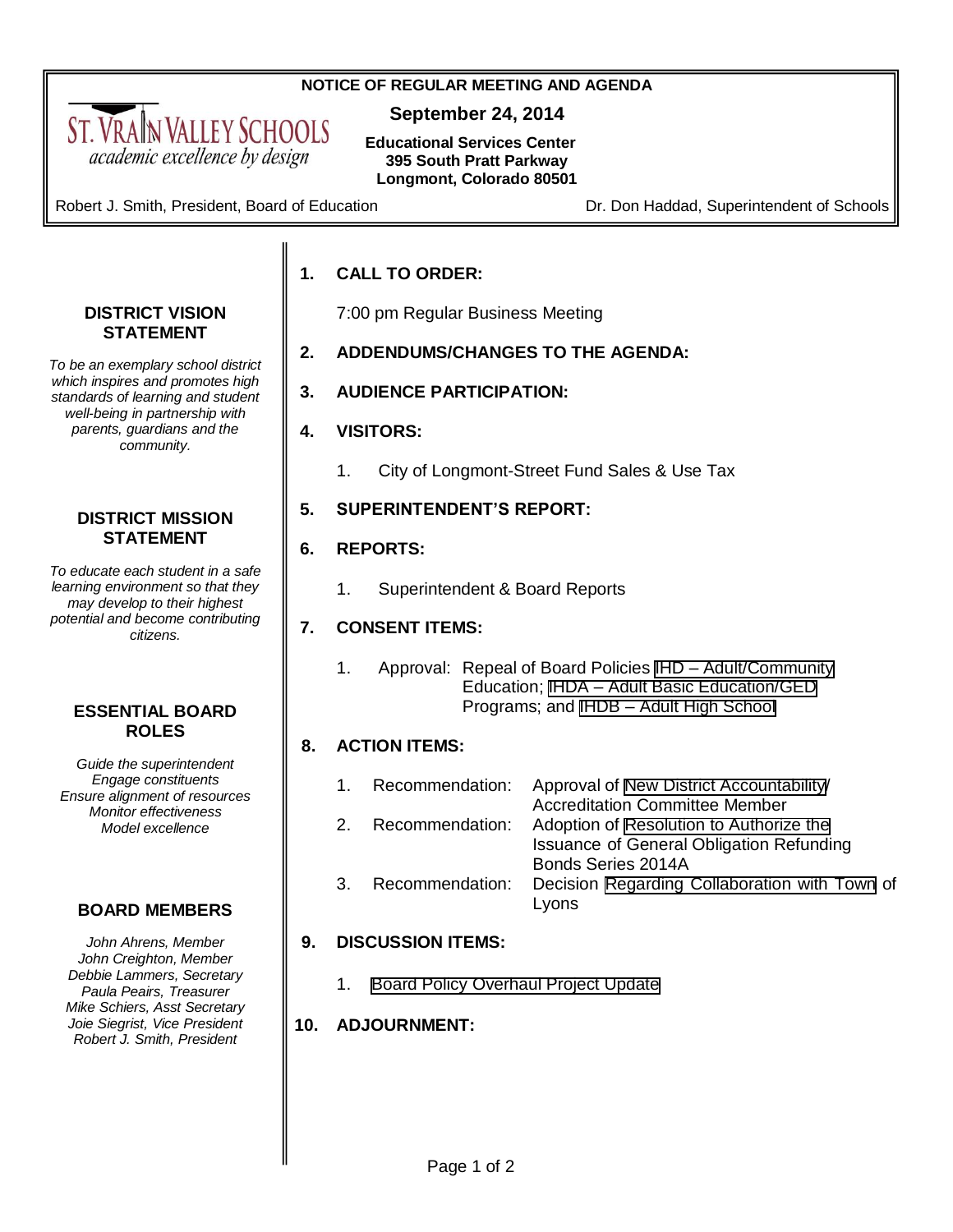#### **NOTICE OF REGULAR MEETING AND AGENDA**

**September 24, 2014**

**Educational Services Center 395 South Pratt Parkway Longmont, Colorado 80501**

Robert J. Smith, President, Board of Education **Dr. Don Haddad, Superintendent of Schools** 

<span id="page-1-0"></span>ST. VRAIN VALLEY SCHOOLS academic excellence by design

### **Board of Education Meetings: Held at 395 South Pratt Parkway, Board Room, unless otherwise noted:**

| Wednesday, October 8  | 7:00 pm Regular Meeting                    |
|-----------------------|--------------------------------------------|
| Wednesday, October 15 | 6:00 - 8:00 pm Study Session-Altona Middle |
|                       | School                                     |
| Wednesday, October 22 | 6:30 pm Review of CAFR                     |
|                       | 7:00 pm Regular Meeting                    |

#### **DISTRICT VISION STATEMENT**

*To be an exemplary school district which inspires and promotes high standards of learning and student well-being in partnership with parents, guardians and the community.*

#### **DISTRICT MISSION STATEMENT**

*To educate each student in a safe learning environment so that they may develop to their highest potential and become contributing citizens.*

### **ESSENTIAL BOARD ROLES**

*Guide the superintendent Engage constituents Ensure alignment of resources Monitor effectiveness Model excellence*

# **BOARD MEMBERS**

*John Ahrens, Member John Creighton, Member Debbie Lammers, Secretary Paula Peairs, Treasurer Mike Schiers, Asst Secretary Joie Siegrist, Vice President Robert J. Smith, President*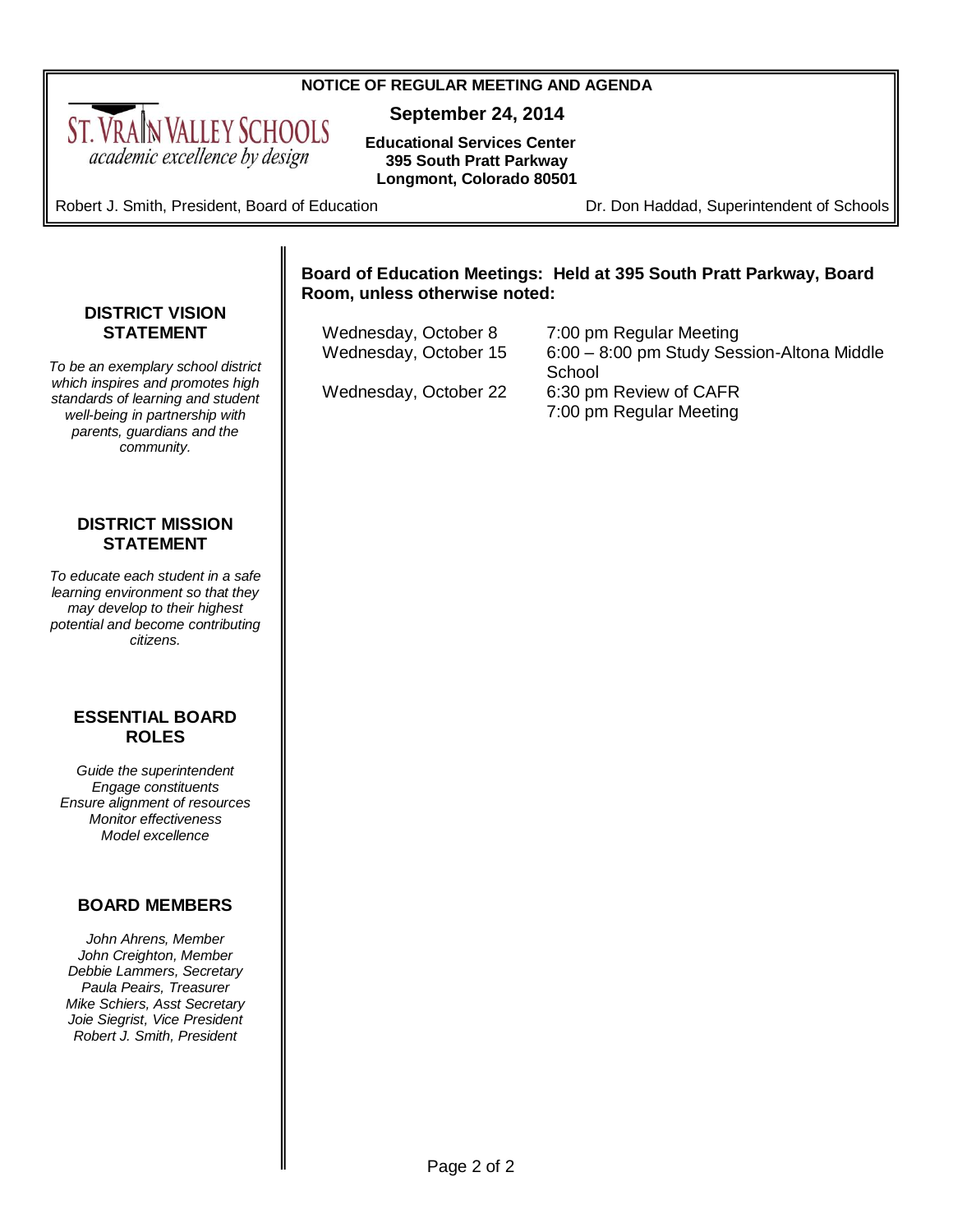# MEMORANDUM

- DATE: September 24, 2014
- TO: Board of Education
- FROM: Dr. Don Haddad, Superintendent of Schools
- SUBJECT: Repeal of Board Policies IHD Adult/Community Education; IHDA – Adult Basic Education/GED Programs; and IHDB – Adult High **School**

# **PURPOSE**

For the Board of Education to repeal Board policies IHD – Adult/Community Education; IHDA – Adult Basic Education/GED Programs; and IHDB – Adult High School.

### **BACKGROUND**

Repeal of these policies is necessary as St. Vrain Valley School District no longer offers these programs.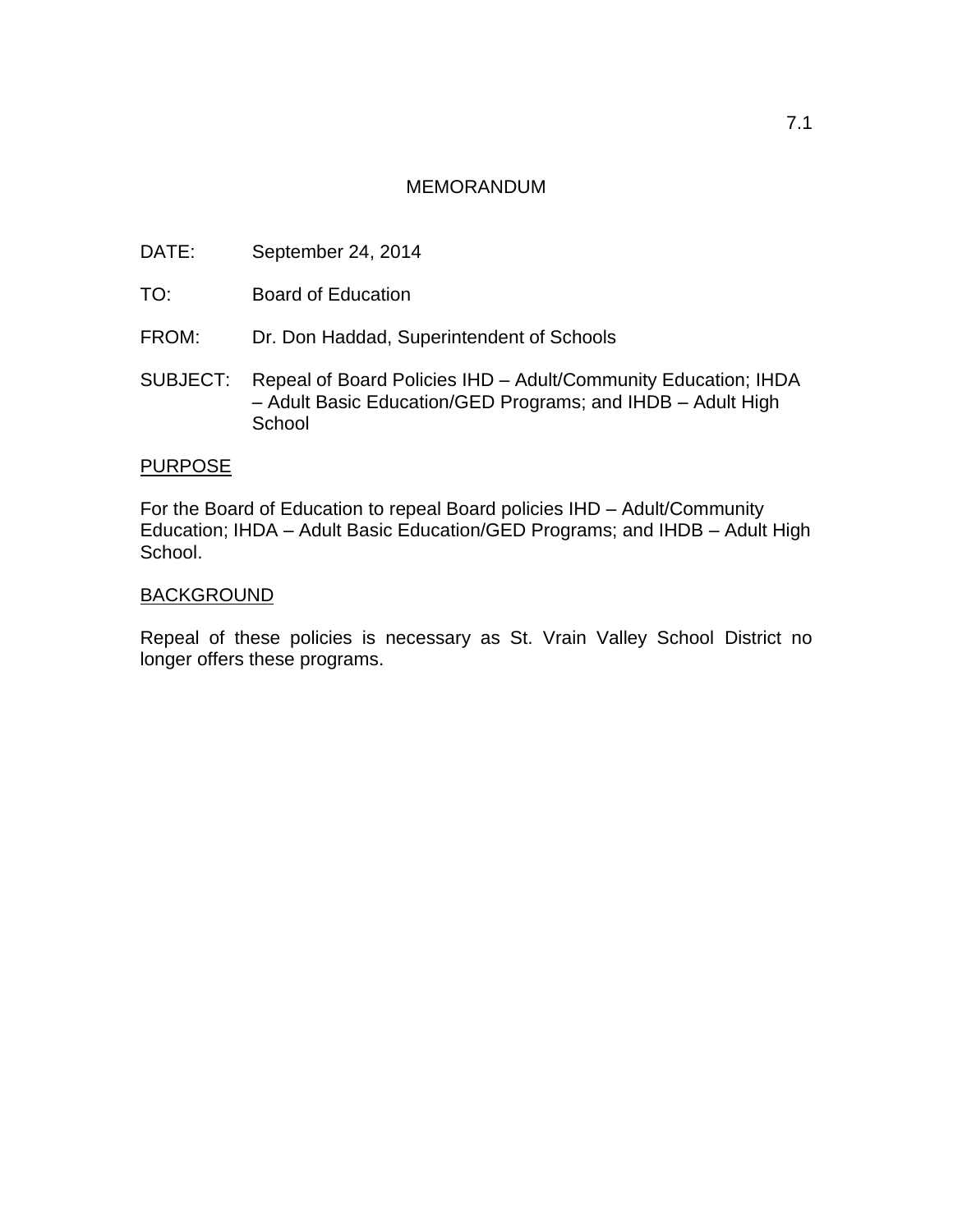# **Adult/Community Education**

<span id="page-3-0"></span>The Board recognizes it has an educational responsibility to the entire community. Accordingly, adult education courses shall be provided to meet the needs of adults and out-of-school youth. When sponsored by the Board, it is the intent that adult programs shall be self-supporting through tuition and fees.

The Board also recognizes that community groups play an important role in providing extended learning programs to the youth and adults of the District's service area. Therefore it shall make available to such groups District facilities for the purpose of providing such programs.

Adopted February 28, 1968 Revised to conform with practice February 8, 1984 Revised to conform with practice June 8, 1994 Revised August 24, 2005

St. Vrain Valley School District RE-1J, Longmont, Colorado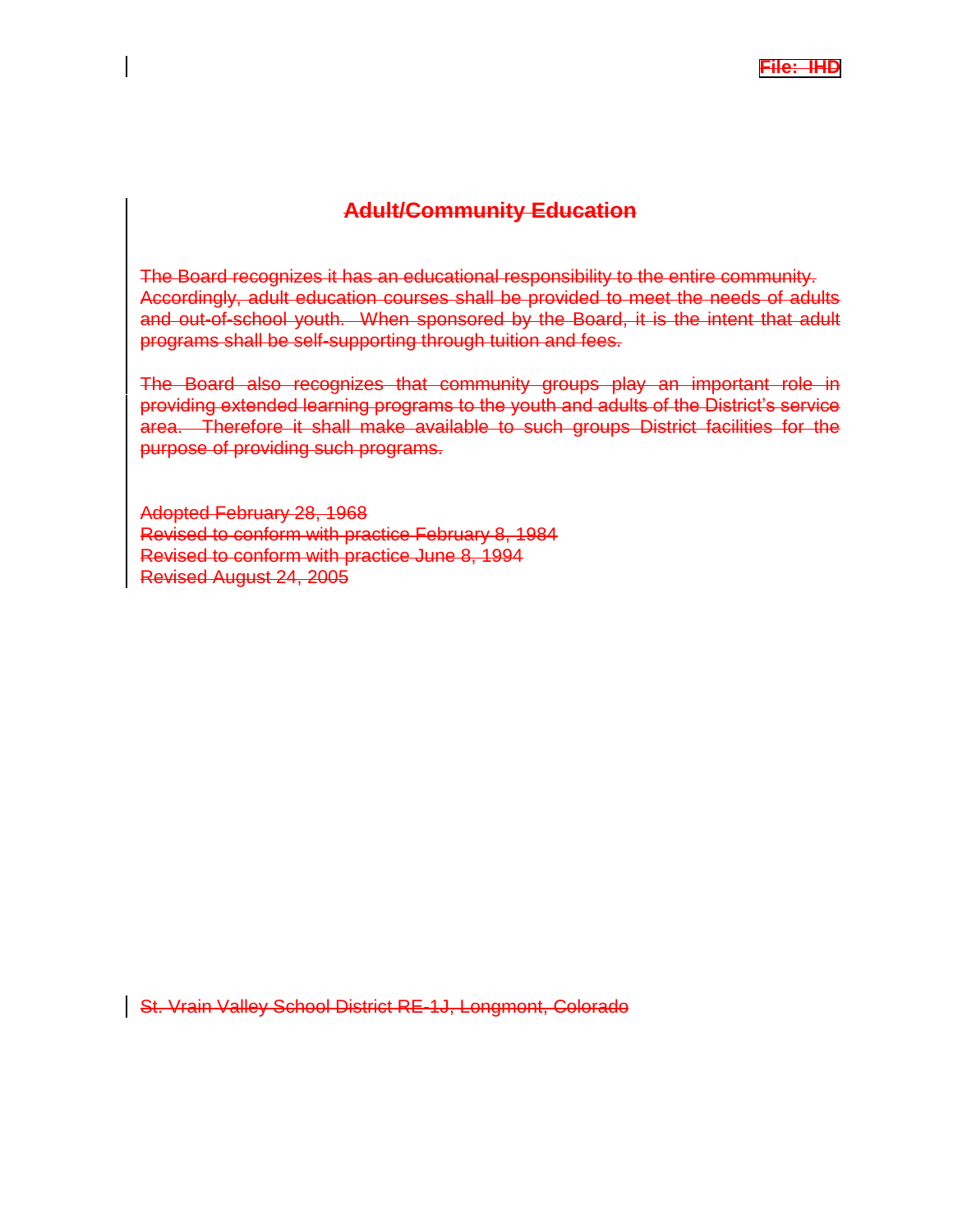# **Adult Basic Education/GED Programs**

<span id="page-4-0"></span>Students must be 17 years of age, and, if they attended a St. Vrain Valley District school, present proof that they have withdrawn from their home school in order to enroll in the Adult Basic Education Program. Under certain circumstances and with the coordinator's approval, students who are 16 years of age can be enrolled provisionally.

Instructional programs available to adults are:

English as a Second Language (ESL)

Skills Lab

Adult High School

Senior Alternative Make-up Program (SAM)

GED Practice Test and Remediation

High school seniors who are behind no more than 2 credits for graduation may take the tuition-based Senior Alternative Make-up Program (SAM) located at the Adult Education building. Participants must sign a contract that links a specified amount of seat time with course completion requirements. Only 2 credits may be earned in the SAM Program.

Adopted February 28, 1968 Revised November 16, 1977 Revised to conform with practice February 8, 1984 Revised to conform with practice June 8, 1994 Revised June 25, 2003 Revised October 26, 2005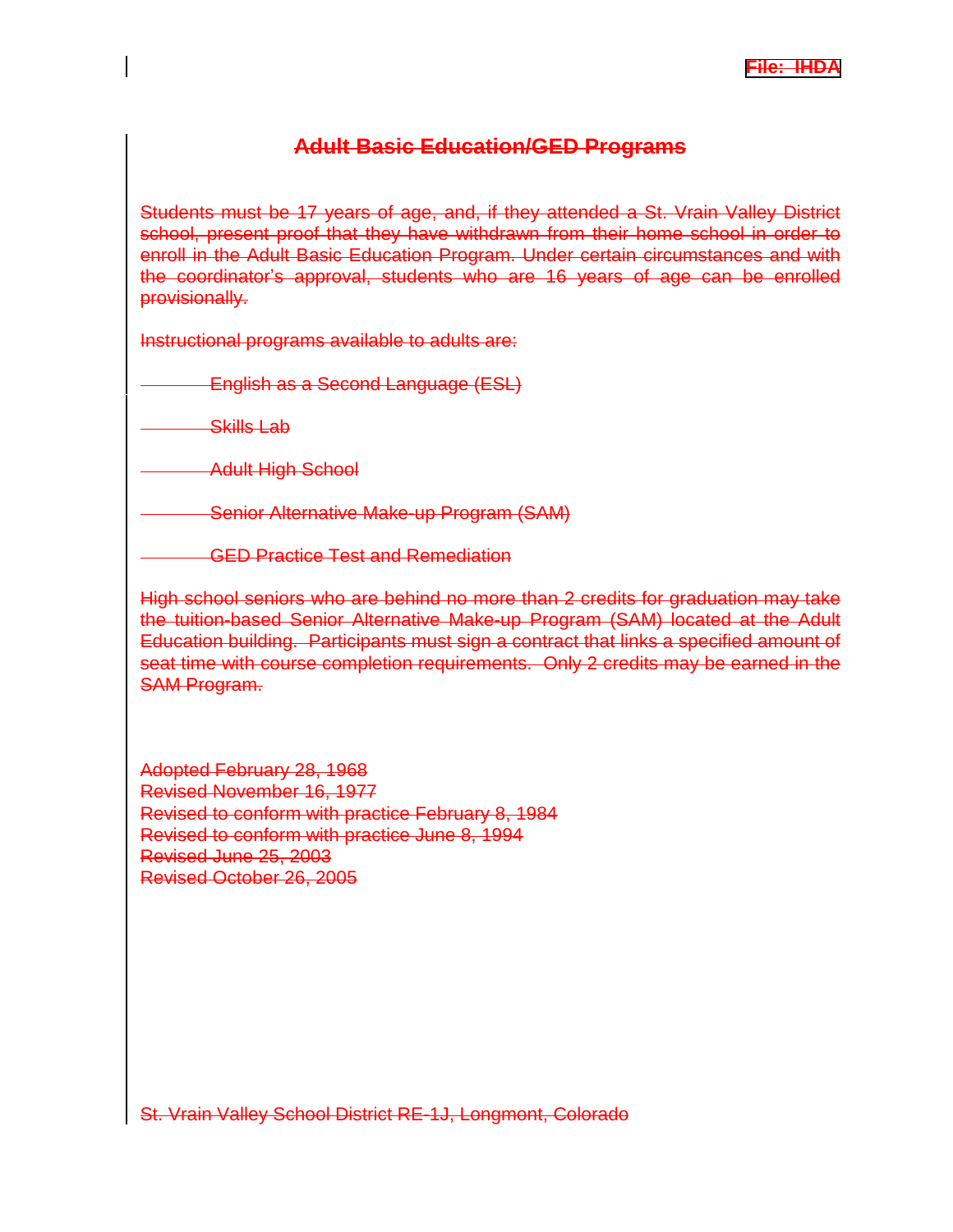# **Adult High School**

<span id="page-5-0"></span>The primary concern in the District's Adult High School program shall be for acceptable accomplishment and acquisition of the knowledge and skills normally required of high school.

# **Adult High School Graduation Requirements**

Credit shall be granted for 80% proficiency on course assessments. A minimum of twelve hours of teacher-student contact time shall be required.

A total of 17.5 credits in grades 10 through 12 shall be required for graduation with 11.5 required credits and 6 elective credits distributed as follows.

**English** 3 credits **Includes required course work to achieve competence** in reading and writing, such as vocabulary, composition, literature, grammar, language arts

**Social Studies** 3 credits **Includes American History, American Government,** World Studies

| <b>Mathematics</b> 2 credits |                      | Includes, Pre Algebra, Algebra and Geometry        |
|------------------------------|----------------------|----------------------------------------------------|
| <b>Science</b>               | 2 credits            | Includes, Biology, Physical Science, Earth Science |
| <b>Technology</b>            | <del>1 credit</del>  | (Must include basic keyboarding)                   |
| <b>Health</b>                | <del>.5 credit</del> |                                                    |

**Electives** 6 credits

Elective credits may be earned from credit-bearing courses and the following experiences.

# **Life Experience Credits:**

All learning does not take place within a school setting. In recognition of this concept, a maximum of 5 Life Experience Credits will be considered as elective credits. The following categories may be evaluated for Life Experience Credit:

Work Experience: One credit is granted for each 12 months of full-time work (30 hours or more) completed after leaving traditional high school in a particular field of employment such as food service, factory work, construction. To receive this credit students must write an essay that includes a short autobiography, jobs held with month and year employed, a description of each job and the skills learned on the job.

Homemaking Experience: One credit is granted for each year of experience. To receive this credit students must write a report that includes a short autobiography, a description and evaluation of proficiency in the areas of childcare, family health, and nutrition.

Military Service: One credit is granted for each year of active, full-time, military service. In the event the first year of service is not completed, one-half credit will be granted for successful completion of basic training.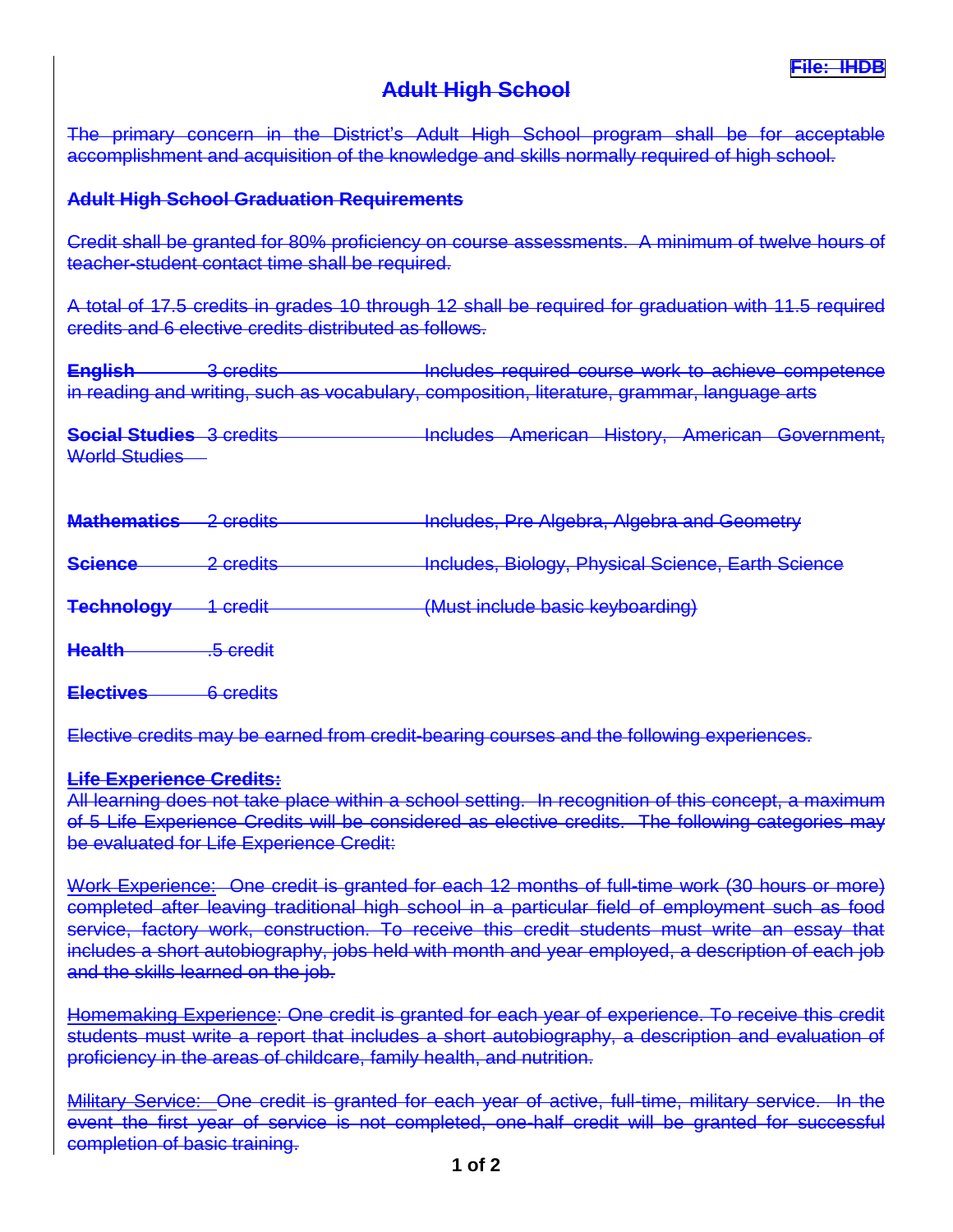Community Volunteer Service: One-half credit is granted for 60 hours of time/effort in volunteering for a community agency. This time must be verified, in writing, by the agency official. Not more than 2 credits may be earned this way (Hours must be for work with a community organization such as a hospital, school, or social agency – not from private business.)

Foreign High School/College Diploma: Five credits are granted upon presentation of a foreign high school or college diploma.

# **Transfer of Other/Additional Educational Credits**

Additional/other educational credits can be transferred from the following experiences:

Previous High School (Grades 10-12) Experience:

Official transcripts from previously attended accredited high schools will be used to document completed course work. Transcripts will be evaluated by the intake specialist and become a part of the student's adult high school transcript. A student transferring all of his/her credits into the District must earn a minimum of 2.5 credits from the St. Vrain Valley Adult High School.

A student transferring from an in-District school must earn a minimum of 1 required credit with the Adult Education Program pending approval by the intake specialist and adult high school manager.

Other Verifiable Education Credits: Any structured educational experience or documented special schooling must be verified in writing by the class instructor and will be evaluated by the intake specialist for credit.

Community College Credits: Transcripts from any community college will be evaluated by the intake specialist for credit. The rule of 3-5 college credits for one-half credit will be used.

A person who completes the above requirements shall be awarded a diploma and shall become eligible to participate in graduation ceremonies held at the end of the regular school year.

Adopted February 28, 1968 Revised November 16, 1977 Revised April 10,1985 Revised September 9, 1992 Revised February 9, 1994 Revised to conform with practice June 8, 1994 Revised June 25, 2003 Revised November 9, 2005

St. Vrain Valley School District RE-1J, Longmont, Colorado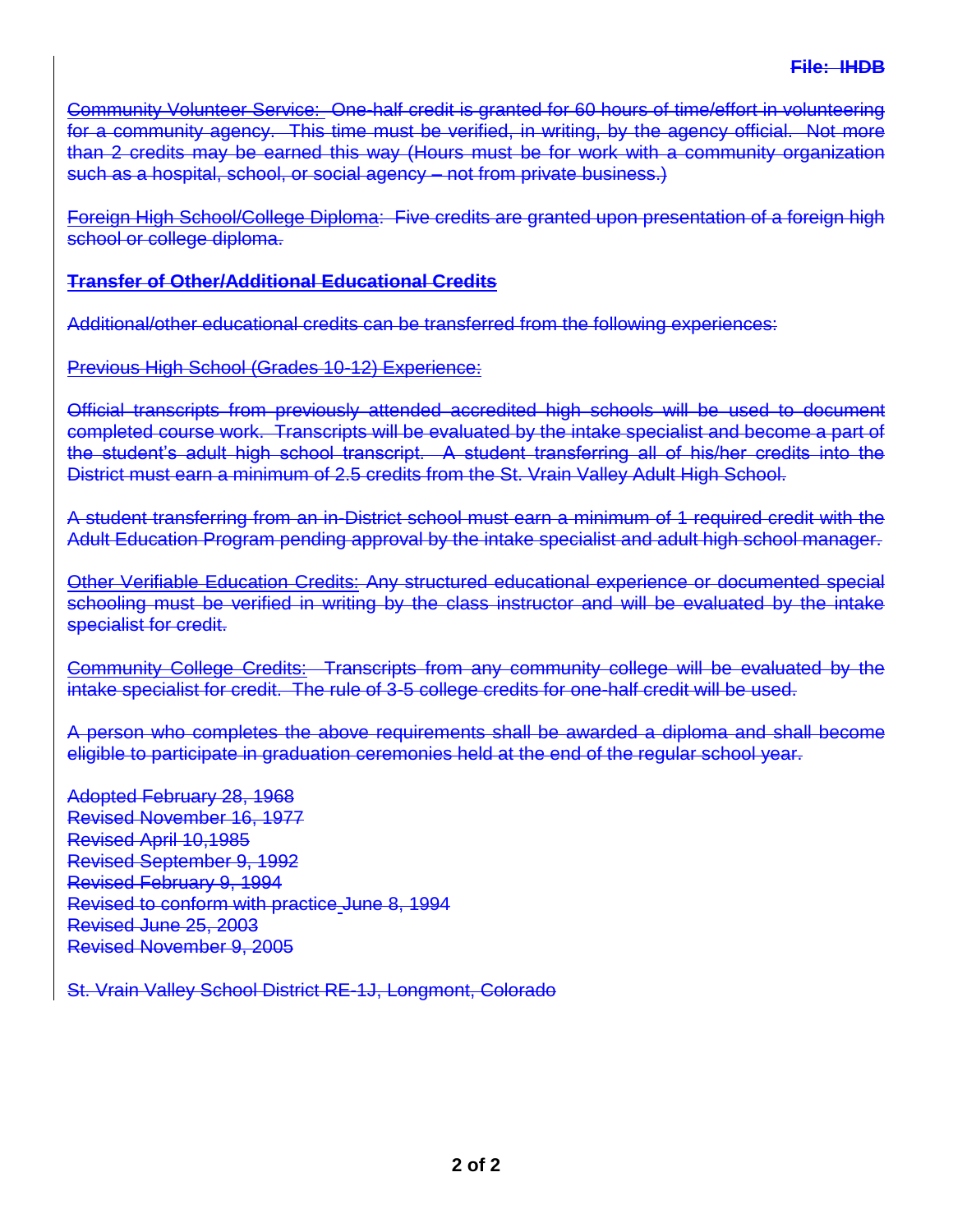# MEMORANDUM

<span id="page-7-0"></span>

| DATE:    | September 24, 2014                                                        |
|----------|---------------------------------------------------------------------------|
| TO:      | <b>Board of Education</b>                                                 |
| FROM:    | Dr. Don Haddad, Superintendent of Schools                                 |
| SUBJECT: | Approval of New District Accountability/Accreditation Committee<br>Member |

# RECOMMENDATION

That the Board of Education approve a new member of the District Accountability/ Accreditation Committee as per Policy BDF-Advisory Committees.

### **BACKGROUND**

Jane Wolford, OD, is an optometrist practicing in Old Town Longmont since 1986. Her children attended Central Elementary, Westview Middle and Longmont High School. She and her husband Dan have been host parents to eighteen exchange students, all of whom attended St. Vrain Valley Schools. Jane serves as Foundation liaison to the Longmont High School Medical and BioSciences Academy. In 2008, she served as chair for the SVVSD Bond and Mill Levy Committee. Jane is currently very active with the Longmont Rotary and their exchange student program. Dr. Wolford is interested in the District Accountability/Accreditation Committee as she feels it is important to give back to the community. She will serve on the Committee as a business member.

The current membership includes:

| Janis Hughes             | <b>School Administrator</b>                    |
|--------------------------|------------------------------------------------|
| Joan Martin              | <b>Community Member</b>                        |
| Josie Vigil              | Parent                                         |
| Laura Anna               | Parent                                         |
| Laurie Rayhill           | Teacher                                        |
| <b>Mark Spencer</b>      | <b>School Administrator</b>                    |
| <b>Melanie Patterson</b> | Parent                                         |
| Diane Lauer              | District Liaison to the Committee (non-voting) |
| <b>Tori Teague</b>       | District Liaison to the Committee (non-voting) |
|                          |                                                |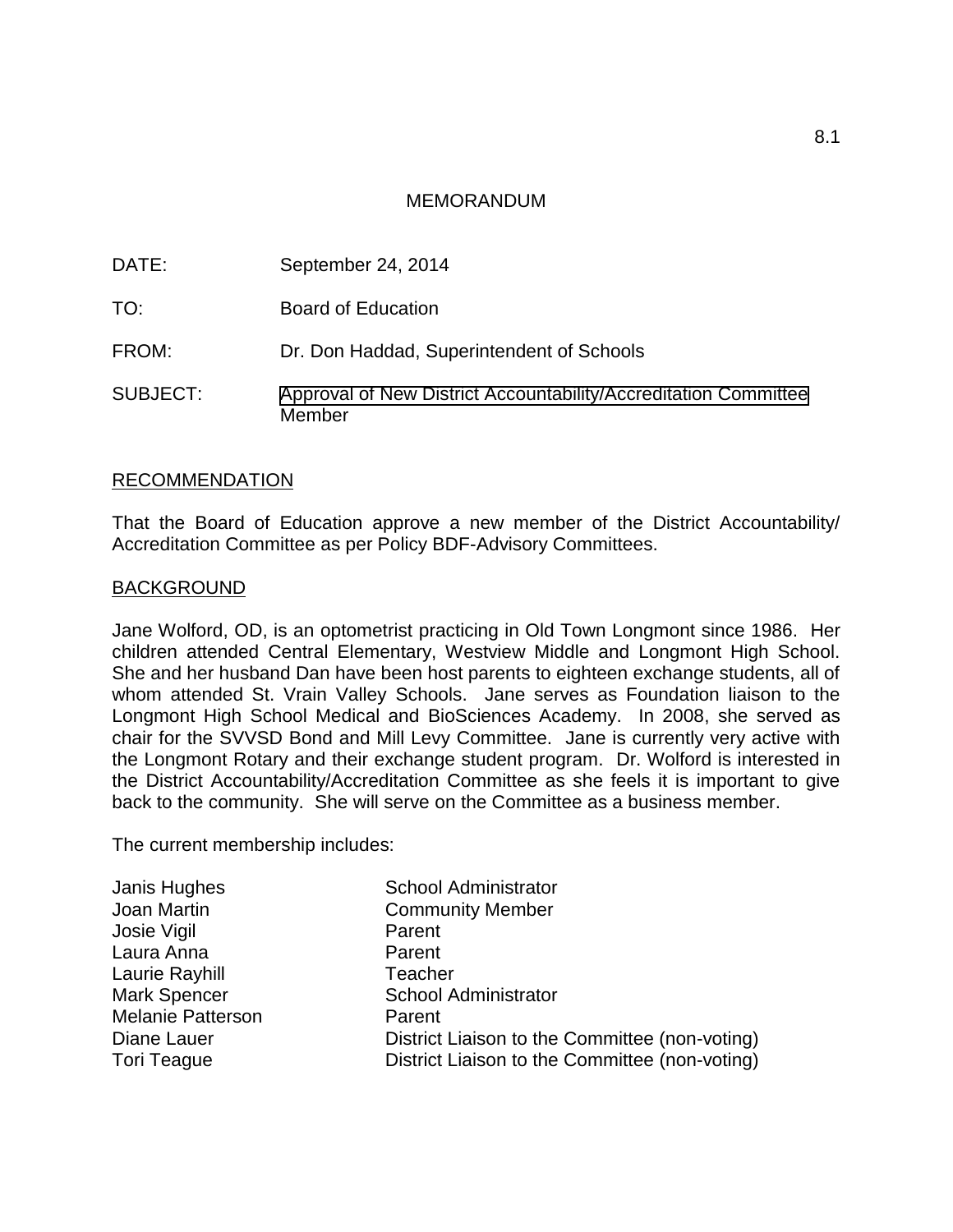# MEMORANDUM

- <span id="page-8-0"></span>DATE September 24, 2014
- TO: Board of Education
- FROM: Dr. Don Haddad, Superintendent of Schools
- SUBJECT: [Adoption of Resolution to Authorize the Issuance of General Obligation](#page-0-0) Refunding Bonds Series 2014A

### RECOMMENDATION

That the Board of Education approve and adopt the Bond Refinancing Parameters Resolution as prepared by Butler Snow, District Bond Counsel.

### BACKGROUND

At the Study Session on September 17, 2014, District staff presented their recommendation to refinance Series 2004, 2005-A and 2006-B General Obligation Bonds. This series will refund approximately \$51 million in bonded debt, saving district taxpayers an estimated \$5 million.

Passage of this Resolution will authorize Gregory Fieth, Don Haddad or Robert J. Smith to authorize a bond refinancing issuance that falls within the parameters set by the Resolution any time during the remainder of Fiscal Year 2015.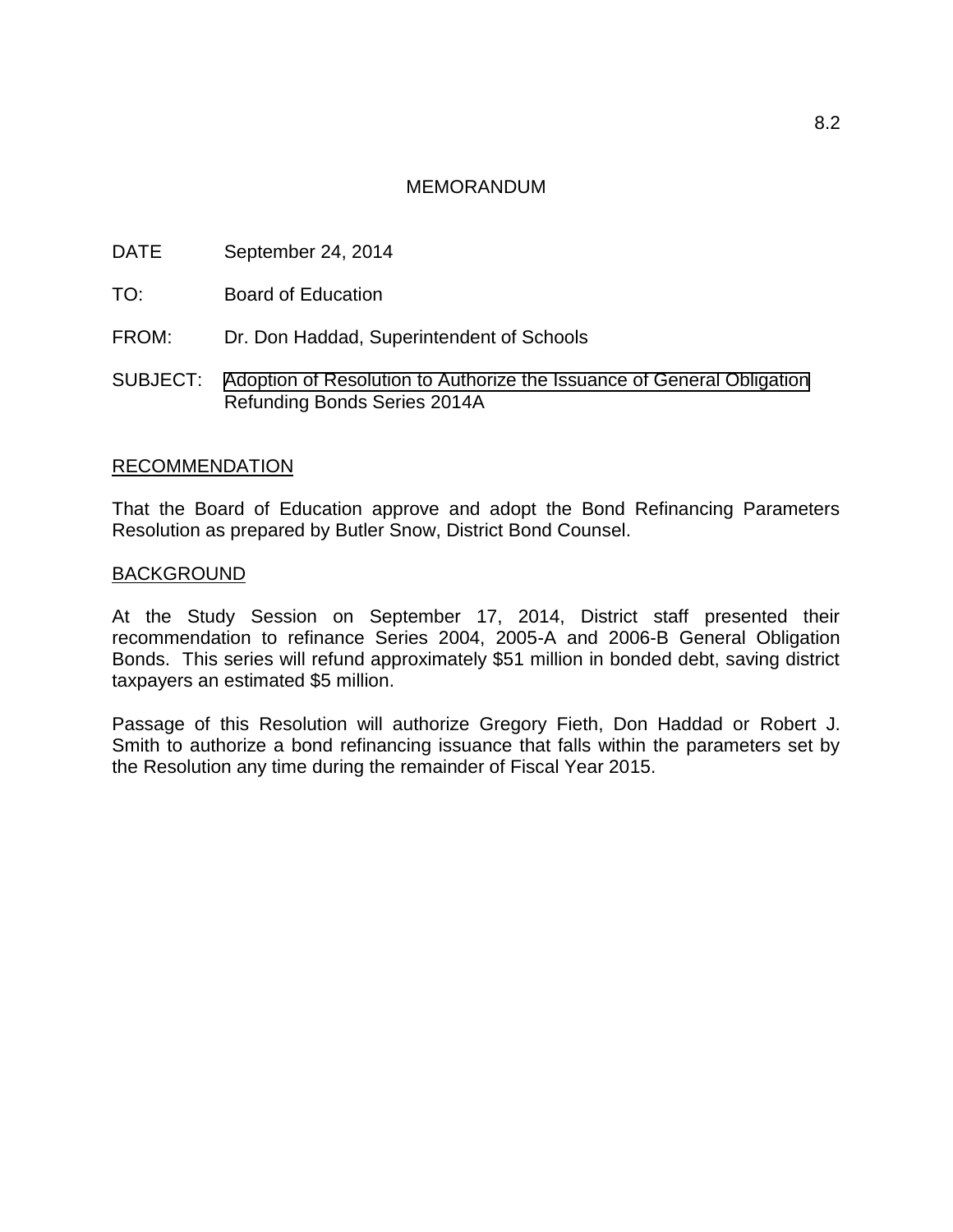#### **RESOLUTION**

NOW, THEREFORE, BE IT RESOLVED BY THE BOARD OF EDUCATION OF ST. VRAIN VALLEY SCHOOL DISTRICT NO. RE-1J, IN THE COUNTIES OF BOULDER, LARIMER AND WELD, AND THE CITY AND COUNTY OF BROOMFIELD, STATE OF COLORADO:

**Section 1. Definitions.** The terms defined in this section shall have the designated meanings for all purposes of this Resolution and of any amendatory or supplemental Resolution, except where the context by clear implication requires otherwise. Other terms are parenthetically defined elsewhere in this Resolution.

A. Appreciated Principal Amount means an amount equal to the sum of the principal amount of the Capital Appreciation Bonds plus the accrued interest thereon compounded semiannually on each June 15 and December 15 until the maturity of the Capital Appreciation Bonds.

B. Beneficial Owner means any Person for which a Participant acquires an interest in Bonds or Registered Coupons of a Series.

C. Board means the Board of Education of the St. Vrain Valley School District No. Re-1J.

D. Bond Fund means the separate, special account in the District's Bond Redemption Fund created by this Resolution for each Series of Bonds issued pursuant to this Resolution and held pursuant to the Custodial Agreement.

E. Bond Resolution or Resolution means this Resolution of the District which provides for the issuance and delivery of one or more Series of Bonds and Registered Coupons issued in the 2014-2015 fiscal year subject to the parameters set forth herein and confirmed in a Sale Certificate.

F. Bonds means one or more Series of general obligation refunding bonds of the District, as so named and with such details as set forth in a Sale Certificate approved by any of the President, the Superintendent or the Chief Financial Officer in such Sale Certificate, issued pursuant to this Resolution.

G. Business Day means a day on which banks located in the city in which the Principal Office of the Paying Agent is located are not required or authorized to be closed and on which the New York Stock Exchange is not closed.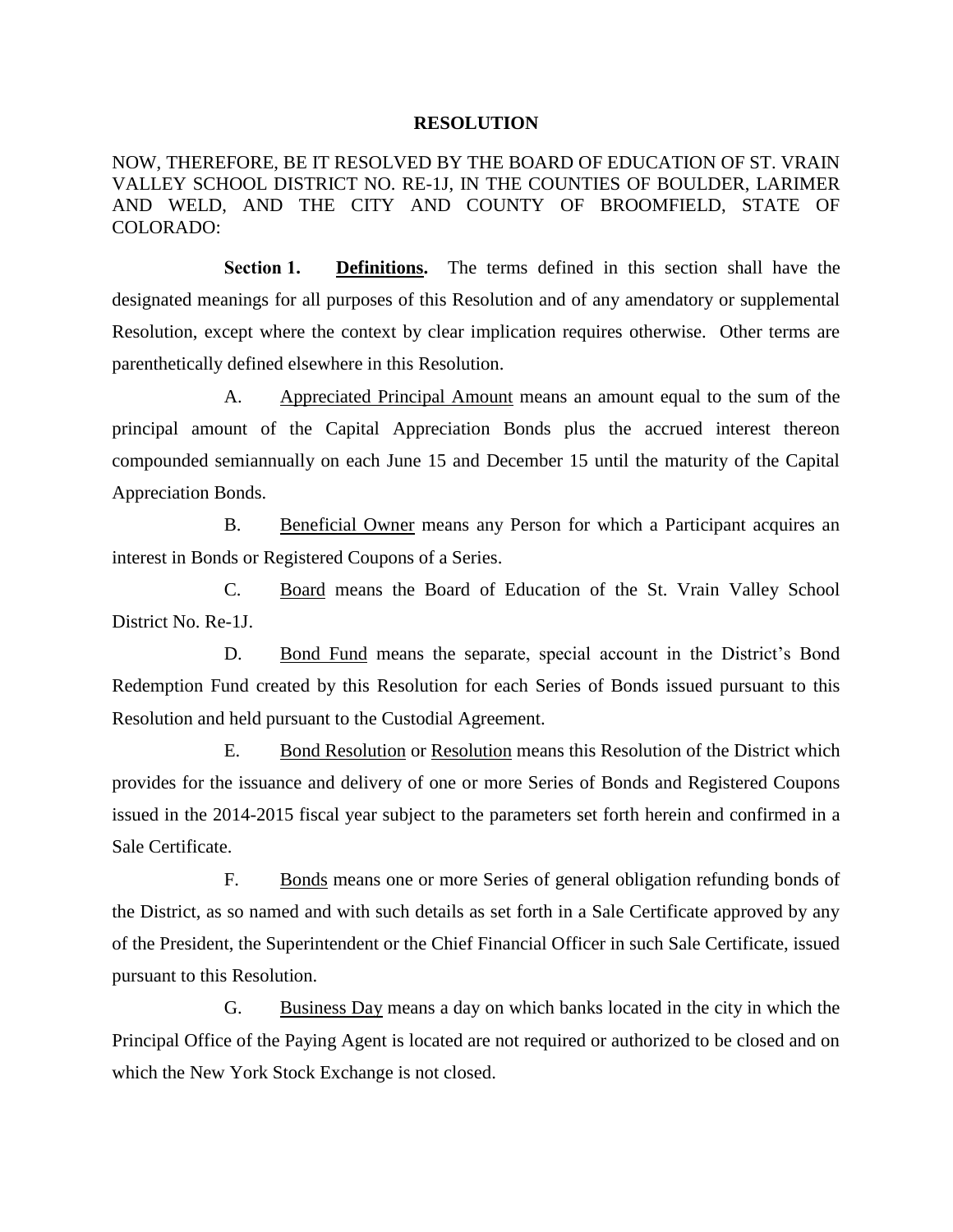H. Capital Appreciation Bonds means any Bonds of a Series which do not bear current interest, numbered from CA-1 upward and maturing as described in a Sale Certificate relating to such specific Series. If such Sale Certificate does not provide for the issuance of Capital Appreciation Bonds for such Series, then all references thereto in this Bond Resolution to Capital Appreciation Bonds for such Series shall have no force and effect.

I. Chief Financial Officer means the Chief Financial Officer of the District.

J. Code means the Internal Revenue Code of 1986, as amended, as in effect on the date of delivery of each Series of Bonds.

K. Continuing Disclosure Certificate means each Continuing Disclosure Certificate executed by the District on the date of delivery of each Series of Bonds.

L. Counties means the Counties of Boulder, Larimer and Weld, and the City and County of Broomfield, in the State of Colorado.

M. C.R.S. means the Colorado Revised Statutes, as amended and supplemented as of the date hereof.

N. Current Interest Bonds means all of the Bonds of a Series except those which are Capital Appreciation Bonds.

O. Custodial Agreement means the Custodial Agreement between the District and the Custodian, as the same may be amended and supplemented from time to time.

P. Custodian means Wells Fargo Bank, National Association, Denver, Colorado, or any successor, acting as custodian of the District's bond redemption fund as specified in the Custodial Agreement, as may be amended from time to time.

Q. Depository means any securities depository as the District may provide and appoint, in accordance with the guidelines of the Securities and Exchange Commission, which shall act as securities depository for each Series of Bonds and Registered Coupons.

R. District means the St. Vrain Valley School District No. Re-1J in the Counties of Boulder, Larimer and Weld, and the City and County of Broomfield, State of Colorado.

S. DTC means The Depository Trust Company, New York, New York, and its successors and assigns.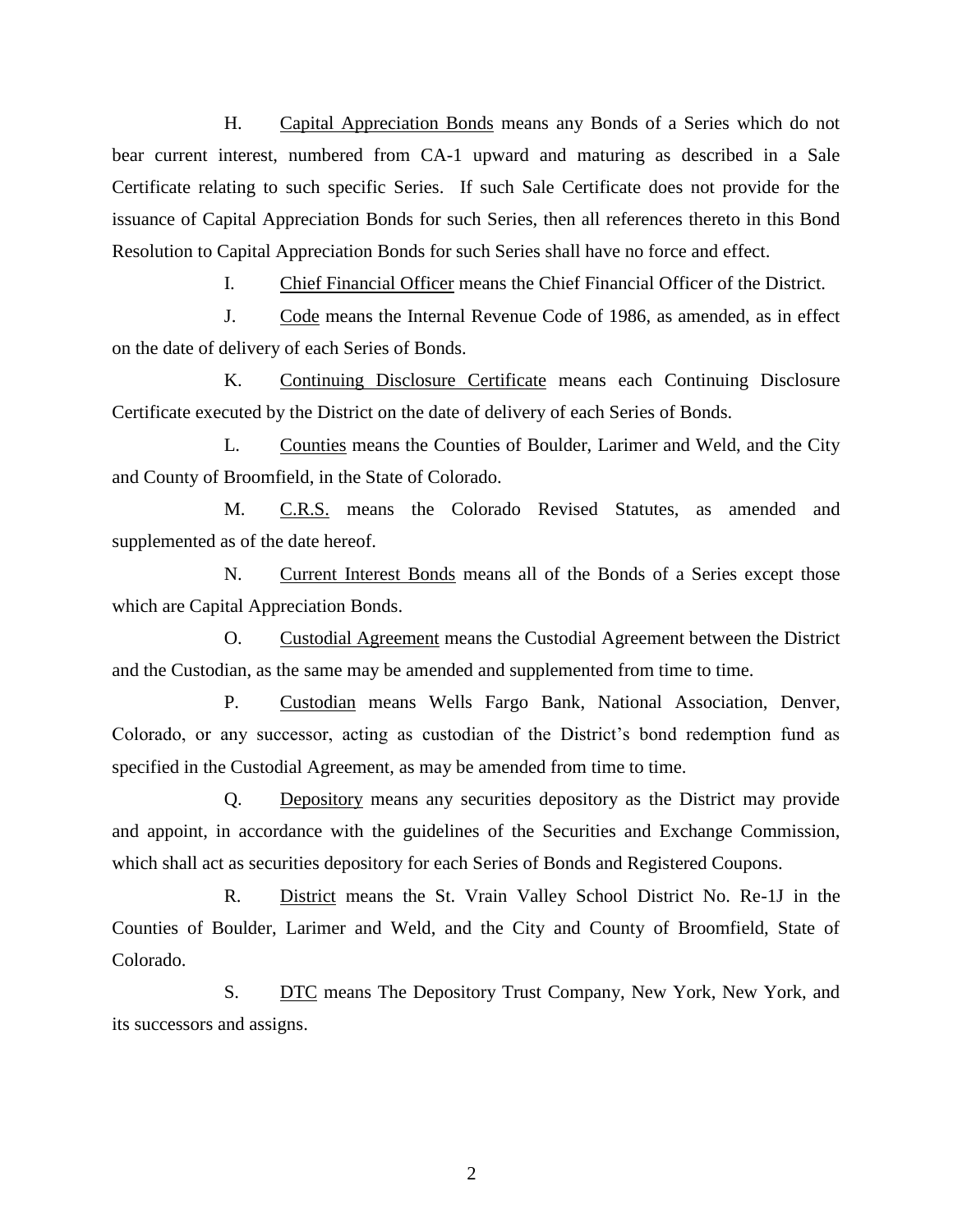T. Escrow Account means a separate account created and maintained under an Escrow Agreement for payment of the Refunded Bond Requirements on each Series of any Refunded Bonds.

U. Escrow Agreement means a separate Escrow Agreement between the District and the Escrow Bank concerning any Series of Refunded Bonds.

V. Escrow Bank means Wells Fargo Bank, National Association, Denver, Colorado, acting as escrow agent pursuant to the Escrow Agreement, or any successor.

W. Federal Securities means only direct obligations of, or obligations the principal of and interest on which are unconditionally guaranteed by, the United States (or ownership interests in any of the foregoing) and which are not callable prior to their scheduled maturities by the issuer thereof (or an ownership interest in any of the foregoing).

X. Letter of Representations means the blanket issuer letter of representations from the District to DTC to induce DTC to accept each Series of Bonds and Registered Coupons as eligible for deposit at DTC.

T. Official Statement means the final Official Statement in substantially the form of the Preliminary Official Statement with respect to a specific Series of Bonds.

Y. Outstanding means, as of any date of calculation, all Bonds or Registered Coupons executed, issued and delivered by the District except:

> (1) Bonds or Registered Coupons cancelled by the District, Paying Agent, or Registrar or surrendered to the District or Registrar for cancellation;

> (2) Bonds or Registered Coupons in lieu of, or in substitution for, which other Bonds or Registered Coupons shall have been executed, issued and delivered by the District and authenticated by the Registrar unless proof satisfactory to the Registrar is presented that any such Bonds or Registered Coupons are duly held by the lawful Registered Owners thereof; or

> (3) Bonds or Registered Coupons deemed to have been paid within the meaning of Section 17 hereof.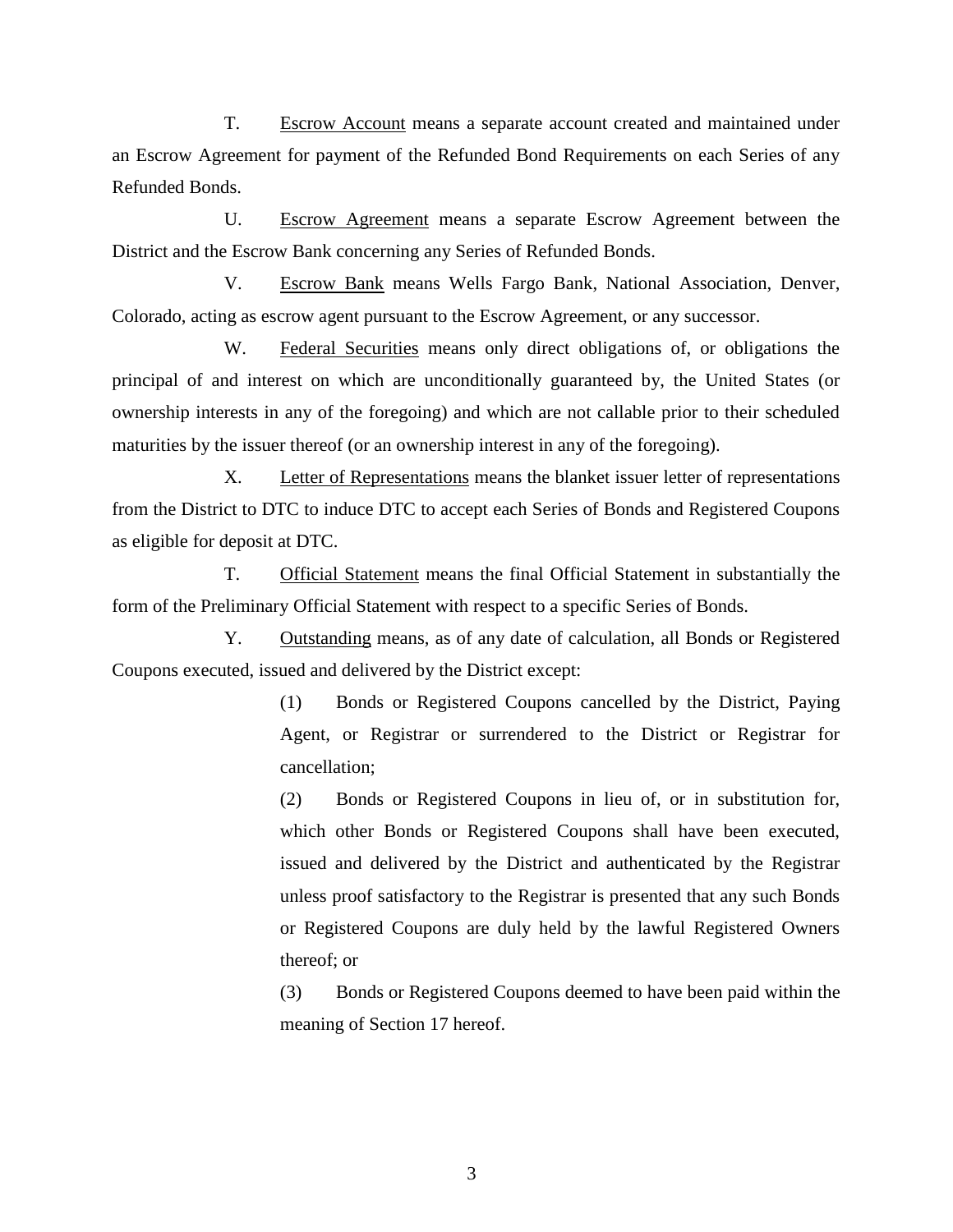Z. Owner or Registered Owner means any Person who is the registered owner of any Bond or Registered Coupon as shown on the registration books kept by the Registrar.

AA. Participant or Participants means any broker-dealer, bank, or other financial institution from time to time for which DTC or another Depository holds the Bonds or Registered Coupons.

BB. Paying Agent means Wells Fargo Bank, National Association, Denver, Colorado, or its successors or assigns, acting as the paying agent for the Bonds and Registered Coupons.

CC. Person means any natural person, firm, partnership, association, corporation, limited liability company, trust, public body, or other entity.

DD. President means the President of the Board, or in his or her absence, the Vice President of the Board.

EE. Prior Bonds means any outstanding general obligation bonds or general obligation refunding bonds previously issued by the District.

FF. Principal Office means the principal office of the Registrar or Paying Agent, as the case may be, as designated in writing by the District. The Principal Office of Wells Fargo Bank, National Association, Denver, Colorado is currently 1740 Broadway, Denver, Colorado.

GG. Purchase Contract means the Bond Purchase Agreement between the District and the Underwriter with respect to each Series of Bonds issued pursuant to this Resolution.

HH. Record Date means the last day (whether or not a Business Day) of the calendar month immediately preceding such interest payment date.

II. Redemption Date means the first date or dates on which any Refunded Bonds may be called for redemption as specified in a Sale Certificate.

JJ. Refunded Bond Requirements means the payment of (i) the interest due on the Refunded Bonds, both accrued and not accrued, as the same become due on and after the date of delivery of the specific Series of Bonds and on and before maturity or prior redemption on the Redemption Date; (ii) principal of the Refunded Bonds upon maturity or prior redemption on the Redemption Date, and (iii) any prior redemption premium as specified in a Sale Certificate.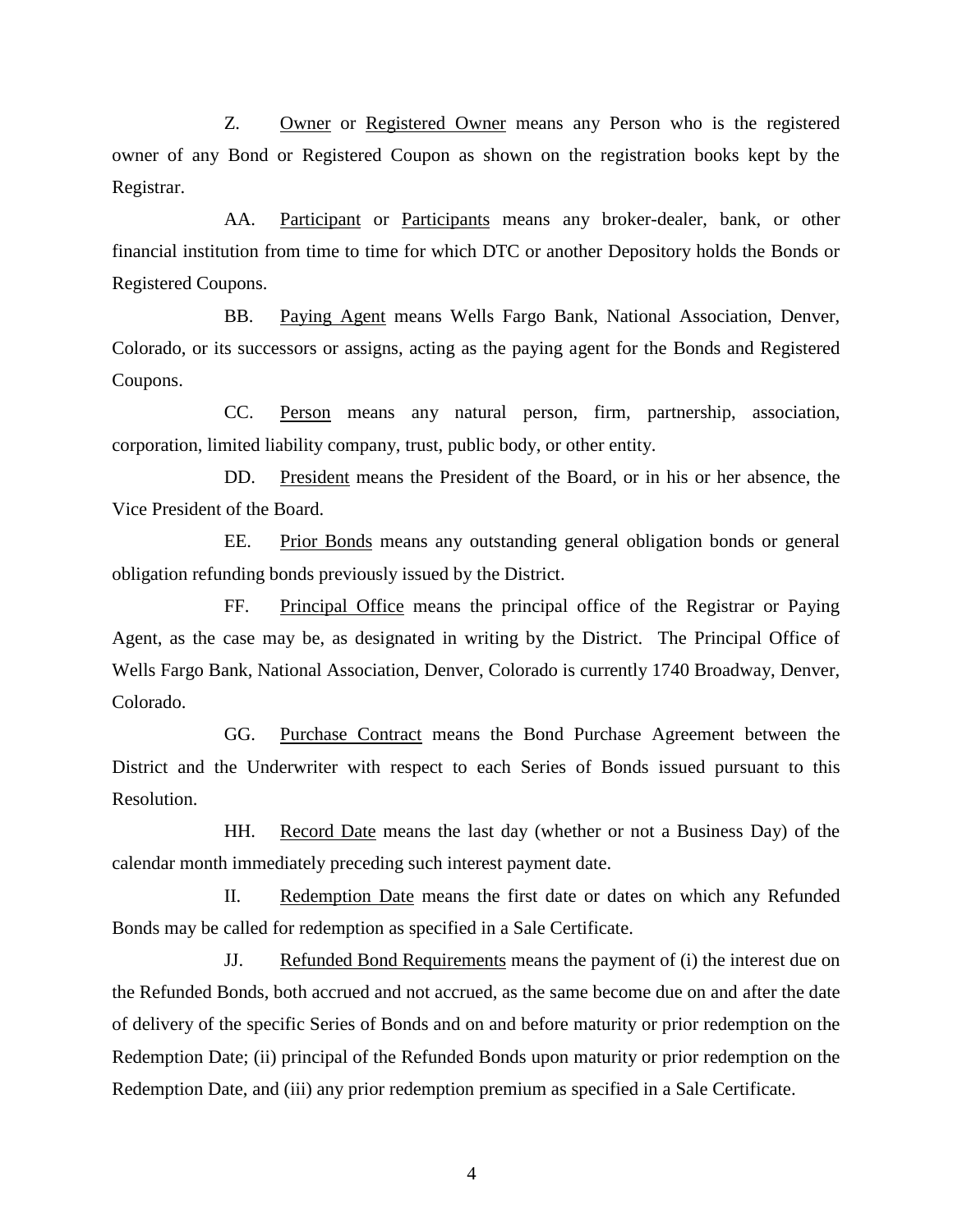KK. Refunded Bonds means any of the Prior Bonds which the District has determined to refund with the proceeds of a Series of Bonds as designated in a Sale Certificate.

LL. Refunding Act means Title 22, Article 43, C.R.S.

MM. Refunding Project means: (a) the payment of the Refunded Bond Requirements; and (b) the payment of the costs of issuing the Bonds.

NN. Registrar means Wells Fargo Bank, National Association, Denver, Colorado, or its successors and assigns, acting as registrar for the Bonds.

OO. Registered Coupon or Registered Coupons means, if so provided in a Sale Certificate, a coupon designated "Supplemental "B" Interest Registered Coupon" which is in fully registered form evidencing supplemental interest on any Bond or Bonds of a Series to which it is related and which, at the time of initial delivery of the specific Series of Bonds to the Underwriter shall accompany such Bond or Bonds of such Series so delivered. If such Sale Certificate does not provide for the issuance of Registered Coupons, then all references to Registered Coupons with respect to such specific Series of Bonds shall have no force and effect.

PP. Registrar Agreement means, with respect to each Series of Bonds, the Registrar and Paying Agent Agreement between the District and the Registrar,

QQ. Sale Certificate means, with respect to each Series of Bonds, a certificate executed by any of the President, the Superintendent or the Chief Financial Officer dated on or before the date of delivery of each Series Bonds and Registered Coupons, setting forth (i) the principal amounts and maturity dates of the Prior Bonds to be refunded by such Series of Bonds; (ii) the Redemption Date or Dates of the Refunded Bonds; (iii) the rates of interest on such Series of Bonds, including the rates of interest evidenced by the Registered Coupons, if any; (iv) the existence and amount of any capitalized interest or reserve fund with respect to such Series of Bonds; (v) the price at which the such Series of Bonds will be sold; (vi) whether such Series of Bonds will be subject to prior redemption, and if so, the conditions on which and the prices at which such Series of Bonds may be called for prior redemption; (vii) the aggregate principal amount of the Current Interest Bonds and the initial principal amount of the Capital Appreciation Bonds and denominations of the Bonds of such Series; (viii) the amount of principal of the Current Interest Bonds maturing on each date and the Appreciated Principal Amount of the Capital Appreciation Bonds (a portion of which represents compounded interest) maturing on each date; (ix) the dates on which principal and interest will be compounded and paid and the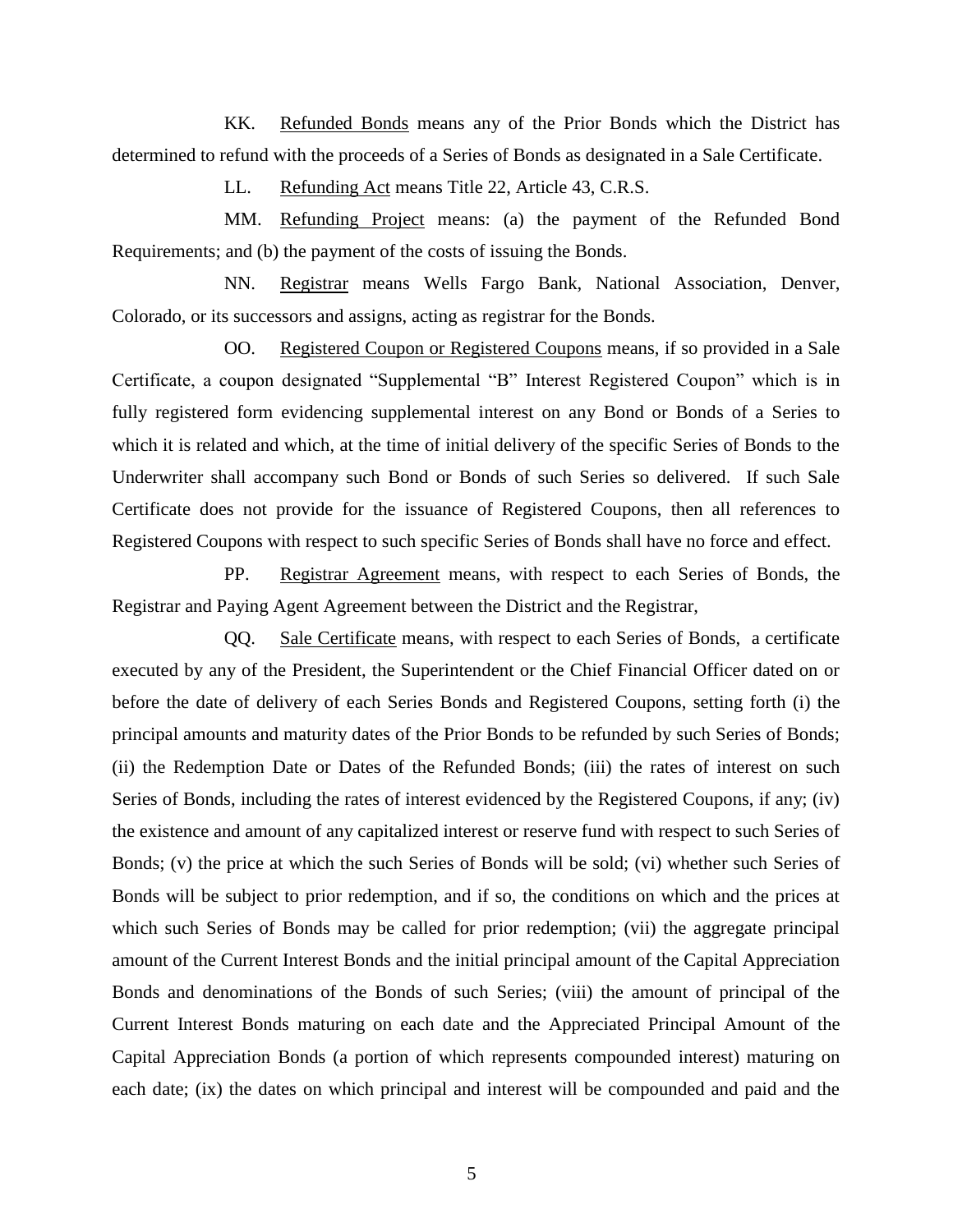first interest payment date or compounding date; (x) whether any portion of the Bonds of such Series will be issued as Capital Appreciation Bonds; (xi) whether the Bonds of such Series will bear interest evidenced by Registered Coupons; (xii) whether the Bonds of such Series shall be secured by a municipal bond insurance policy; and (xii) any other finding or determination authorized under the Supplemental Act, all subject to the parameters and restrictions contained in this Resolution.

RR. Secretary means the Secretary of the Board, or in his or her absence, the Assistant Secretary of the Board.

SS. Series means each series of the Bonds authorized to be issued pursuant to this Resolution and designated as such in a separate Sales Certificate and any Bonds authenticated and delivered in lieu of or in substitution for such Bonds pursuant to this Resolution.

TT. Special Record Date means a special date fixed by the Registrar to determine the names and addresses of Registered Owners of Current Interest Bonds for purposes of paying interest on a special interest payment date for the payment of defaulted interest.

UU. State means the State of Colorado.

VV. Superintendent means the Superintendent of the District.

WW. Supplemental Act means the Supplemental Public Securities Act, constituting Title 11, Article 57, Part 2, C.R.S.

XX. Term Bonds means Current Interest Bonds that are payable on or before their specified maturity dates from sinking fund payments established for that purpose and calculated to retire such Current Interest Bonds on or before their specified maturity dates.

YY. Underwriter means George K. Baum & Company, Denver, Colorado.

**Section 2. Recitals.**

A. The District is a public corporation duly organized and existing under the Constitution and laws of the State.

B. The District is authorized under Section 11-57-205 of the Supplemental Act to delegate to any member of the issuing authority, chief executive officer, or chief financial officer of the public entity the authority to sign a contract for the purchase of the securities or to accept a binding bid for the securities, such delegation to be effective for one year after adoption of the act of issuance.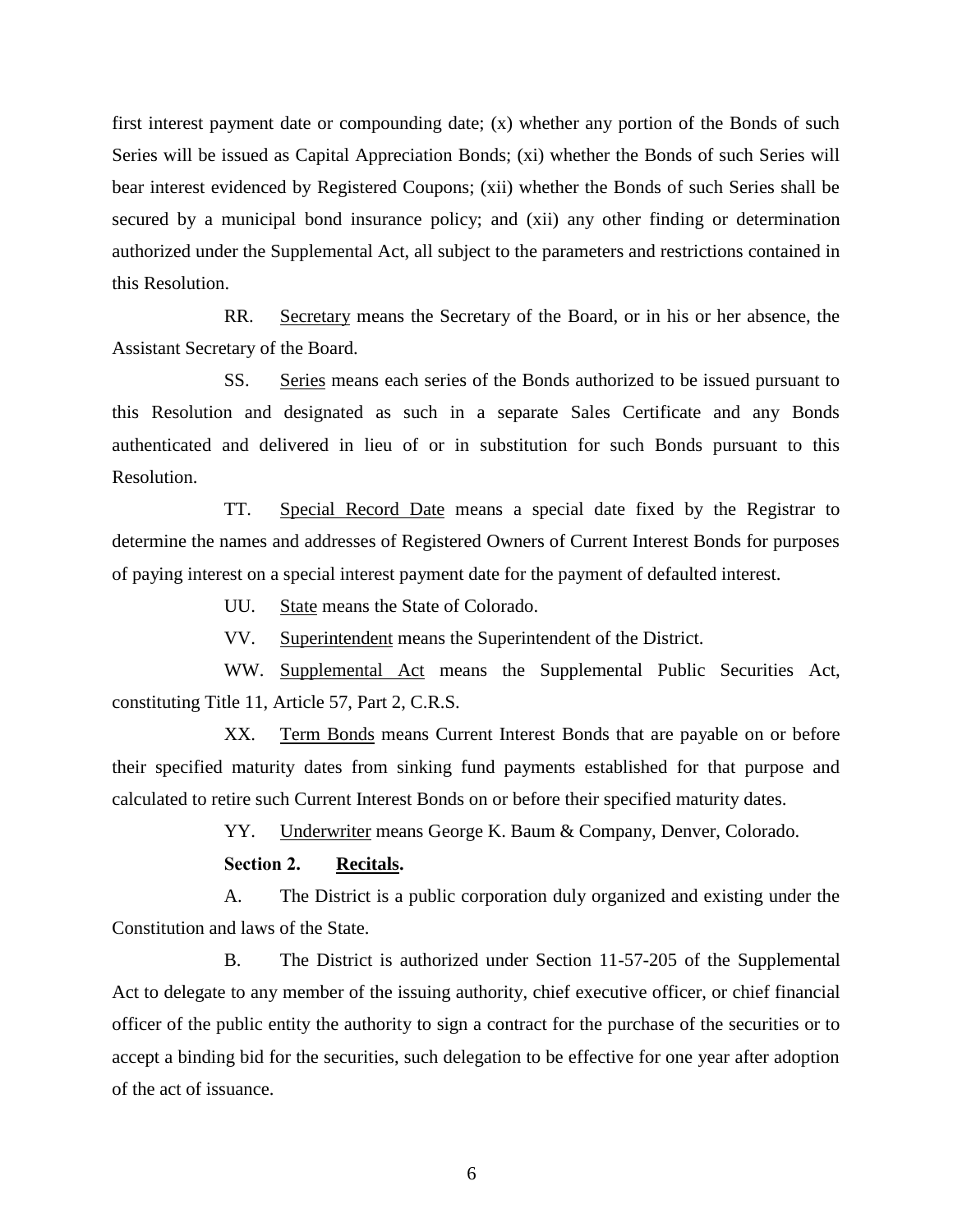C. The District has heretofore issued the Prior Bonds.

D. The District desires to delegate to the President, the Superintendent or the Chief Financial Officer the independent ability to authorize the issuance of one or more Series of Bonds of the District during the 2014-15 fiscal year for the purpose of refunding any Prior Bonds subject to the parameters set forth in this Resolution.

E. The District desires to refund, pay and discharge the maturities and amounts of the Prior Bonds as may be designated in a Sale Certificate, as may be advantageous to the District subject to the parameters set forth in Section 5 below.

F. The District is not delinquent in the payment of any of the principal of or interest on the Prior Bonds.

G. Pursuant to Section 22-43-103 of the Refunding Act, general obligation refunding bonds may be issued without an election if the net effective interest rate and net interest cost of the refunding bonds does not exceed the net effective interest rate and the net interest cost of the bonds to be refunded.

H. Pursuant to Section 22-43-103 of the Refunding Act, if two or more issues are being refunded by the issuance of a single issue of refunding bonds, the net effective interest rate and the net interest cost are to be computed as if all of the bonds to be refunded had originally been combined as a single issue.

I. Pursuant to Section 22-43-102(5) of the Refunding Act, the taxable property upon which tax levies are being made for payment of the Refunded Bonds is identical to the taxable property on which such tax levies will be made for the Bonds.

J. Pursuant to Article X, Section 20(4) of the State Constitution, a Series of Bonds may be issued without an election if they are issued at a lower interest rate than the Refunded Bonds.

K. Pursuant to Section 22-43-103 of the Refunding Act, the Board has found and determined, and does hereby find and determine, that, provided any Series of Bonds issued for refunding purposes are sold within the parameters and restrictions contained in Section 5 of this Resolution, the net effective interest rate on such Series of Bonds will be less than the combined net effective interest rate of the Refunded Bonds and the net interest cost on such Series of Bonds will be less than the combined net interest cost of the Refunded Bonds.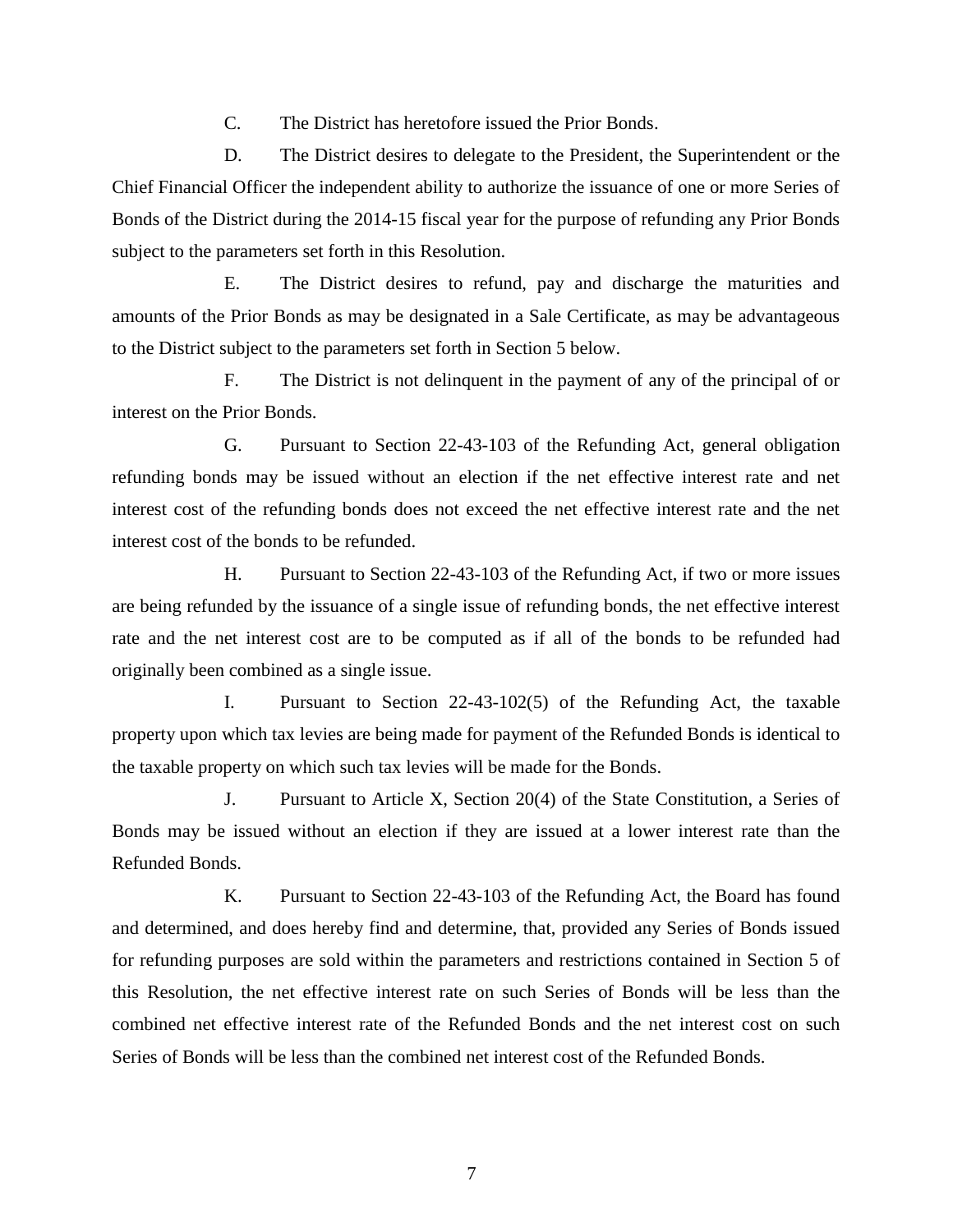L. Pursuant to Section 22-43-105 of the Refunding Act, the original principal amount of the Bonds of a Series may not exceed the outstanding principal amount of the Prior Bonds to be refunded.

M. The Board has determined, and does hereby determine, that so long as the Series of Bonds are issued within the parameters set forth in Section 5 hereof, the limitations of the Refunding Act imposed upon the issuance of each Series of Bonds will have been met prior to the issuance of such Series of Bonds for refunding purposes, and that any Refunding Project, as may hereafter by approved by the President, Superintendent or Chief Financial Officer, serves a valid and governmental purpose and is necessary, expedient and in the best interests of the District and its taxpayers.

N. The creation of any indebtedness issued pursuant to the parameters set forth in Section 5 hereof will not cause the District to exceed the maximum general obligation indebtedness authorized by State law.

O. The Board has determined, and does hereby determine, that it is necessary and for the best interest of the District that each Series of Bonds be authorized to be issued and delivered, and the Board hereby determines to use the proceeds of any Series of Bonds authorized by this Resolution to effect the Refunding Project.

P. Section 22-45-103(1)(b), C.R.S. requires that any school district with outstanding bonded indebtedness shall select at least one commercial bank or depository trust company to act as third party custodian to administer the school district's bond redemption fund, which custodian shall be responsible for making payments of principal and interest on a school district's outstanding bonded indebtedness as provided by law.

Q. The District has selected the Custodian to act as such third party custodian, and the Custodian is willing to act as Custodian to hold and invest the District's bond redemption fund as provided herein and make payments of principal and interest on the District's outstanding bonded indebtedness as provided by law.

R. There is on file in the District office the proposed forms of the following documents, which such changes as hereinafter approved by the President, Superintendent or Chief Financial Officer with respect to each specific Series of Bonds: (i) the Purchase Contract; (ii) the Registrar Agreement; (iii) the Escrow Agreement; and (iv) the Continuing Disclosure Certificate.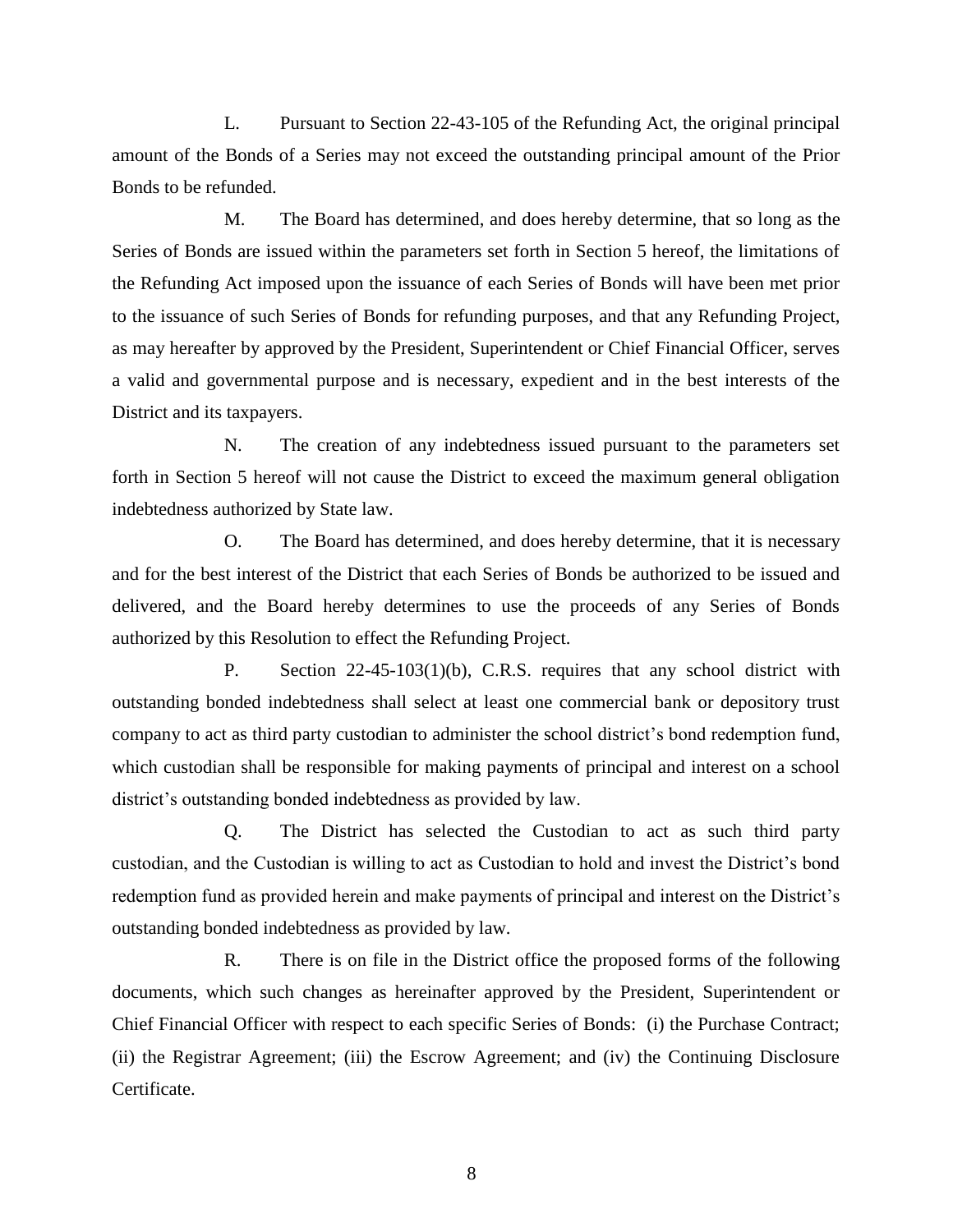**Section 3. Ratification.** All action not inconsistent with the provisions of this Resolution heretofore taken by the Board and the officers of the District directed toward effecting the Refunding Project and the sale and issuance of one or more Series of Bonds for such purposes be, and the same is hereby ratified, approved and confirmed.

#### **Section 4. Authorization of Bonds; Delegation.**

A. In accordance with the Constitution and laws of the State and the provisions of this Resolution, and for the purpose of defraying the cost of the Refunding Project, the District hereby authorizes to be issued any series of general obligation refunding bonds as set forth in a Sale Certificate, in the aggregate principal amount provided in such Sale Certificate, subject to the parameters and restrictions contained in this Resolution.

B. Section 11-57-204 of the Supplemental Act provides that a public entity, including the District, may elect in an act of issuance to apply all or any of the provisions of the Supplemental Act. The Board hereby elects to apply all of the provisions of the Supplemental Act to each Series of Bonds.

C. Section 11-57-205 of the Supplemental Act provides that a public entity may delegate to any member of the issuing authority, chief executive officer, or chief financial officer of the public entity the authority to sign a contract for the purchase of the securities or to accept a binding bid for the securities, such delegation to be effective for one year after adoption of the act of issuance. The Board hereby delegates and authorizes any of the President, the Superintendent or the Chief Financial Officer the independent authority to determine whether it is in the best interest of the District to issue general obligation bonds of the District for refunding purposes for the 2014-15 fiscal year, to independently execute and deliver a Purchase Contract with respect to each Series of Bonds issued for such purposes, to independently execute and deliver a Sale Certificate with respect to each such Series of Bonds, and to make and approve the final pricing and determinations contained therein for each Series of Bonds, subject to the parameters and restrictions of this Resolution. Any of the President, the Superintendent or the Chief Financial Officer is hereby authorized to determine if obtaining municipal bond insurance with respect to a specific Series of Bonds is in the best interests of the District, and if so, to select a bond insurer to issue a municipal bond insurance policy, execute a commitment relating to the same and execute any related documents or agreements required by such commitment.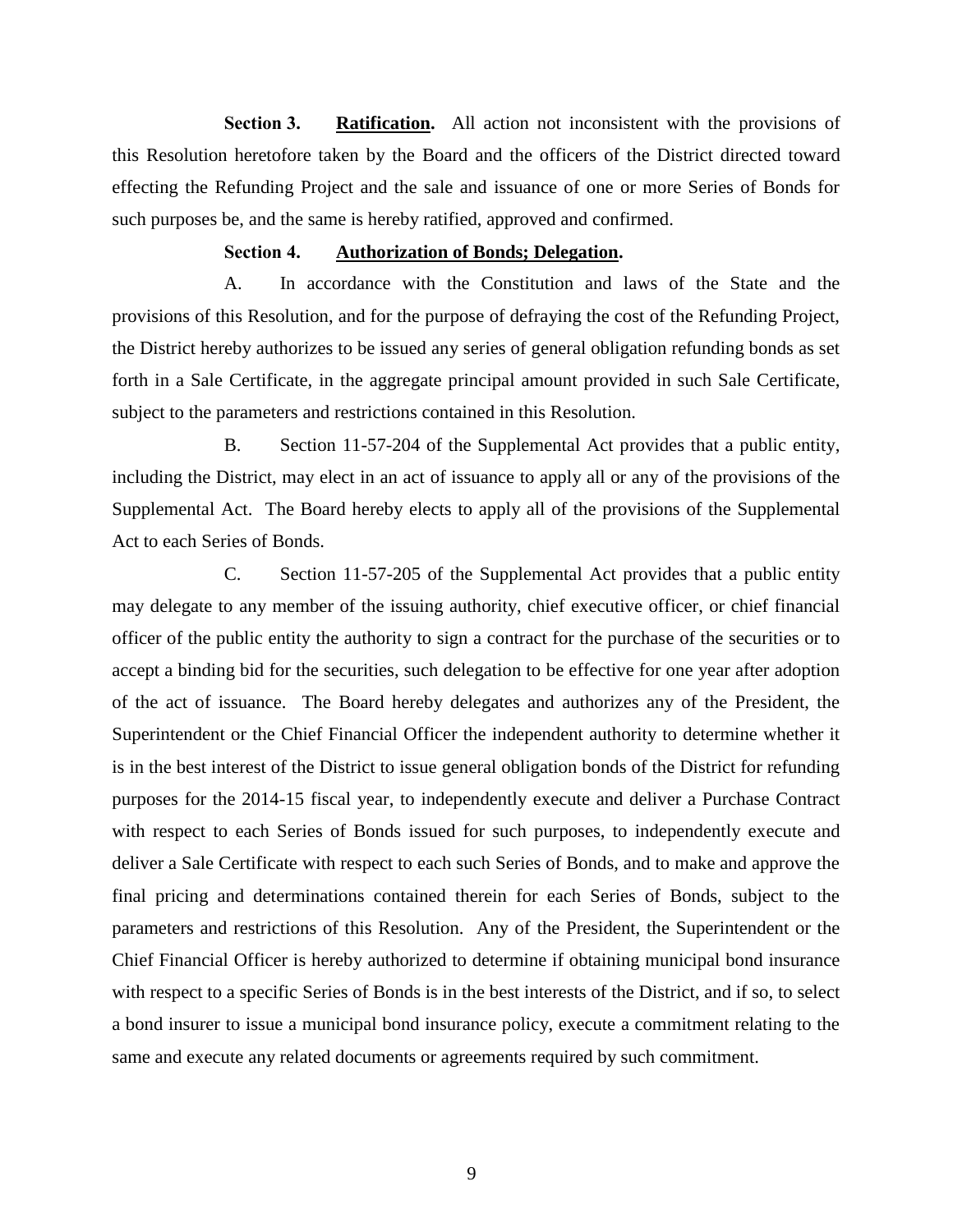D. Approval of this Resolution grants continuing authority to the President, Superintendent or Chief Financial Officer to approve the issuance of one or more Series of Bonds of the District for the 2014-15 fiscal year without further action by the Board subject to the parameters set forth herein; the issuance of one Series of Bonds pursuant to this Resolution does not foreclose the issuance of subsequent Series of Bonds so long as each Series of Bonds issued pursuant to this Resolution complies with the parameters and restrictions set forth in Section 5 below.

#### **Section 5. Bond Details.**

A. The Bonds.

1. Each Series of Bonds shall be issued in fully registered form (i.e., registered as to payment of both principal and interest) initially registered in the name of Cede  $\&$ Co. as nominee for DTC, as Depository for the Bonds. The Current Interest Bonds shall be dated as of their date of delivery, and shall be issued in denominations of \$5,000 or any integral multiple thereof (provided that no Current Interest Bond may be in a denomination which exceeds the principal coming due on any maturity date and no individual Current Interest Bond may be issued for more than one maturity and interest rate). The Capital Appreciation Bonds shall be dated as of their date of delivery, shall be issued in denominations of \$5,000 of value at maturity or any integral multiple thereof (provided that no Capital Appreciation Bond may be in a denomination which exceeds the Appreciated Principal Amount coming due on any maturity date, and no individual Capital Appreciation Bond will be issued for more than one maturity and interest rate), and shall be numbered in such manner as the Registrar may determine.

2. Each Series of Bonds shall mature, bear "A" and "B" interest, be payable, bear interest (computed on the basis of a 360-day year of twelve 30-day months) payable to the Registered Owners of such Series of Bonds from their date to maturity or prior redemption (provided that interest on the Capital Appreciation Bonds shall compound starting on their date of delivery), be subject to redemption, bear interest evidenced by Registered Coupons, and be sold, all as provided in a Sale Certificate; subject to the following parameters and restrictions:

(i) any Series of Bonds shall mature no later than the final maturity of the Prior Bonds to be refunded;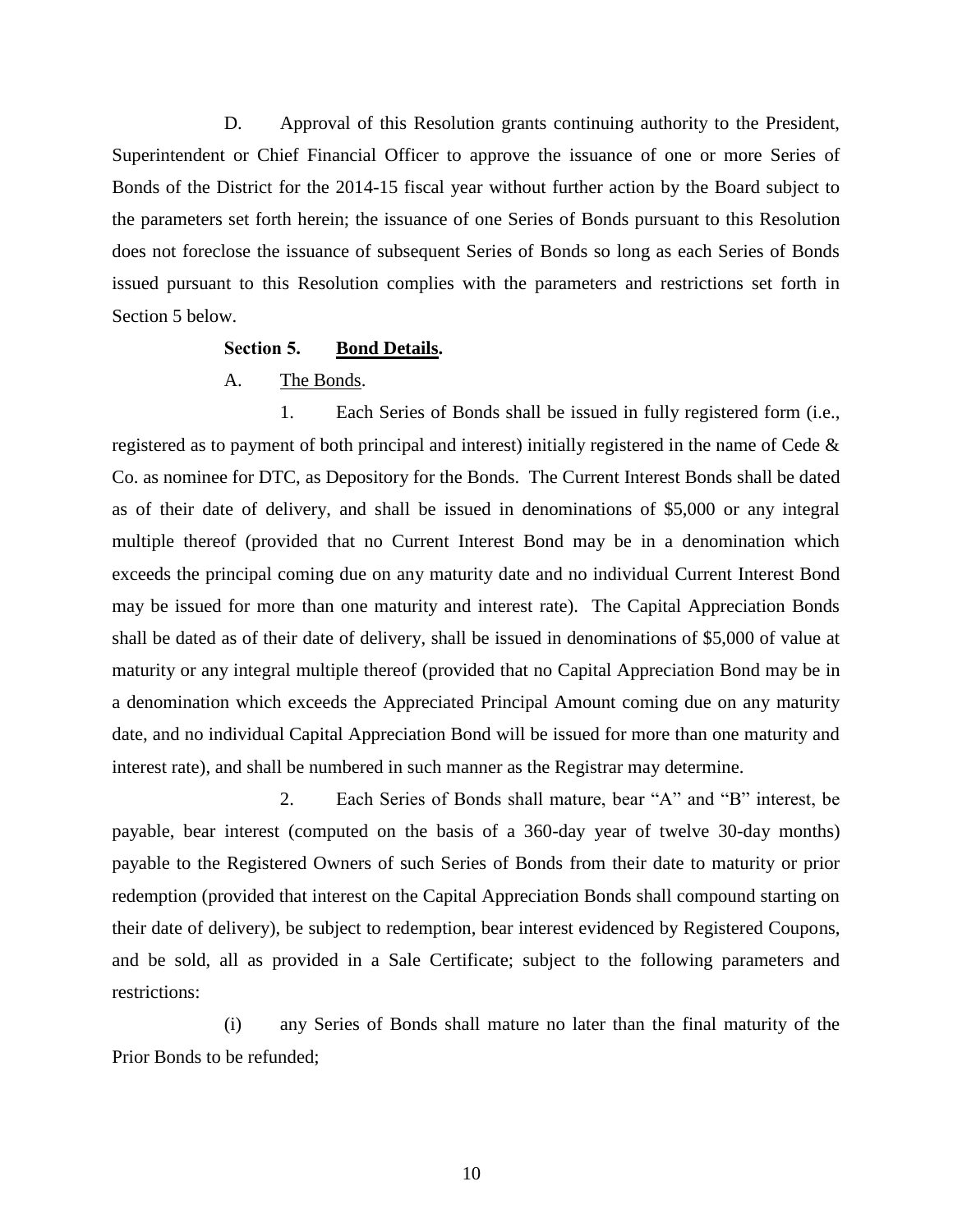(ii) each Series of Bonds shall (a) not be subject to redemption prior to maturity at the option of the District, or, (b) subject to optional redemption at such time or times as permitted by State law and as set forth in the Sale Certificate, at a redemption price not to exceed 101%;

(iii) the net effective interest rate on any Series of Bonds (including both "A" and "B" interest if applicable) and the net interest cost of such Series of Bonds shall not exceed the net effective interest rate and net interest cost of the Prior Bonds to be refunded;

(iv) the purchase price of each Series of Bonds shall not be less than 98% of the original principal amount of such Bonds;

(v) the issuance of any Series of Bonds shall not cause the District to exceed its statutory debt limitations at the time of issuance;

(vi) with respect to each Series of Bonds, there shall be a net present value savings of 3% or more; and

(vii) the aggregate principal amount of any Series of Bonds shall not exceed the amounts authorized at the election approving the original issuance of any such Refunded Bonds.

Interest on the Current Interest Bonds shall be calculated on the basis of a 360-day year of twelve 30-day months, payable semiannually on each June 15 and December 15, commencing on the date provided in a Sale Certificate. The Capital Appreciation Bonds shall bear interest from their dated date compounded on each June 15 and December 15, commencing on the date provided in such Sale Certificate, payable only upon maturity.

3. The Current Interest Bonds and the Capital Appreciation Bonds shall be numbered consecutively as determined by the Registrar. Each Series of Bonds shall be designated as "St. Vrain Valley School District No. Re-1J, Counties of Boulder, Larimer and Weld, and the City and County of Broomfield, Colorado, General Obligation Refunding Bonds" followed by the year of issue and, if applicable, a letter following the year of issue. The first Series of Bonds for any year of issue shall contain only the year of issue in the series designation. If more than one Series of Bonds is issued in a year pursuant to the authority conferred by this Resolution, the second Series and all subsequent Series for such year shall contain the year of issue and a letter beginning with "B" for the second issue in such year, "C" for the third issue in such year, and continuing in such manner for all subsequent Series of Bonds issued in such year.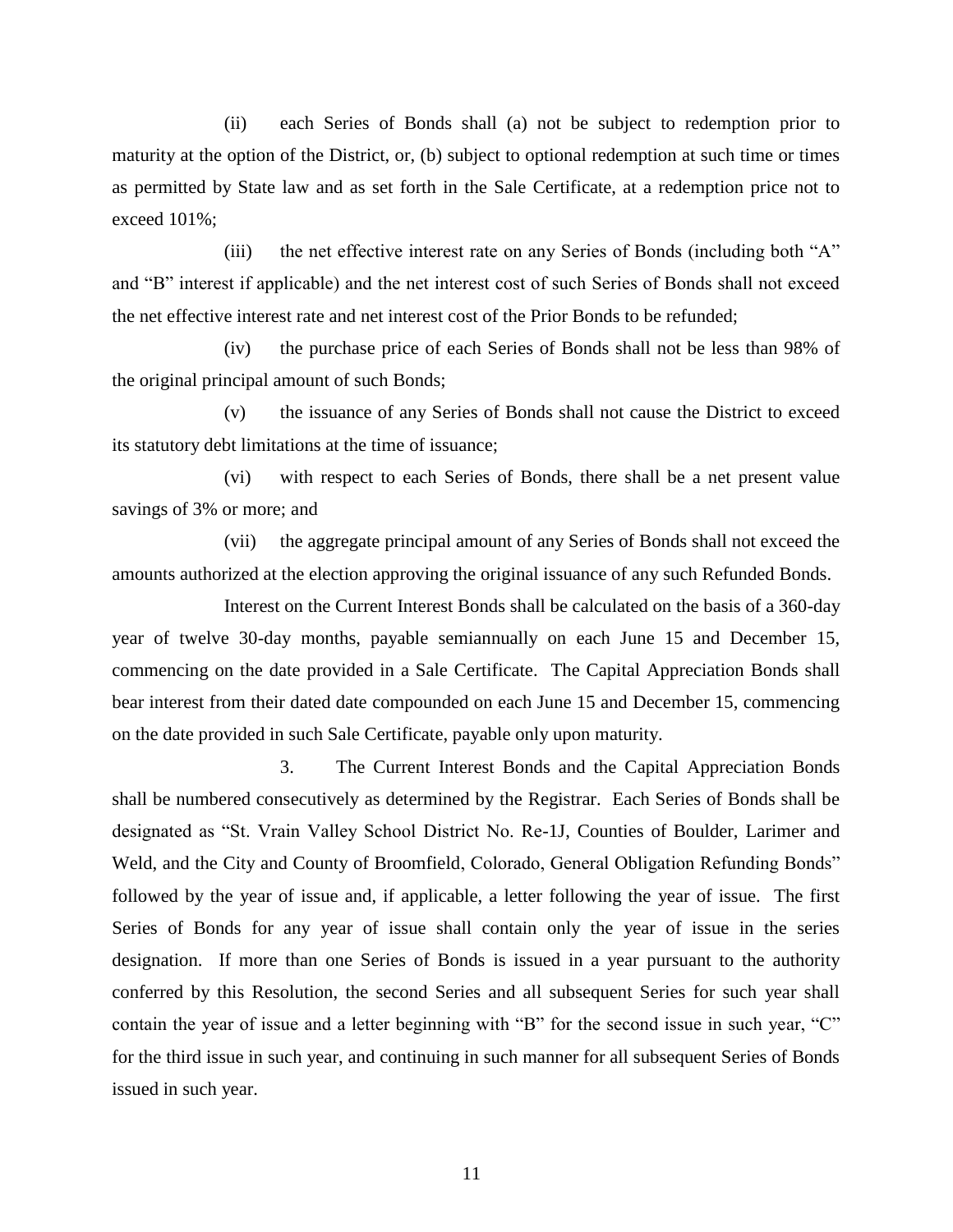4. All references to "interest" on any Bond in this Resolution or in a Sale Certificate shall, with respect to the Capital Appreciation Bonds, unless the context clearly indicates otherwise, refer to the excess of the Appreciated Principal Amount over the original principal amount of such Capital Appreciation Bond, as of any relevant date. All references herein to "principal" of Bonds, when applied to the Capital Appreciation Bonds, shall be construed to mean the original principal amount thereof. All references herein to "principal of and accrued interest on" Bonds, or words of similar import, when applied to the Capital Appreciation Bonds, shall be construed to mean the Appreciated Principal Amount of the Capital Appreciation Bonds as of the relevant date.

5. The principal or Appreciated Principal Amount, as the case may be, of and premium, if any, on any Bond, or the interest represented by Registered Coupons, shall be payable to the Registered Owner thereof as shown on the registration books kept by the Registrar, upon maturity or prior redemption of the Bonds, or upon the due date of the Registered Coupons, and upon presentation and surrender at the Principal Office. If any Bond shall not be paid upon such presentation and surrender at maturity, it shall continue to draw interest at the rate borne by said Bond until the principal thereof is paid in full.

Payment of interest (excluding interest represented by the Registered Coupons) on any Current Interest Bond shall be made to the Registered Owner thereof by check, draft or wire, sent by the Paying Agent, on or before each interest payment date (or, if such interest payment date is not a Business Day, on or before the next succeeding Business Day), to the Registered Owner thereof at his or her address as it last appears on the registration books kept by the Registrar on the Record Date; but, any such interest not so timely paid or duly provided for shall cease to be payable to the Person who is the Registered Owner thereof on the Record Date and shall be payable to the Person who is the Registered Owner thereof at the close of business on a Special Record Date for the payment of any such defaulted interest. Such Special Record Date and the date fixed for payment of such defaulted interest shall be fixed by the Registrar whenever moneys become available for payment of the defaulted interest, and notice of the Special Record Date shall be given to the Registered Owners of the Current Interest Bonds not less than ten days prior to the Special Record Date by first-class mail to each such Registered Owner as shown on the Registrar's registration books on a date selected by the Registrar, stating the date of the Special Record Date and the date fixed for the payment of such defaulted interest.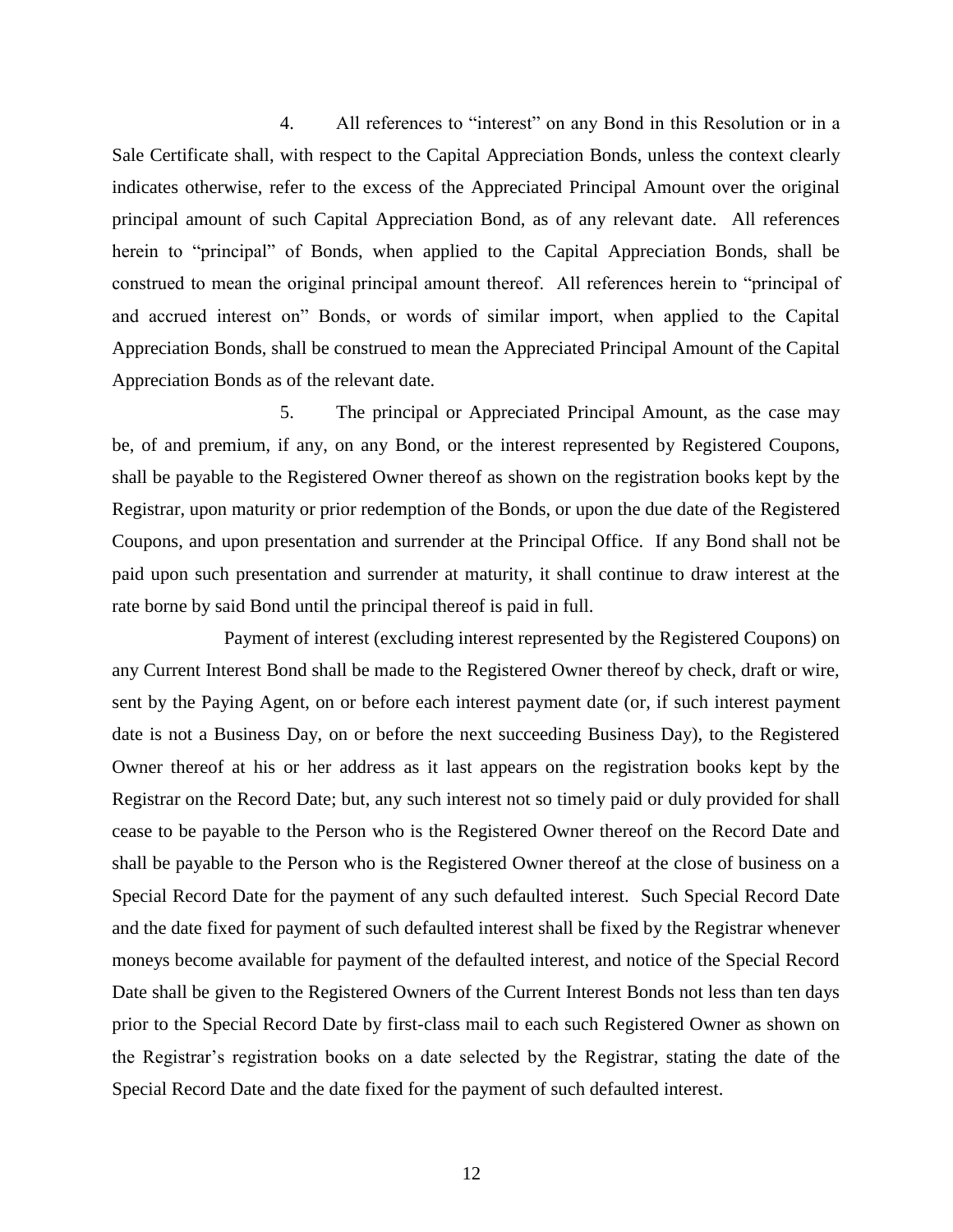The Paying Agent may make payments of interest on any Current Interest Bond (excluding interest represented by Registered Coupons) by such alternative means as may be mutually agreed to between the Registered Owner of such Bond and the Paying Agent (provided, however, that the Custodian shall not be required to make funds available to the Paying Agent prior to the dates specified in the Registrar Agreement). Interest on the Capital Appreciation Bonds shall be payable to the Registered Owner thereof upon presentation and surrender thereof at the Principal Office upon maturity. All such payments shall be made in lawful money of the United States of America, without deduction for services of the Registrar or Paying Agent.

6. The District hereby directs the Paying Agent to comply with the provisions of Section 22-41-110, C.R.S., in order to assure that the principal of and interest on any Series of Bonds issued pursuant to this Resolution are paid when due. In the event the District determines that it will not, or in the event the District does not have sufficient funds on hand to make a principal or interest payment on such Series of Bonds, the District hereby agrees to notify the State Treasurer and the Paying Agent.

B. Registered Coupons. At the time of initial delivery of any Series of Bonds to the Underwriter, if so provided in a Sale Certificate, such Bonds may be accompanied by Registered Coupons evidencing additional interest on all or any portion of the Bonds. The Registered Coupons shall be in fully registered form (i.e., registered as to payment of the supplemental interest) provided that no Registered Coupon shall be issued for more than one due date. The Registered Coupons shall be dated as of the date of delivery of the Bonds of such Series. The Registered Coupons shall be numbered in such a manner as the Registrar shall determine. Each Registered Coupon shall entitle the Registered Owner thereof to receive payment of a portion of the interest payable with respect to the Bonds as described herein. The Registered Coupons may be owned, transferred and presented for payment separately from the Bonds. References in this Resolution to the Bonds shall be deemed to include the Registered Coupons where the context so requires. Except as specifically provided herein or in the Registered Coupons, no provision of this Resolution relating to the Bonds shall be deemed to affect the rights of the owners of Registered Coupons to receive payments as provided herein.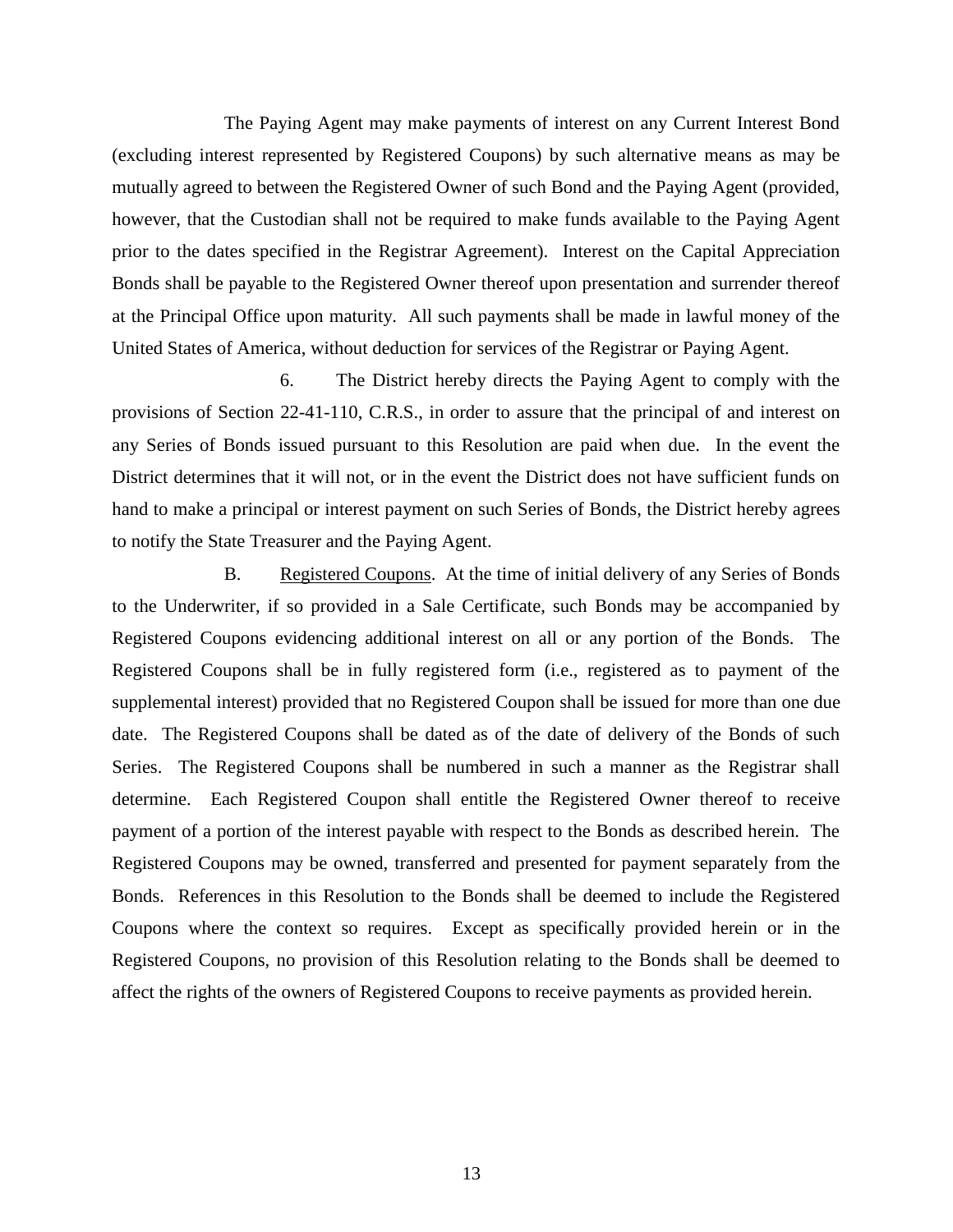#### **Section 6. Prior Redemption.**

A. Each Series of Bonds shall be subject to redemption prior to maturity at the option of the District as provided in a Sale Certificate.

B. The Term Bonds, if any, shall be subject to mandatory sinking fund redemption at the times, in the amounts, and at the prices set forth in a Sale Certificate. On or before the thirtieth day prior to each sinking fund payment date, the Registrar will proceed to call the Term Bonds (or any Term Bond or Bonds issued to replace such Term Bonds) for redemption from the sinking fund on the next December 15, and give notice of such call without further instruction or notice from the District.

At its option, to be exercised on or before the sixtieth day next preceding each sinking fund redemption date, the District may (a) deliver to the Registrar for cancellation Term Bonds subject to mandatory sinking fund redemption on such date in an aggregate principal amount desired or (b) receive a credit in respect of its sinking fund redemption obligation for any Term Bonds subject to mandatory sinking fund redemption on such date, which prior to said date have been redeemed (otherwise than through the operation of the sinking fund) and canceled by the Registrar and not theretofore applied as a credit against any sinking fund redemption obligation. Each Term Bond so delivered or previously redeemed will be credited by the Registrar at the principal amount thereof on the obligation of the District on such sinking fund redemption date and the principal amount of Term Bonds to be redeemed by operation of such sinking fund on such date will be accordingly reduced. The District will on or before the sixtieth day next preceding each sinking fund redemption date furnish the Registrar with its certificate indicating whether or not and to what extent the provisions of (a) and (b) above are to be availed with respect to such sinking fund payment. Failure of the District to deliver such certificate shall not affect the Registrar's duty to give notice of sinking fund redemption as provided in this Section.

C. In the case of Bonds of a denomination larger than \$5,000, a portion of such Bond (\$5,000 or any integral multiple thereof) may be redeemed, in which case the Registrar shall, without charge to the Owner of such Bond, authenticate and issue a replacement Bond or Bonds for the unredeemed portion thereof.

D. Notice of any prior redemption shall be given by the Paying Agent in the name of the District by sending a copy of such notice by first-class, postage prepaid mail, not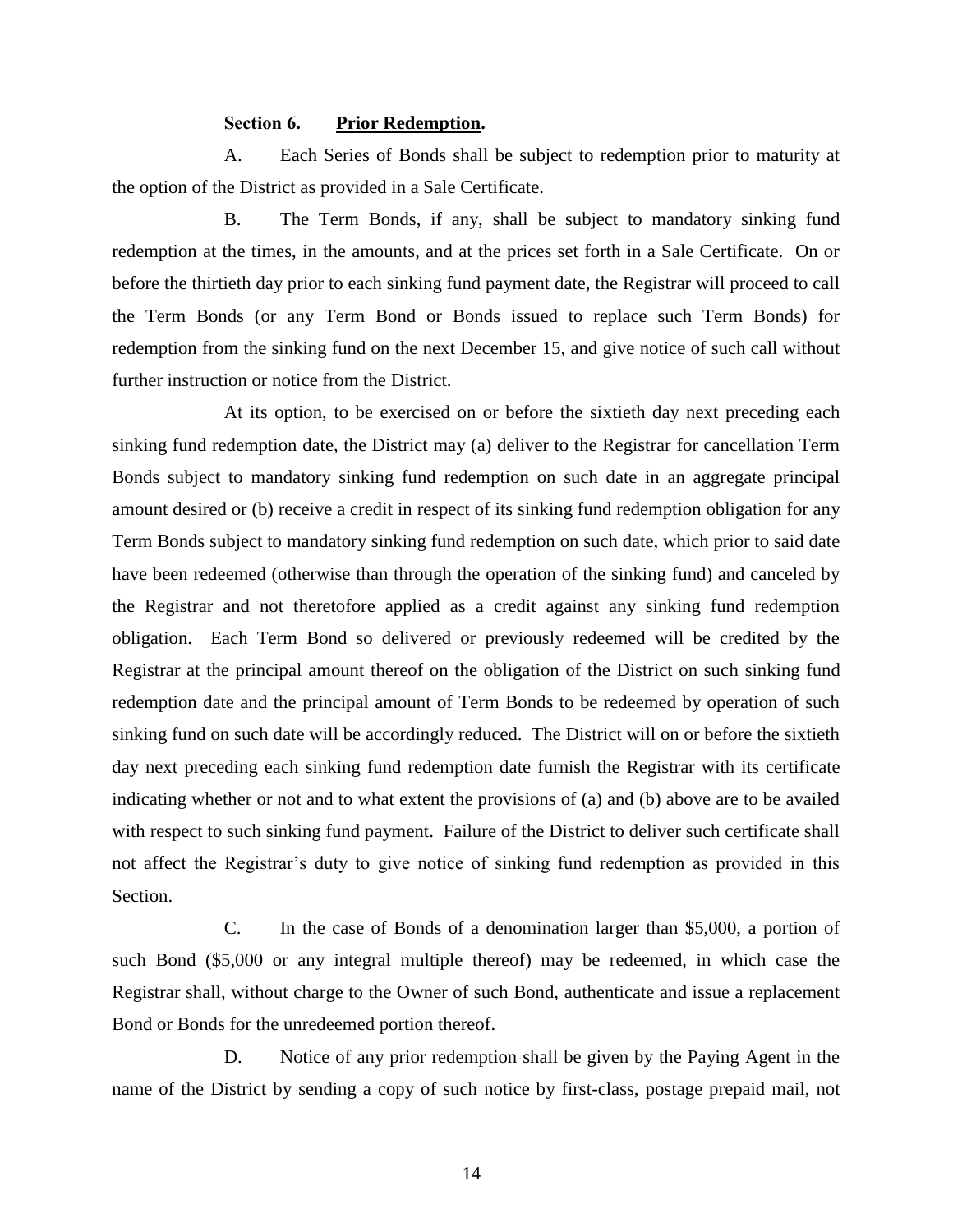more than 60 days and not less than 30 days prior to the redemption date to the Underwriter and to each Registered Owner of any Bond all or a portion of which is called for redemption at his or her address as it last appears on the registration books kept by the Registrar. Failure to give such notice by mailing to the Registered Owner of any Bond or to the Underwriter, or any defect therein, shall not affect the validity of the proceedings for the redemption of any other Bonds.

All official notices of redemption shall be dated and shall state:

- (1) CUSIP numbers of Bonds to be redeemed;
- (2) the redemption date;
- (3) the redemption price;

(4) if less than all Outstanding Bonds are to be redeemed, the identification of the Bonds (and, in the case of partial redemption, the respective principal amounts and interest rate) to be redeemed;

(5) that on the redemption date the redemption price will become due and payable upon each such Bond or portion thereof called for redemption, and that interest thereon shall cease to accrue from and after said date; and

(6) the place where such Bonds are to be surrendered for payment of the redemption price, which place of payment shall be the Principal Office or such other office as shall be designated by the Paying Agent.

On or prior to any redemption date, the District shall deposit with the Paying Agent an amount of money sufficient to pay the redemption price of all the Bonds or portions of Bonds which are to be redeemed on that date.

Official notice of redemption having been given as aforesaid, the Bonds or portions of Bonds so to be redeemed shall, on the redemption date, become due and payable at the redemption price therein specified, and from and after such date (unless the District shall default in the payment of the redemption price) such Bonds or portions of Bonds shall cease to bear interest. Upon surrender of such Bonds for redemption in accordance with said notice, such Bonds shall be paid by the Paying Agent at the redemption price. Installments of interest due on or prior to the redemption date shall be payable as herein provided for payment of interest. Upon surrender for partial redemption of any Bond, there shall be prepared for the Registered Owner a new Bond or Bonds of the same maturity and interest rate in the amount of the unpaid principal.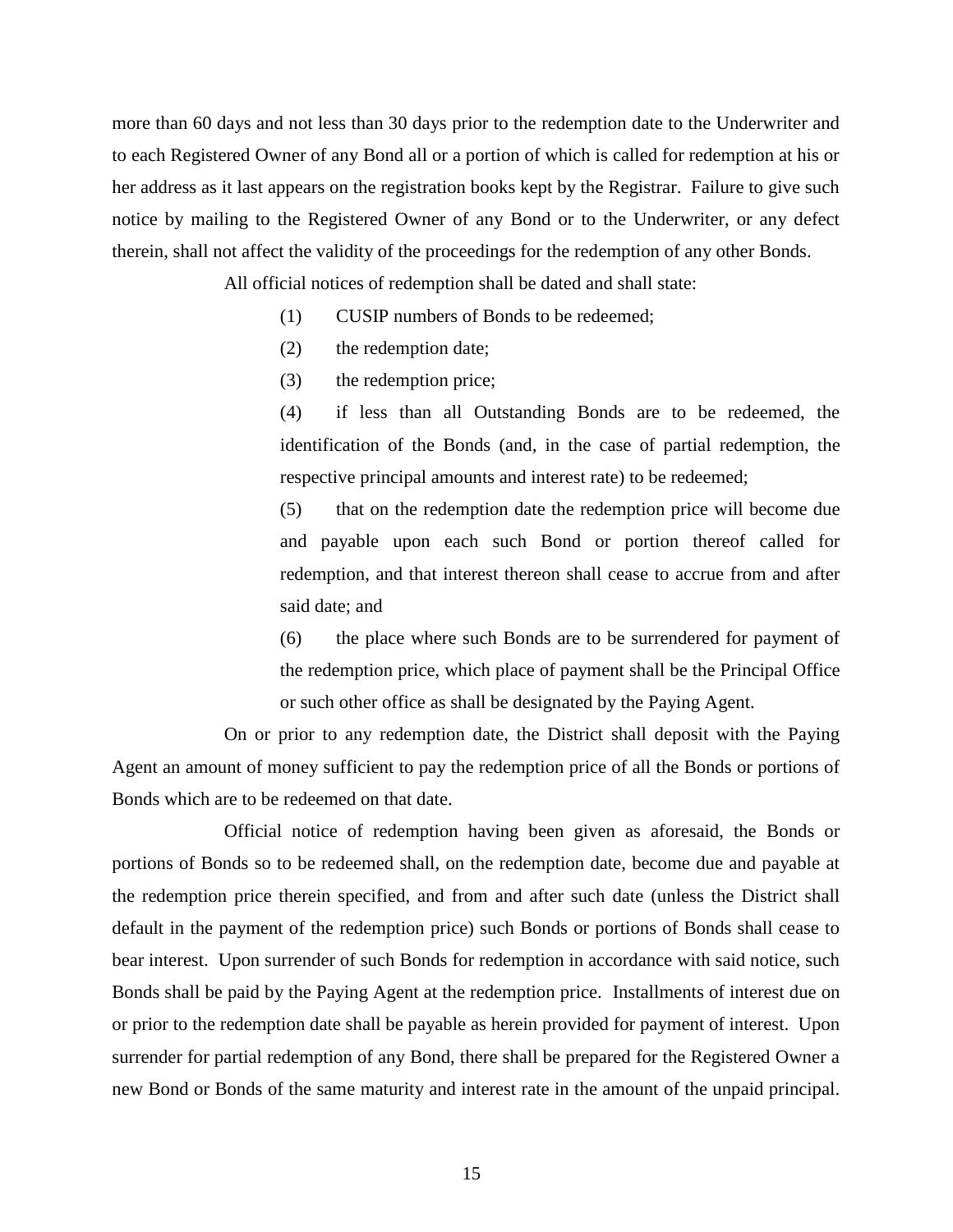All Bonds which have been redeemed shall be cancelled and destroyed by the Registrar and shall not be reissued.

In addition to the foregoing notice, further notice may be given by the Paying Agent in order to comply with the requirements of any Depository holding the Bonds but no defect in said further notice nor any failure to give all or any portion of such further notice shall in any manner defeat the effectiveness of a call for redemption if notice thereof is given as above prescribed.

Notwithstanding the provisions of this section, any notice of optional redemption may contain a statement that the redemption is conditioned upon the receipt by the Paying Agent of funds on or before the date fixed for redemption sufficient to pay the redemption price of the Bonds so called for redemption, and that if such funds are not available, such redemption shall be cancelled by written notice to the Owners of the Bonds called for redemption in the same manner as the original redemption notice was mailed.

**Section 7. Execution and Authentication.** Each Series of Bonds shall be executed in the name of and on behalf of the District and signed by the manual or facsimile signature of the President, sealed with a manual or facsimile impression of the seal of the District and attested by the manual or facsimile signature of the Secretary. The Registered Coupons accompanying such Bonds shall be executed in the name of and on behalf of the District by manual or facsimile signature of the President, sealed with the manual or facsimile impression of the seal of the District, and attested by the manual or facsimile signature of the Secretary. The Bonds and Registered Coupons bearing the manual or facsimile signatures of the officers in office at the time of the signing thereof shall be the valid and binding obligations of the District (subject to the requirement of authentication by the Registrar as hereinafter provided) notwithstanding that before the delivery of the Bonds or Registered Coupons, or before the issuance of the Bonds or Registered Coupons upon transfer or exchange, any or all of the Persons whose facsimile signatures appear on the Bonds shall have ceased to fill their respective offices. The President and Secretary may, by the execution of a signature certificate pertaining to the Bonds or Registered Coupons, adopt as and for their respective signatures the facsimiles thereof appearing on the Bonds or Registered Coupons. At the time of the execution of the signature certificate, the President and Secretary may each adopt as and for his or her facsimile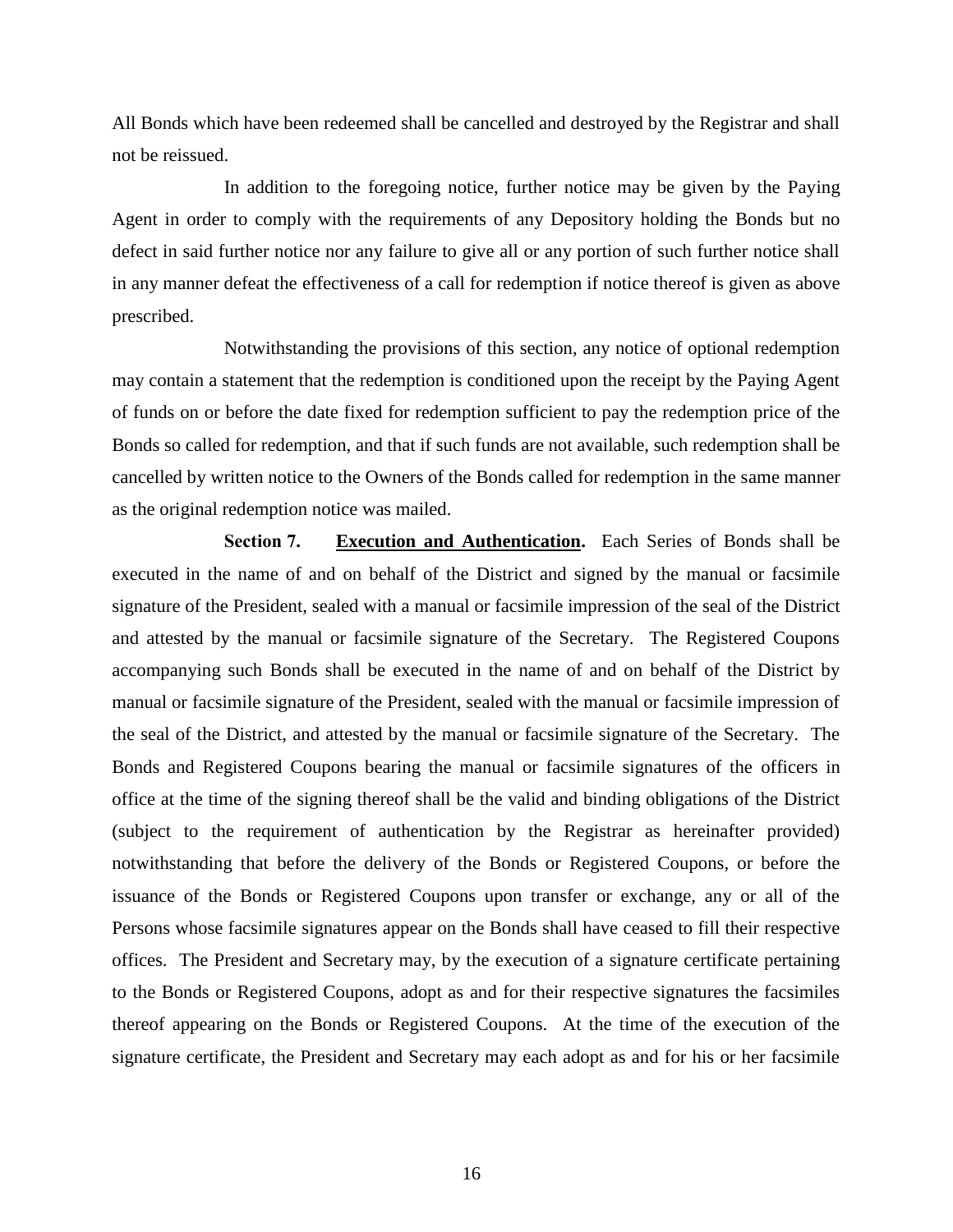signature the facsimile signature of his or her predecessor in office in the event that such facsimile signature appears upon any of the Bonds or Registered Coupons.

No Bond or Registered Coupons shall be valid or obligatory for any purpose unless the certificate of authentication, substantially in the form hereinafter provided, has been duly manually executed by the Registrar. The Registrar's certificate of authentication shall be deemed to have been duly executed by it if manually signed by an authorized officer or representative of the Registrar, but it shall not be necessary that the same officer or representative sign the certificate of authentication on all of the Bonds or Registered Coupons issued hereunder. By authenticating any of the Bonds or Registered Coupons initially delivered pursuant to this Resolution, the Registrar shall be deemed to have assented to the provisions of this Resolution.

#### **Section 8. Registration, Transfer and Exchange of Bonds.**

A. Subject to Section 9 hereof, books for the registration and transfer of any Series of Bonds and Registered Coupons shall be kept by the Registrar. Upon the surrender for transfer of any Bond or Registered Coupon at the Registrar, duly endorsed for transfer or accompanied by an assignment duly executed by the Registered Owner or his attorney duly authorized in writing, the Registrar shall authenticate and deliver in the name of the transferee or transferees a new Bond or Bonds of such Series and of a like aggregate principal amount or Appreciated Principal Amount, as the case may be, and of the same maturity and interest rate, or a new Registered Coupon of a like aggregate amount and of the same due date, bearing a number or numbers not previously assigned. Bonds of a specific Series may be exchanged at the Principal Office for an equal aggregate principal amount, or Appreciated Principal Amount, as the case may be, of Bonds of the same Series, maturity and interest rate of other authorized denominations. Registered Coupons may be exchanged at the Principal Office for an equal aggregate principal amount of Registered Coupon as provided in Section 5 hereof and of the same due date. The Registrar shall authenticate and deliver a Bond or Bonds or Registered Coupon or Registered Coupons which the Registered Owner making the exchange is entitled to receive, bearing a number or numbers not previously assigned. The Registrar may impose reasonable charges in connection with exchanges or transfers of Bonds or Registered Coupons, which charges (as well as any tax or other governmental charge required to be paid with respect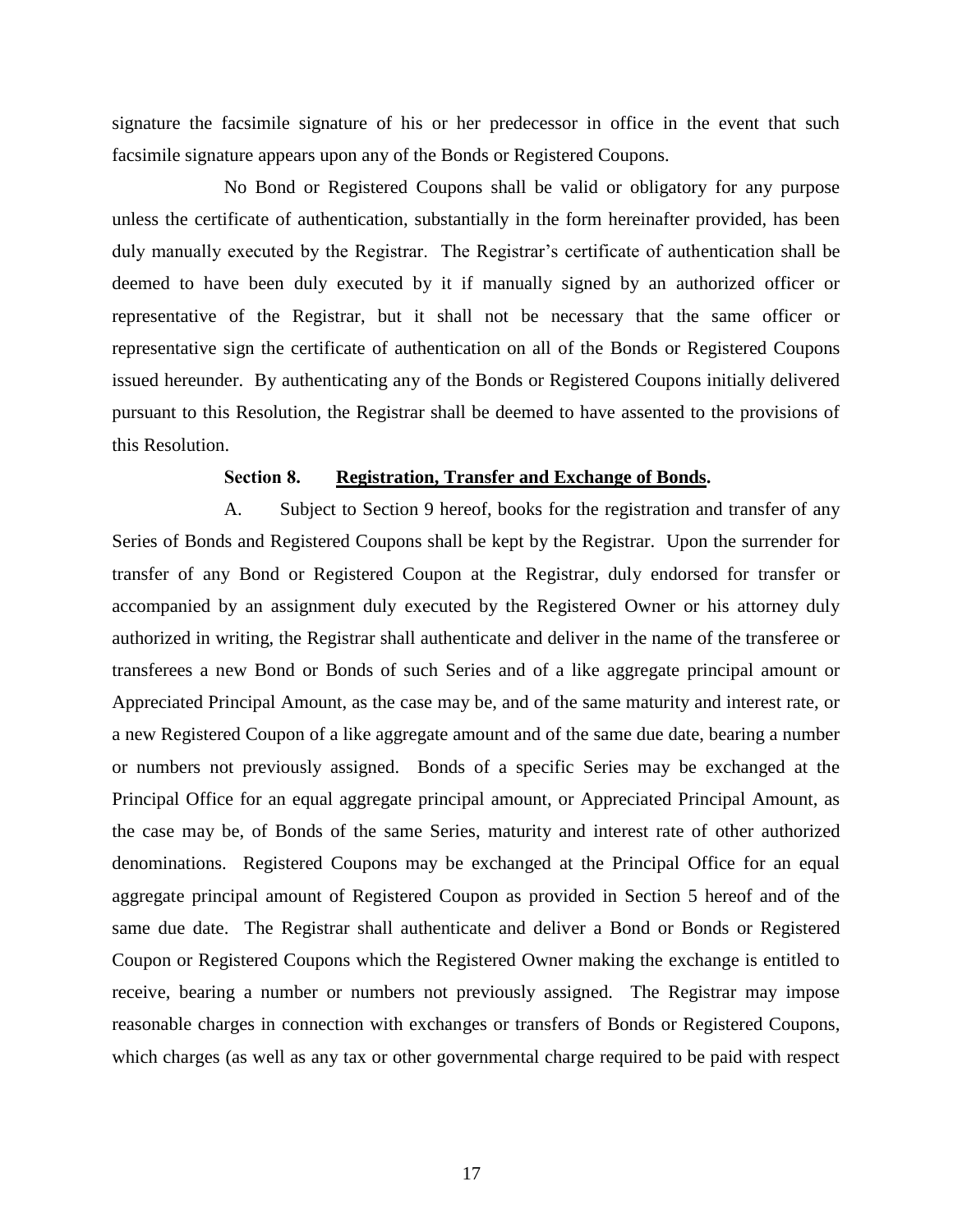to such transfer) shall be paid by the Owner of any Bond or Registered Coupon requesting such exchange or transfer.

B. The Registrar shall not be required (1) to transfer or exchange all or a portion of any Bond subject to prior redemption during the period beginning at the opening of business 15 days next preceding the mailing of notice calling any Bonds for prior redemption as herein provided or (2) to transfer or exchange all or a portion of a Bond after the mailing of notice calling such Bond or portion thereof for prior redemption, except for the unredeemed portion of Bonds being redeemed in part.

C. The Person in whose name any Bond or Registered Coupon shall be registered, on the registration books kept by the Registrar, shall be deemed and regarded as the absolute owner thereof for the purpose of making payment thereof and for all other purposes except as may otherwise be provided with respect to payment of interest to the Owners of the Bonds or Registered Coupons as is provided in Section 5 hereof; and payment of or on account of either principal or interest or Appreciated Principal Amount as the case may be, on any Bond or Registered Coupon shall be made only to or upon the written order of the Registered Owner thereof or his legal representative, but such registration may be changed upon transfer of such Bond or Registered Coupon in the manner and subject to the conditions and limitations provided herein. All such payments shall be valid and effectual to discharge the liability upon such Bond or Registered Coupon to the extent of the sum or sums so paid.

D. If any Bond shall be lost, stolen, destroyed or mutilated, the Registrar shall, upon receipt of such evidence, information or indemnity relating thereto as it may reasonably require, authenticate and deliver a replacement Bond or Bonds of a like aggregate principal amount or Appreciated Principal Amount, as the case may be, and of the same maturity and interest rate, or replacement Registered Coupon or Registered Coupons of a like aggregate amount and of the same due date, bearing a number or numbers not previously assigned. If such lost, stolen, destroyed or mutilated Bond or Registered Coupon shall have matured or is about to become due and payable, the Registrar may direct the Paying Agent to pay such Bond in lieu of replacement.

E. The officers of the District are authorized to deliver to the Registrar fully executed but unauthenticated Bonds and Registered Coupons in such quantities as may be convenient to be held in custody by the Registrar pending use as herein provided.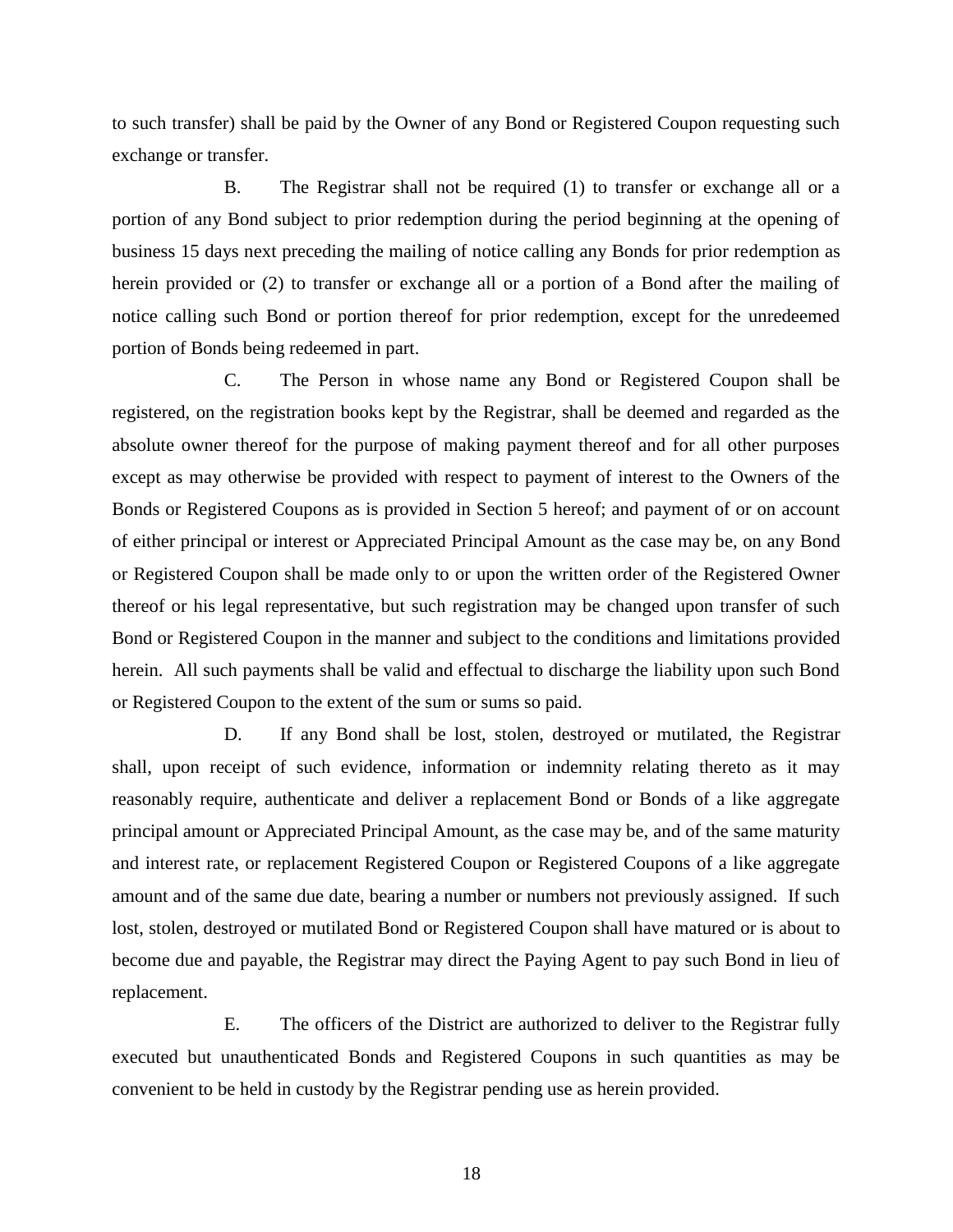F. Whenever any Bond or Registered Coupon shall be surrendered to the Paying Agent upon payment thereof, or to the Registrar for transfer, exchange or replacement as provided herein, such Bond or Registered Coupon shall be promptly cancelled by the Paying Agent or Registrar, and counterparts of a certificate of such cancellation shall be furnished by the Paying Agent or Registrar to the District.

#### **Section 9. Book Entry.**

A. Notwithstanding any contrary provision of this Resolution, the Bonds of a specific Series initially shall be evidenced by one Bond of such Series for each maturity and interest rate in denominations equal to the aggregate principal amount of the Bonds of such Series, maturity and interest rate and the Registered Coupons initially shall be evidenced by one Registered Coupon for each payment date for which a Registered Coupon becomes due. Such initially delivered Bonds and Registered Coupons shall be registered in the name of "Cede & Co." as nominee for DTC, the Depository for the Bonds and Registered Coupons. The Bonds and Registered Coupons may not thereafter be transferred or exchanged except:

(1) to any successor of DTC or its nominee, which successor must be both a "clearing corporation" as defined in Section 4-8-102(a)(5), C.R.S. and a qualified and registered "clearing agency" under Section 17A of the Securities Exchange Act of 1934, as amended; or

(2) upon the resignation of DTC or a successor or new Depository under clause (1) or this clause (2) of this subsection A, or a determination by the Board that DTC or such successor or a new Depository is no longer able to carry out its functions, and the designation by the Board of another Depository acceptable to the Board and to the Depository then holding the Bonds, which new Depository must be both a "clearing corporation" as defined in Section 4-8-102(a)(5), C.R.S. and a qualified and registered "clearing agency" under Section 17A of the Securities Exchange Act of 1934, as amended, to carry out the functions of DTC or such successor new Depository; or

(3) upon the resignation of DTC or a successor or new Depository under clause (1) above or the designation of a new Depository pursuant to clause (2) above, or a determination of the Board that DTC or such successor or Depository is no longer able to carry out its functions, and the failure by the Board, after reasonable investigation, to locate another Depository under clause (2) to carry out such Depository functions.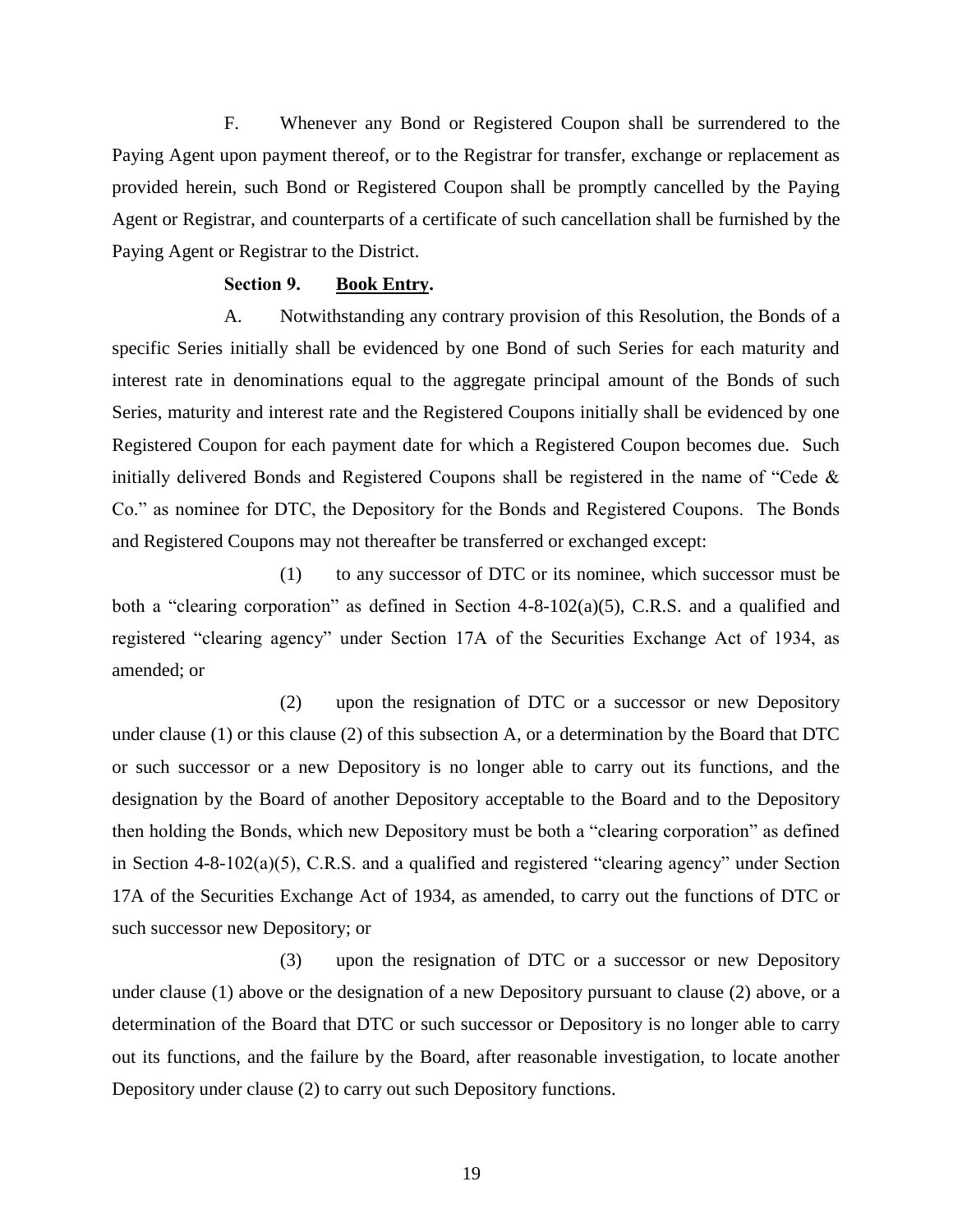B. In the case of a transfer to a successor of DTC or its nominee as referred to in clause (1) or (2) of subsection A hereof, upon receipt of the Outstanding Bonds or Registered Coupons by the Registrar together with written instructions for transfer satisfactory to the Registrar, a new Bond for such Series, maturity and interest rate of the Bonds then outstanding and a new Registered Coupon for each payment date of the Registered Coupon then outstanding shall be issued to such successor or new Depository, as the case may be, or its nominee, as is specified in such written transfer instructions. In the case of a resignation or determination under clause (3) of subsection A hereof and the failure after reasonable investigation to locate another qualified Depository for the Bonds of such Series and Registered Coupons as provided in clause (3) of subsection A hereof, and upon receipt of the outstanding Bonds by the Registrar, together with written instructions for transfer satisfactory to the Registrar, new Bonds shall be issued in denominations, or Appreciated Principal Amounts, as the case may be, of \$5,000 or any integral multiple thereof and Registered Coupons shall be issued in authorized amounts, registered in the names of such Persons, and in such authorized denominations as are requested in such written transfer instructions; however, the Registrar shall not be required to deliver such new Bonds or Registered Coupons within a period of less than 60 days from the date of receipt of such written transfer instructions.

C. The Board and the Registrar shall be entitled to treat the Registered Owner of any Bond or Registered Coupon as the absolute owner thereof for all purposes hereof and any applicable laws, notwithstanding any notice to the contrary received by any or all of them and the Board and the Registrar shall have no responsibility for transmitting payments or notices to the Beneficial Owners of the Bonds or Registered Coupons held by DTC or any successor or new Depository named pursuant to subsection A hereof.

D. The Board and the Registrar shall endeavor to cooperate with DTC or any successor or new Depository named pursuant to clause (1) or (2) of subsection A hereof in effectuating payment of the principal amount of the Bonds upon maturity or prior redemption by arranging for payment in such a manner that funds representing such payments are available to the Depository on the date they are due.

E. Upon any partial redemption of any of the Bonds, Cede  $\&$  Co. (or its successor) in its discretion may request the District to issue and authenticate a new Bond or shall make an appropriate notation on the Bond indicating the date and amount of prepayment, except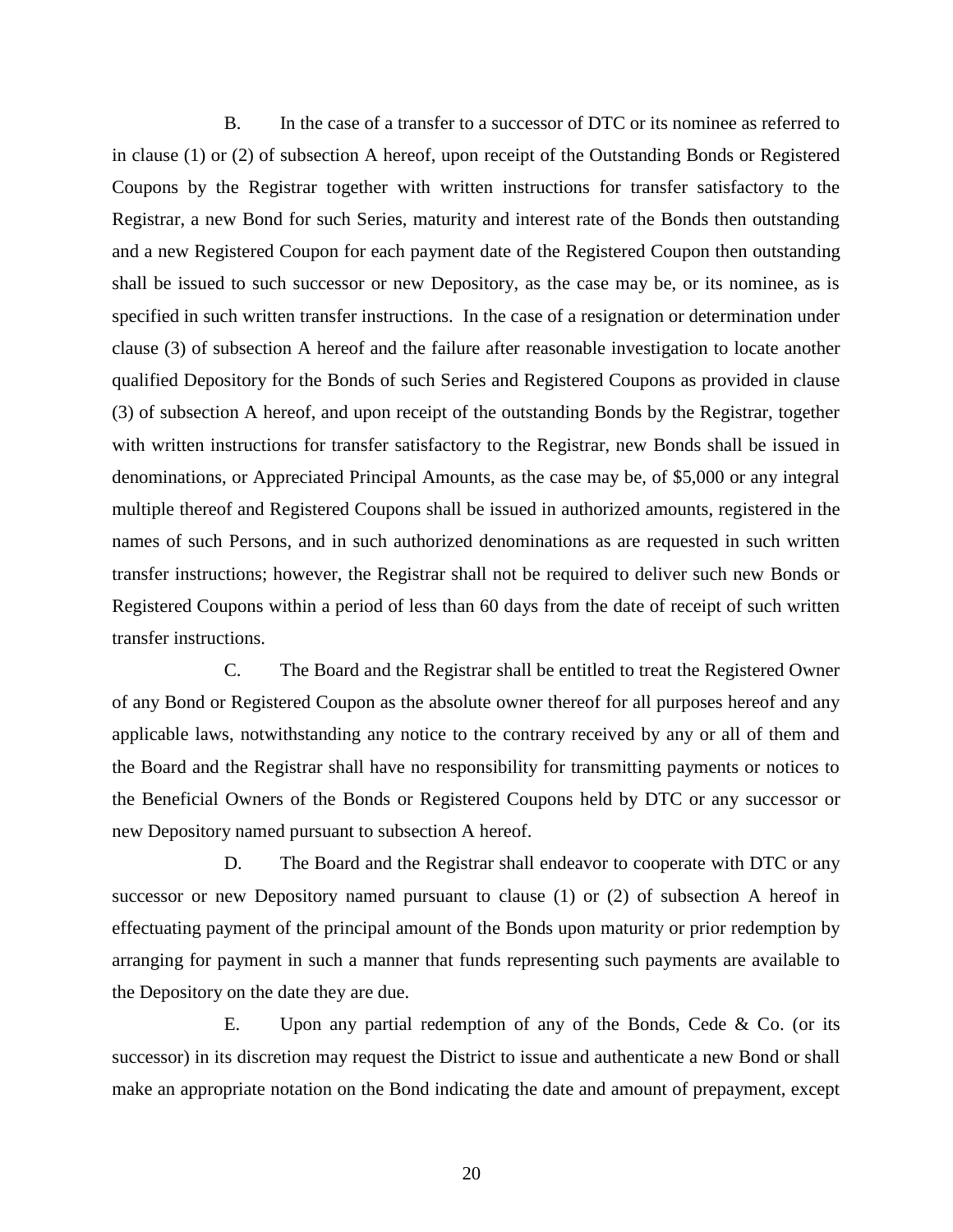in the case of final maturity, in which case the Bond must be presented to the Registrar prior to payment. The records of the Paying Agent shall govern in the case of any dispute as to the amount of any partial prepayment made to Cede & Co. (or its successor).

**Section 10. Uniform Commercial Code.** The holder or holders of the Bonds and Registered Coupons shall possess all rights enjoyed by the holders of investment securities under the provisions of the Uniform Commercial Code – Investment Securities. The Bonds and Registered Coupons shall constitute the general obligations of the District and the full faith and credit of the District shall be, and hereby is, pledged to the payment thereof.

**Section 11. Form of Bonds, Certificates and Registration Panel.** The form of Current Interest Bond, Capital Appreciation Bond, Registered Coupon, the Registrar's certificate of authentication, the form of assignment, and the prepayment panel shall be in substantially the following forms: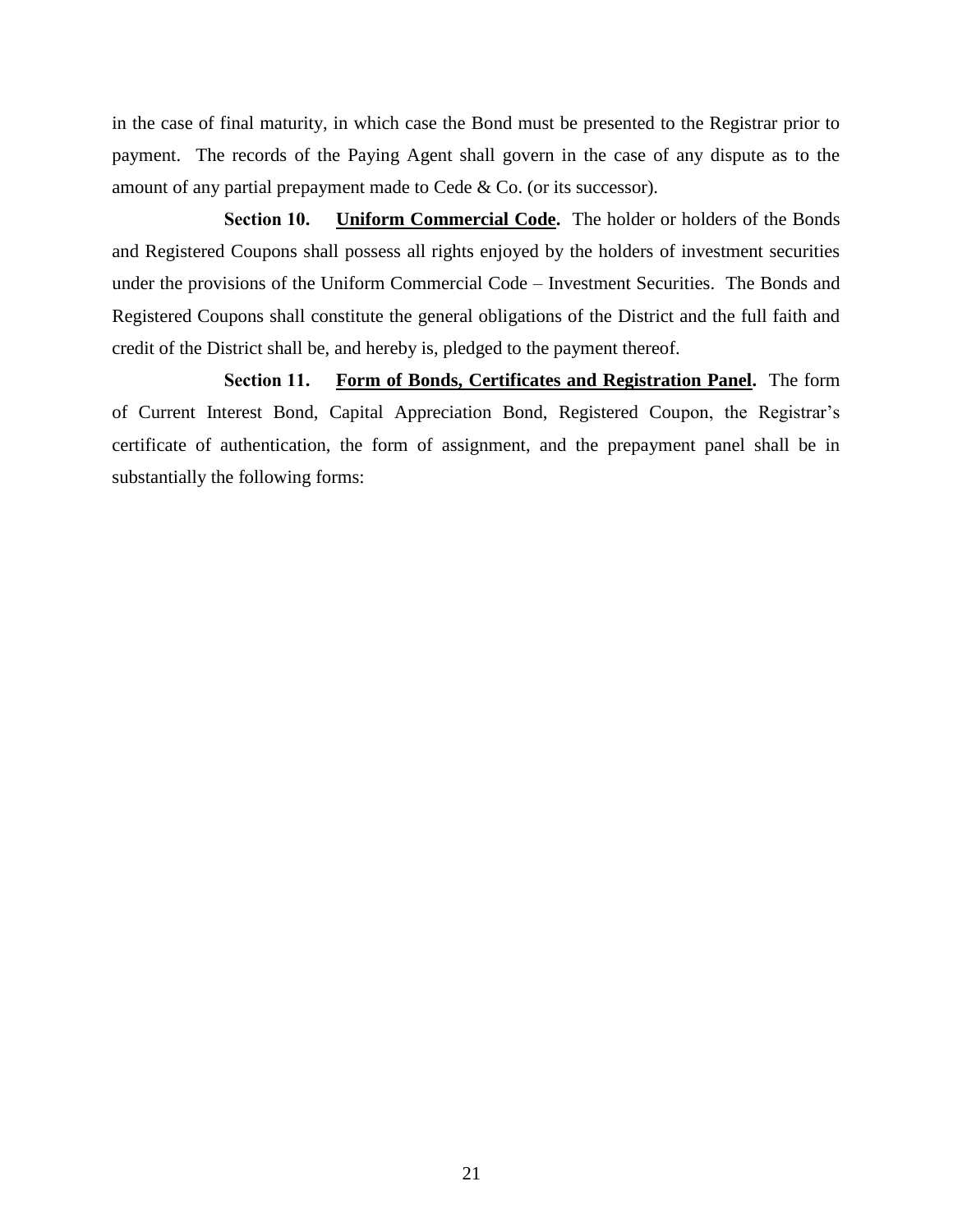#### (Form of Current Interest Bond)

Unless this bond is presented by an authorized representative of The Depository Trust Company, a New York corporation ("DTC"), to the District or its agent for registration of transfer, exchange, or payment, and any bond issued is registered in the name of Cede & Co. or in such other name as is requested by an authorized representative of DTC (and any payment is made to Cede & Co. or to such other entity as is requested by an authorized representative of DTC), ANY TRANSFER, PLEDGE, OR OTHER USE HEREOF FOR VALUE OR OTHERWISE BY OR TO ANY PERSON IS WRONGFUL inasmuch as the Registered Owner hereof, Cede & Co., has an interest herein.

# UNITED STATES OF AMERICA STATE OF COLORADO COUNTIES OF BOULDER, LARIMER AND WELD, AND THE CITY AND COUNTY OF BROOMFIELD ST. VRAIN VALLEY SCHOOL DISTRICT NO. RE-1J GENERAL OBLIGATION REFUNDING BOND **SERIES 2014**\*

No.  $CI$ -

 $\overline{a}$ 

INTEREST RATE MATURITY DATE DATED AS OF CUSIP  $\frac{1}{2}$ % per annum December 15, 20 REGISTERED OWNER: CEDE & CO. PRINCIPAL AMOUNT: THE SERVICE OF STRAIGHT AND LOT AND LOT AND LOT AND LOT AND LOT AND LOT AND LOT AND LOT AND LOT AND LOT AND LOT AND LOT AND LOT AND LOT AND LOT AND LOT AND LOT AND LOT AND LOT AND LOT AND LOT AND LOT AND

On the faith, credit and behalf of St. Vrain Valley School District, in the Counties of Boulder, Larimer and Weld, and the City and County of Broomfield, Colorado (the "District"), the Board of Education of the District (the "Board") hereby acknowledges the District indebted and promises to pay to the Registered Owner specified above, or registered assigns, the Principal Amount specified above, on the Maturity Date specified above (unless called for earlier redemption), interest thereon payable on June 15 and December 15 in each year commencing on \_\_\_\_\_\_\_\_, at the Interest Rate per annum specified above, until the principal sum is paid or payment has been provided therefor. This Bond bears interest (computed on the basis of a 360-day year of twelve 30-day months) payable to the Registered Owner at the Interest

Each Bond shall be designated as a General Obligation Refunding Bond, followed by the Series year and, if applicable, a letter according to the provisions of the Bond Resolution.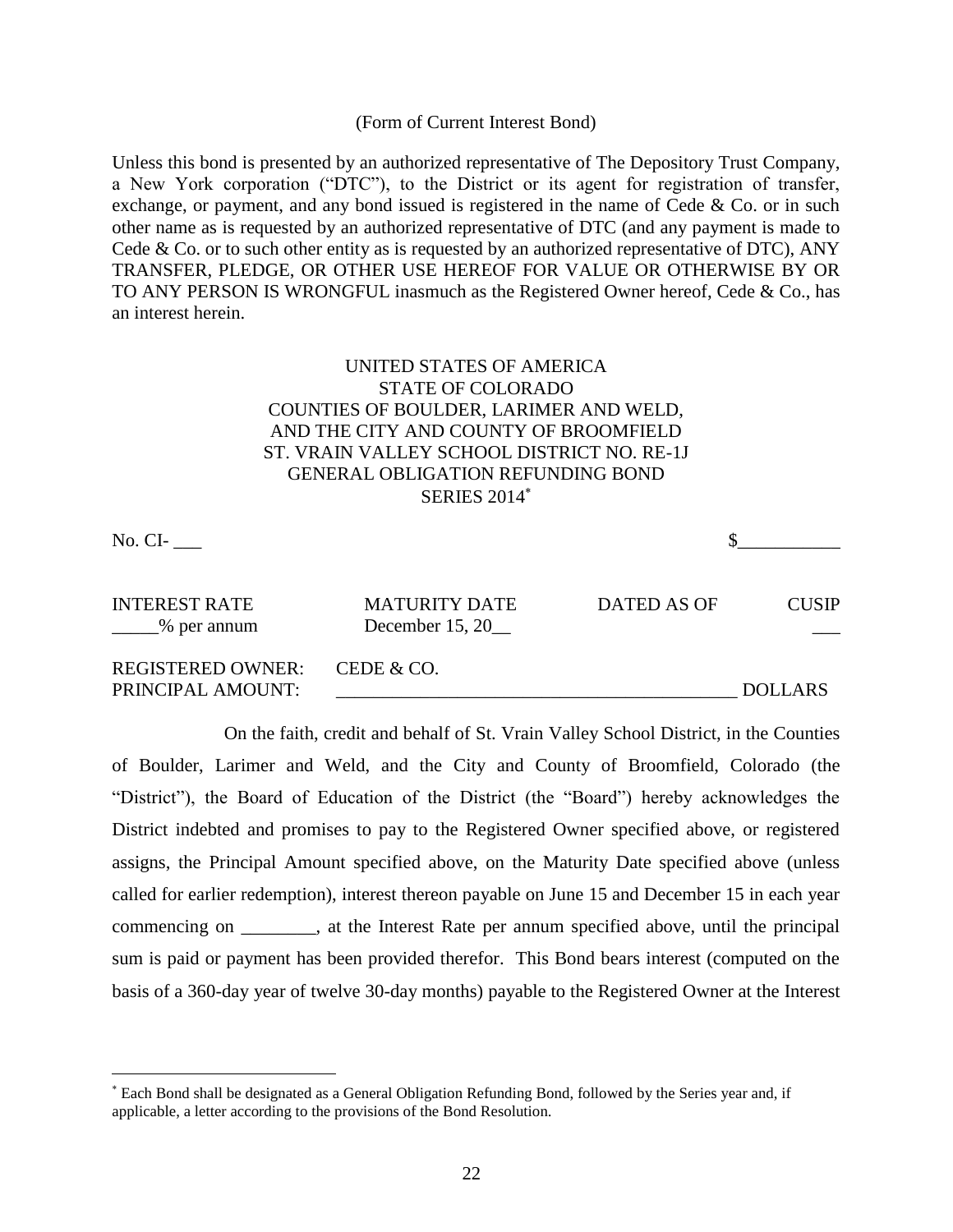Rate specified above from the most recent interest payment date to which interest has been paid or provided for, or, if no interest has been paid, from the date of this Bond.

This Bond is one of an authorized series of Bonds issued pursuant to a resolution of the Board adopted on September 24th, 2014 (the "Bond Resolution"). This Bond bears interest, matures, is payable, is subject to redemption and is transferable as provided in the Bond Resolution and a Sale Certificate executed by any of the President, the Superintendent or the Chief Financial Officer prior to the delivery of the Bonds. To the extent not defined herein, terms used herein are used as defined in the Bond Resolution.

#### [INSERT REDEMPTION PROVISIONS].

[At the time of delivery of the Bonds, the Bonds shall be accompanied by Registered Coupons evidencing additional interest on the Bonds. Each Registered Coupon shall entitle the Registered Owner thereof to receive payment of a portion of interest payable with respect to the Bonds, as more fully described in the Bond Resolution.]

Reference is made to the Bond Resolution and to all resolutions supplemental thereto, with respect to the nature and extent of the security for the Bonds, rights, duties and obligations of the District, the rights of the owners of the Bonds, the rights, duties and obligations of the Paying Agent and Registrar, the circumstances under which any Bond is no longer Outstanding, the ability to amend the Bond Resolution, and to all the provisions of which the owner hereof by the acceptance of this Bond assents.

The Bonds of the series of which this is one are issued by the District, upon its behalf and upon the credit thereof, for the purpose of defraying wholly or in part the costs of the Refunding Project, all under the authority of and in full conformity with the Constitution and laws of the State of Colorado, Title 22, Article 43, Colorado Revised Statutes, and pursuant to the Bond Resolution of the Board duly adopted and made a law of the District prior to the issuance of this Bond. The Bonds are also issued pursuant to Title 11, Article 57, Part 2, C.R.S. (the "Supplemental Act"). Pursuant to Section 11-57-210 of the Supplemental Act, this recital shall be conclusive evidence of the validity and the regularity of the issuance of the Bonds after their delivery for value.

It is hereby certified, recited and warranted that all the requirements of law have been complied with by the proper officers of the District in the issuance of this Bond; that the total indebtedness of the District, including that of this Bond, does not exceed any limit of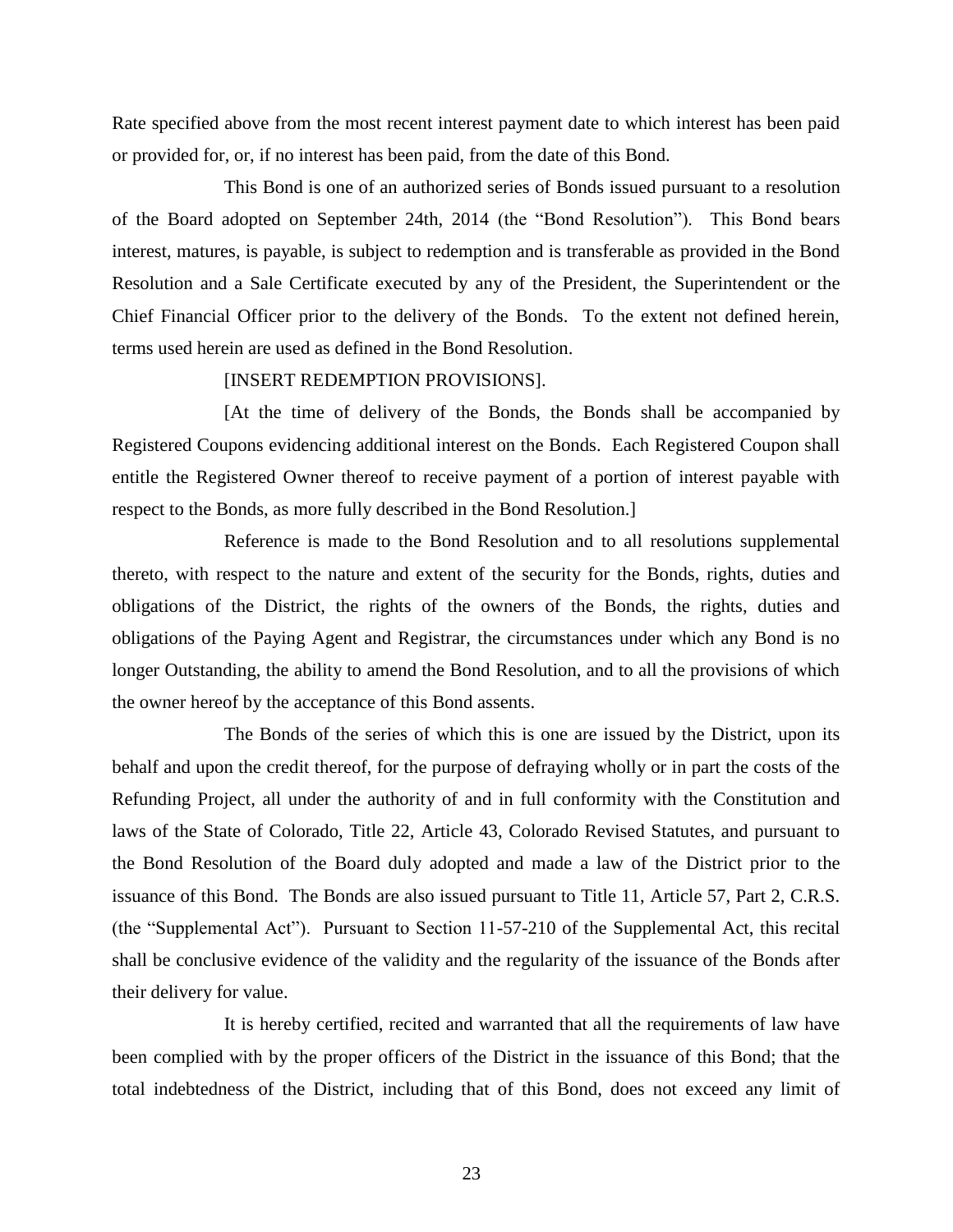indebtedness prescribed by the Constitution or laws of the State of Colorado; and that provision has been made for the levy and collection of annual taxes sufficient to pay the interest on and the principal of this Bond when the same become due.

The full faith and credit of the District are hereby irrevocably pledged for the punctual payment of the principal of and the interest on this Bond.

This Bond shall not be valid or obligatory for any purpose until the Registrar shall have manually signed the certificate of authentication herein.

IN WITNESS WHEREOF, the Board of Education of St. Vrain Valley School District No. Re-1J, in the Counties of Boulder, Larimer and Weld, and the City and County of Broomfield, Colorado, has caused this Bond to be signed and executed on behalf of the District by the manual or facsimile signature of its President and to be subscribed and attested with the manual or facsimile signature of its Secretary and with a manual or facsimile impression of the seal of the District affixed hereto, as of the date specified above.

> (Manual or Facsimile Signature) President, Board of Education St. Vrain Valley School District No. Re-1J Counties of Boulder, Larimer and Weld, and the City and County of Broomfield, Colorado

#### (MANUAL OR FACSIMILE SEAL)

Attest:

(Manual or Facsimile Signature) Secretary, Board of Education St. Vrain Valley School District No. Re-1J Counties of Boulder, Larimer and Weld, and the City and County of Broomfield, Colorado

(End of Form of Current Interest Bond)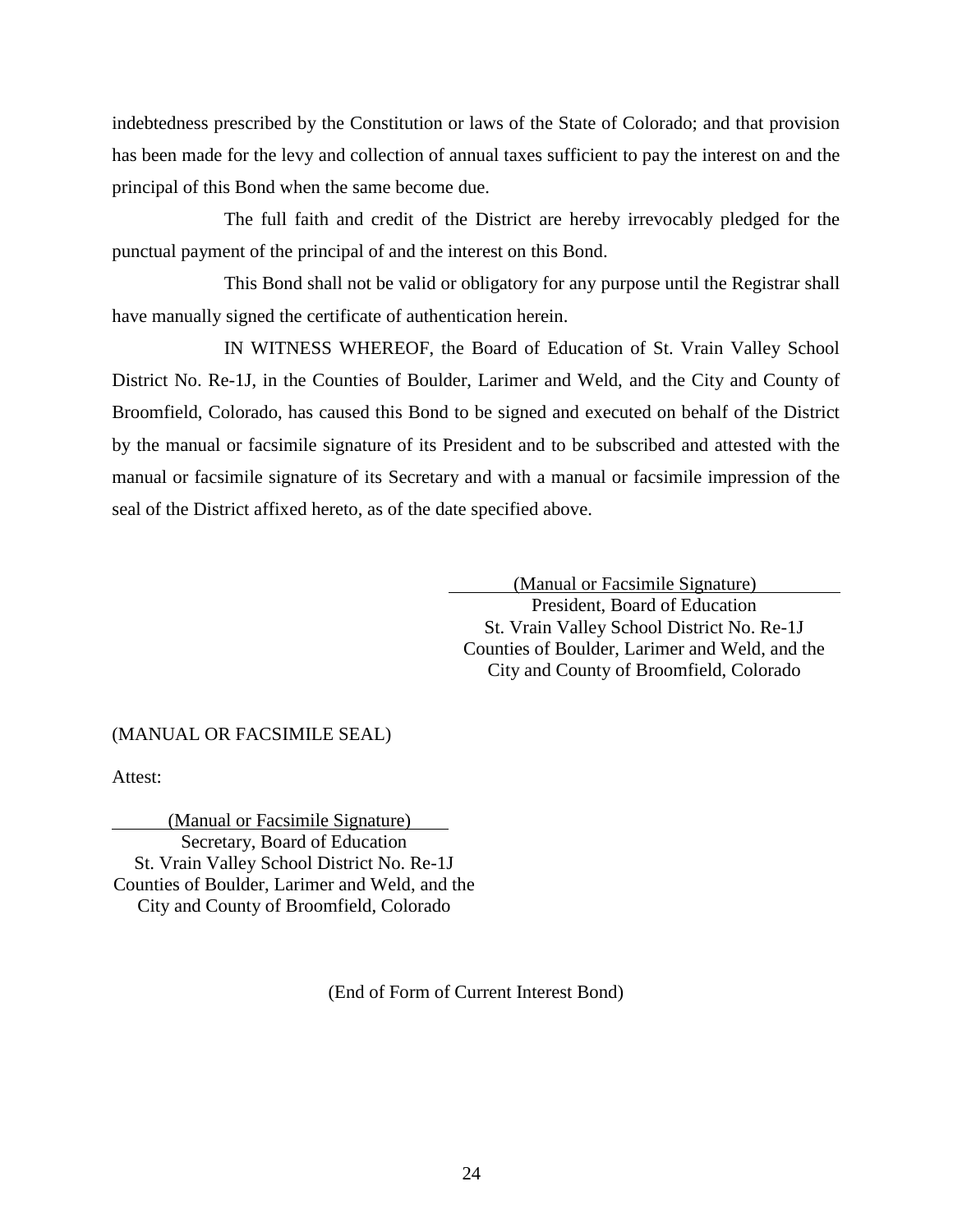#### (Form of Capital Appreciation Bond)

Unless this bond is presented by an authorized representative of The Depository Trust Company, a New York corporation ("DTC"), to the District or its agent for registration of transfer, exchange, or payment, and any bond issued is registered in the name of Cede  $\&$  Co. or in such other name as is requested by an authorized representative of DTC (and any payment is made to Cede & Co. or to such other entity as is requested by an authorized representative of DTC), ANY TRANSFER, PLEDGE, OR OTHER USE HEREOF FOR VALUE OR OTHERWISE BY OR TO ANY PERSON IS WRONGFUL inasmuch as the Registered Owner hereof, Cede & Co., has an interest herein.

# UNITED STATES OF AMERICA STATE OF COLORADO COUNTIES BOULDER, LARIMER AND WELD, AND THE CITY AND COUNTY OF BROOMFIELD ST. VRAIN VALLEY SCHOOL DISTRICT NO. RE-1J GENERAL OBLIGATION REFUNDING BOND SERIES 2014

| No. CA-                                      |                      |             |                |
|----------------------------------------------|----------------------|-------------|----------------|
| <b>INTEREST RATE</b>                         | <b>MATURITY DATE</b> | DATED AS OF | <b>CUSIP</b>   |
| $\%$                                         | December $15, 20$    |             |                |
| REGISTERED OWNER: CEDE & CO.                 |                      |             |                |
| APPRECIATED PRINCIPAL<br>AMOUNT AT MATURITY: |                      |             | <b>DOLLARS</b> |
| ORIGINAL PRINCIPAL AMOUNT PER                |                      |             |                |

\$5,000 VALUE AT MATURITY:  $\blacksquare$ 

On the faith, credit and behalf of St. Vrain Valley School District No. Re-1J (the "District"), in the Counties of Boulder, Larimer and Weld, and the City and County of Broomfield, State of Colorado, the Board of Education of the District (the "Board") hereby acknowledges the District is indebted and promises to pay to the Registered Owner specified above, or registered assigns, the Appreciated Principal Amount specified above, on the Maturity Date specified above, which Appreciated Principal Amount represents the original principal amount hereof plus interest compounded on June 15 and December 15 of each year at the

 $\overline{a}$ 

Each Bond shall be designated as a General Obligation Refunding Bond, followed by the Series year and, if applicable, a letter according to the provisions of the Bond Resolution.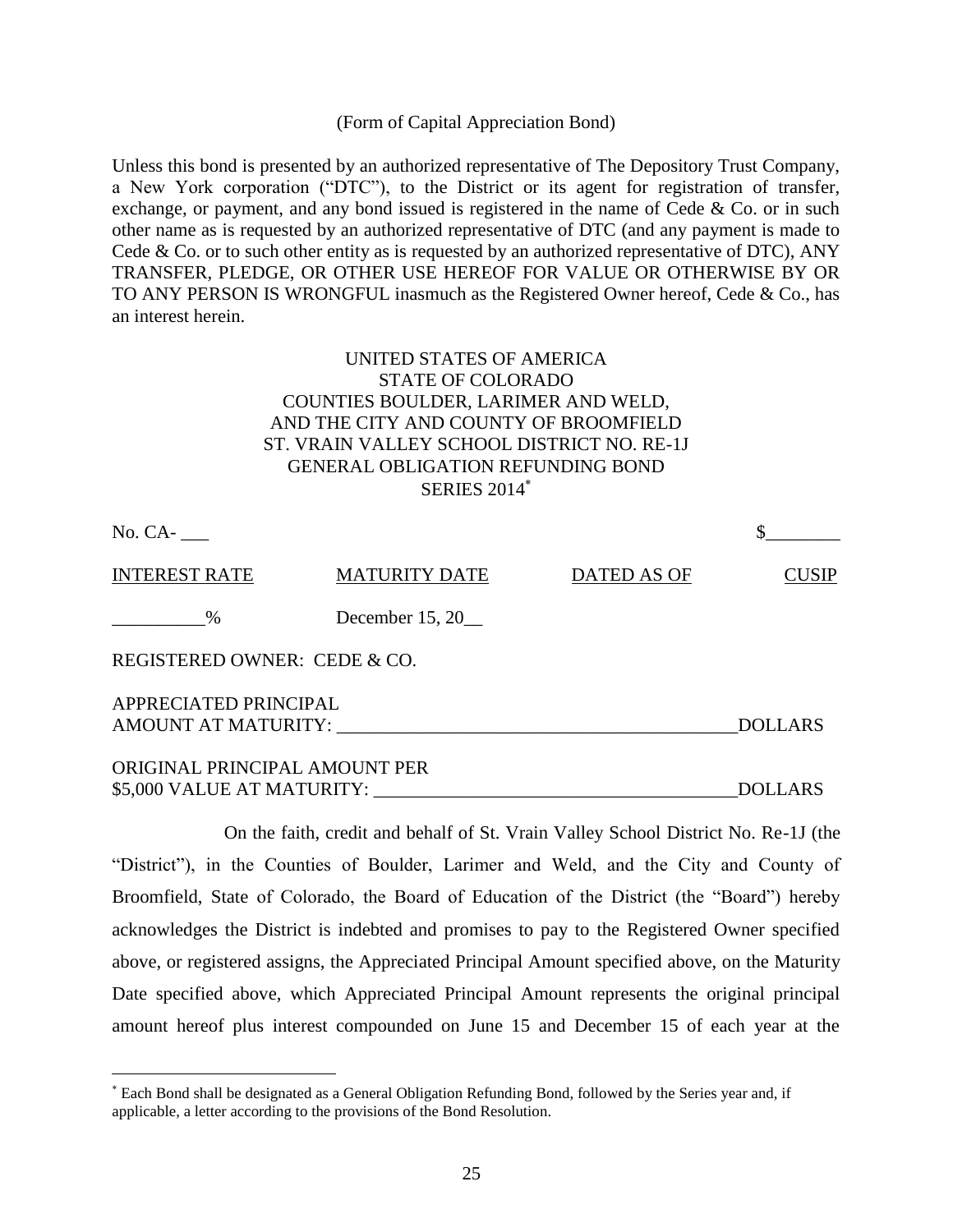Interest Rate per annum specified above, from the Dated Date above to the Maturity Date. The Appreciated Principal Amount on the Bonds shall be payable at the Principal Office, upon presentation and surrender of such Bonds. This Bond is one of an authorized series issued pursuant to a resolution of the Board adopted on September 24th, 2014 (the "Bond Resolution"). This Bond appreciates, matures, is payable, and is transferable as provided in the Bond Resolution. To the extent not defined herein, terms used in this Bond shall have the same meanings as set forth in the Bond Resolution.

Capital Appreciation Bonds are not subject to redemption prior to maturity.

Reference is made to the Bond Resolution and to all resolutions supplemental thereto, with respect to the nature and extent of the security for the Bonds, rights, duties and obligations of the District, the rights of the owners of the Bonds, the rights, duties and obligations of the Paying Agent and Registrar, the circumstances under which any Bond is no longer Outstanding, the ability to amend the Bond Resolution, and to all the provisions of which the owner hereof by the acceptance of this Bond assents.

The Bonds of the series of which this is one are issued by the District, upon its behalf and upon the credit thereof, for the purpose of defraying wholly or in part the costs of the Refunding Project, all under the authority of and in full conformity with the Constitution and laws of the State of Colorado and pursuant to the Bond Resolution of the Board duly adopted and made a law of the District prior to the issuance of this Bond. The Bonds are also issued pursuant to Title 11, Article 57, Part 2, C.R.S. (the "Supplemental Act"). Pursuant to Section 11-57-210 of the Supplemental Act, this recital shall be conclusive evidence of the validity and the regularity of the issuance of the Bonds after their delivery for value.

It is hereby certified, recited and warranted that all the requirements of law have been complied with by the proper officers of the District in the issuance of this Bond; that the total indebtedness of the District, including that of this Bond, does not exceed any limit of indebtedness prescribed by the Constitution or laws of the State of Colorado; and that provision has been made for the levy and collection of annual taxes sufficient to pay the Appreciated Principal Amount of this Bond when the same becomes due.

The full faith and credit of the District are hereby irrevocably pledged for the punctual payment of the Appreciated Principal Amount of this Bond.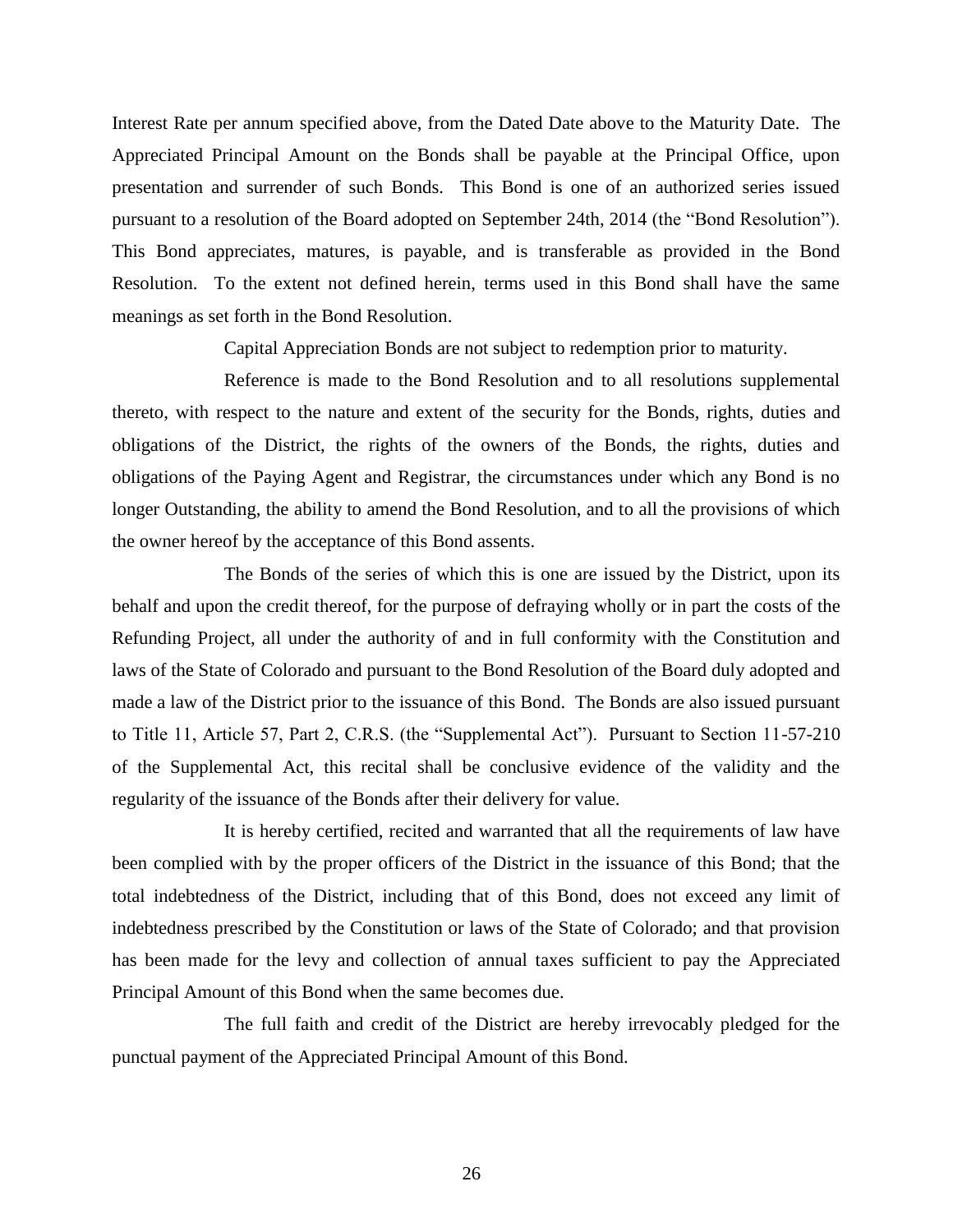This bond shall not be valid or obligatory for any purpose until the Registrar shall have manually signed the certificate of authentication herein.

IN WITNESS WHEREOF, the Board of Education of St. Vrain Valley School District No. Re-1J, in the Counties of Boulder, Larimer and Weld, and the City and County of Broomfield, State of Colorado, has caused this Bond to be signed and executed on behalf of the District by the manual or facsimile signature of its President and to be subscribed and attested with the manual or facsimile signature of its Secretary, with a manual or facsimile impression of the seal of the District affixed hereto, as of the date specified above.

> (Manual or Facsimile Signature) President, Board of Education St. Vrain Valley School District No. Re-1J Counties of Boulder, Larimer and Weld, and the City and County of Broomfield, Colorado

# (MANUAL OR FACSIMILE SEAL)

Attest:

(Manual or Facsimile Signature) Secretary, Board of Education St. Vrain Valley School District No. Re-1J Counties of Boulder, Larimer and Weld, and the City and County of Broomfield, Colorado

(End of Form of Capital Appreciation Bond)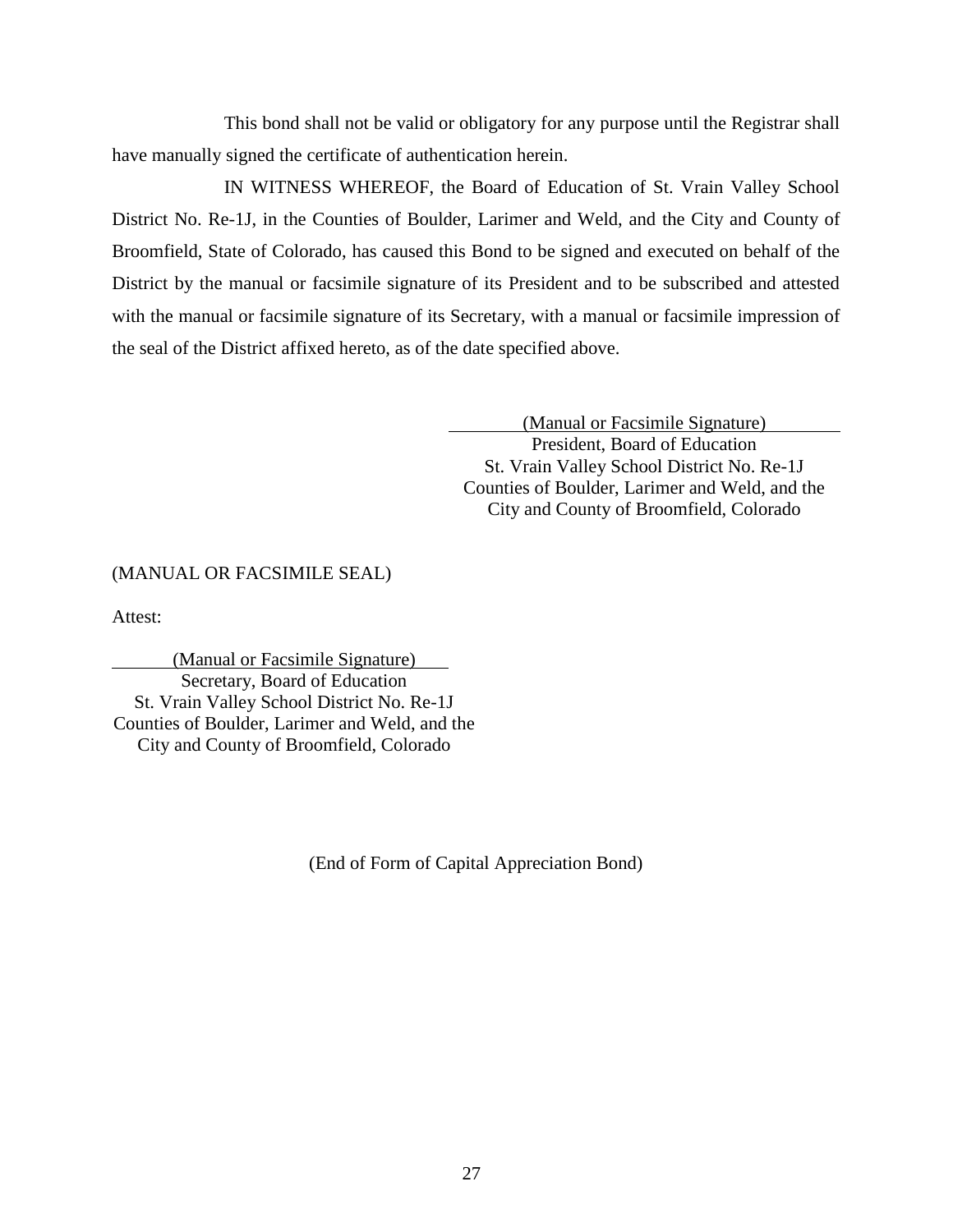# (Form of Registrar's Certificate of Authentication)

Date of authentication and registration: \_\_\_\_\_\_\_\_\_\_\_\_\_\_\_\_\_\_

This is one of the Bonds described in the within-mentioned Bond Resolution, and this bond has been duly registered on the registration books kept by the undersigned as Registrar for such Bonds.

> WELLS FARGO BANK, NATIONAL ASSOCIATION, as Registrar

By

(End of Form of Registrar's Certificate of Authentication)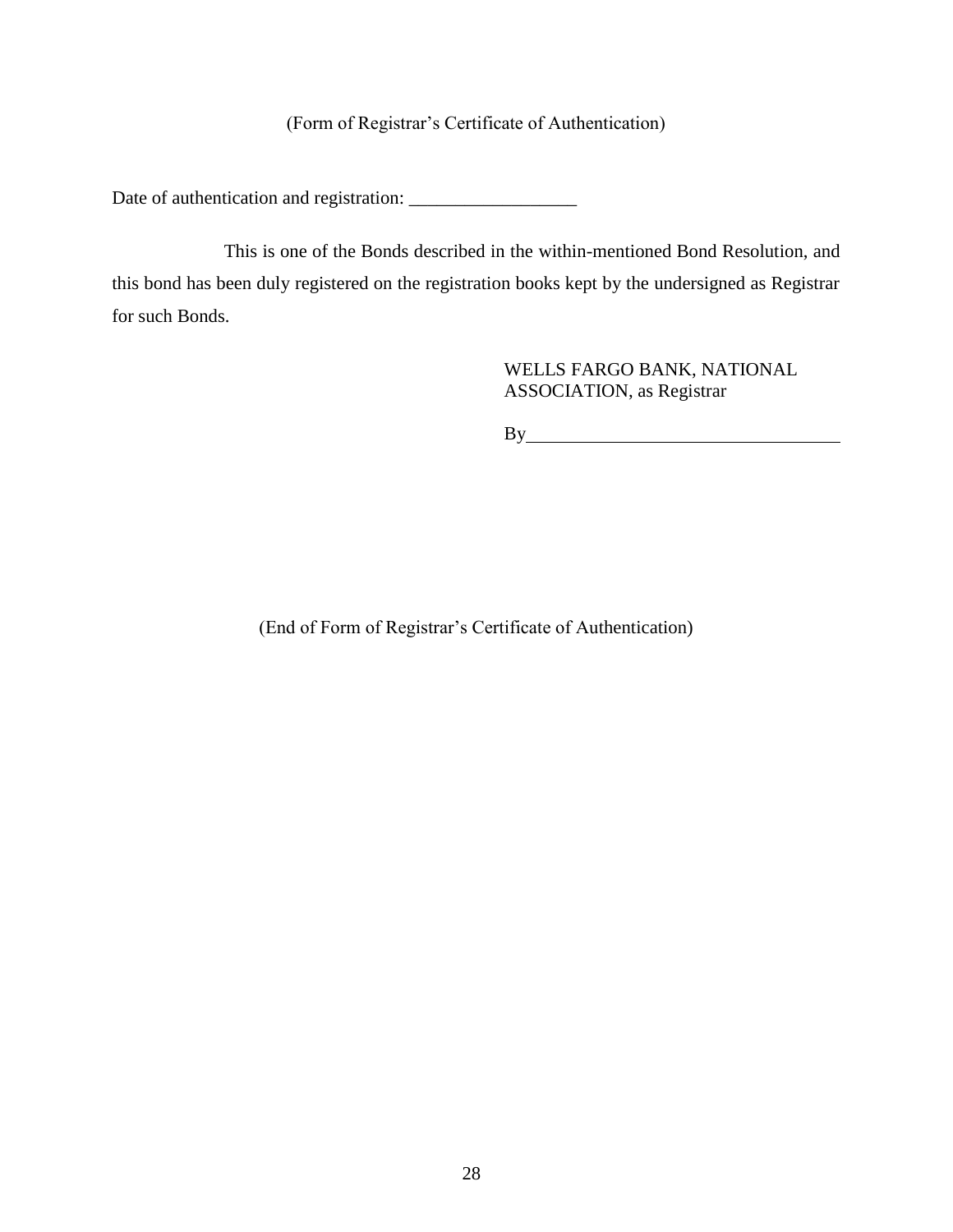# (Form of Assignment)

For value received, the undersigned hereby sells, assigns and transfer unto **EXECUTE:** the within bond and hereby irrevocably constitutes and appoints **Example 3** attorney, to transfer the same on the books of the Registrar, with

full power of substitution in the premises.

Dated:

\_\_\_\_\_\_\_\_\_\_\_\_\_\_\_\_\_\_\_\_\_\_\_\_\_\_\_\_\_\_\_\_\_\_\_\_\_\_\_\_\_\_\_\_\_\_\_\_\_\_\_\_\_\_\_\_\_\_\_\_

\_\_\_\_\_\_\_\_\_\_\_\_\_\_\_\_\_\_\_\_\_\_\_\_\_\_\_\_\_\_\_\_\_\_\_\_\_\_\_\_\_\_\_\_\_\_\_\_\_\_\_\_\_\_\_\_\_\_\_\_

 $\mathcal{L}_\text{max} = \mathcal{L}_\text{max} = \mathcal{L}_\text{max} = \mathcal{L}_\text{max} = \mathcal{L}_\text{max} = \mathcal{L}_\text{max} = \mathcal{L}_\text{max} = \mathcal{L}_\text{max} = \mathcal{L}_\text{max} = \mathcal{L}_\text{max} = \mathcal{L}_\text{max} = \mathcal{L}_\text{max} = \mathcal{L}_\text{max} = \mathcal{L}_\text{max} = \mathcal{L}_\text{max} = \mathcal{L}_\text{max} = \mathcal{L}_\text{max} = \mathcal{L}_\text{max} = \mathcal{$ 

Signature Guaranteed:

Signature must be guaranteed by a member of a Medallion Signature Program.

Address of Transferee:

Social Security or other tax identification number of transferee:

NOTE: The signature to this Assignment must correspond with the name as written on the face of the within bond in every particular, without alteration or enlargement or any change whatsoever.

# EXCHANGE OR TRANSFER FEES MAY BE CHARGED

(End of Form of Assignment)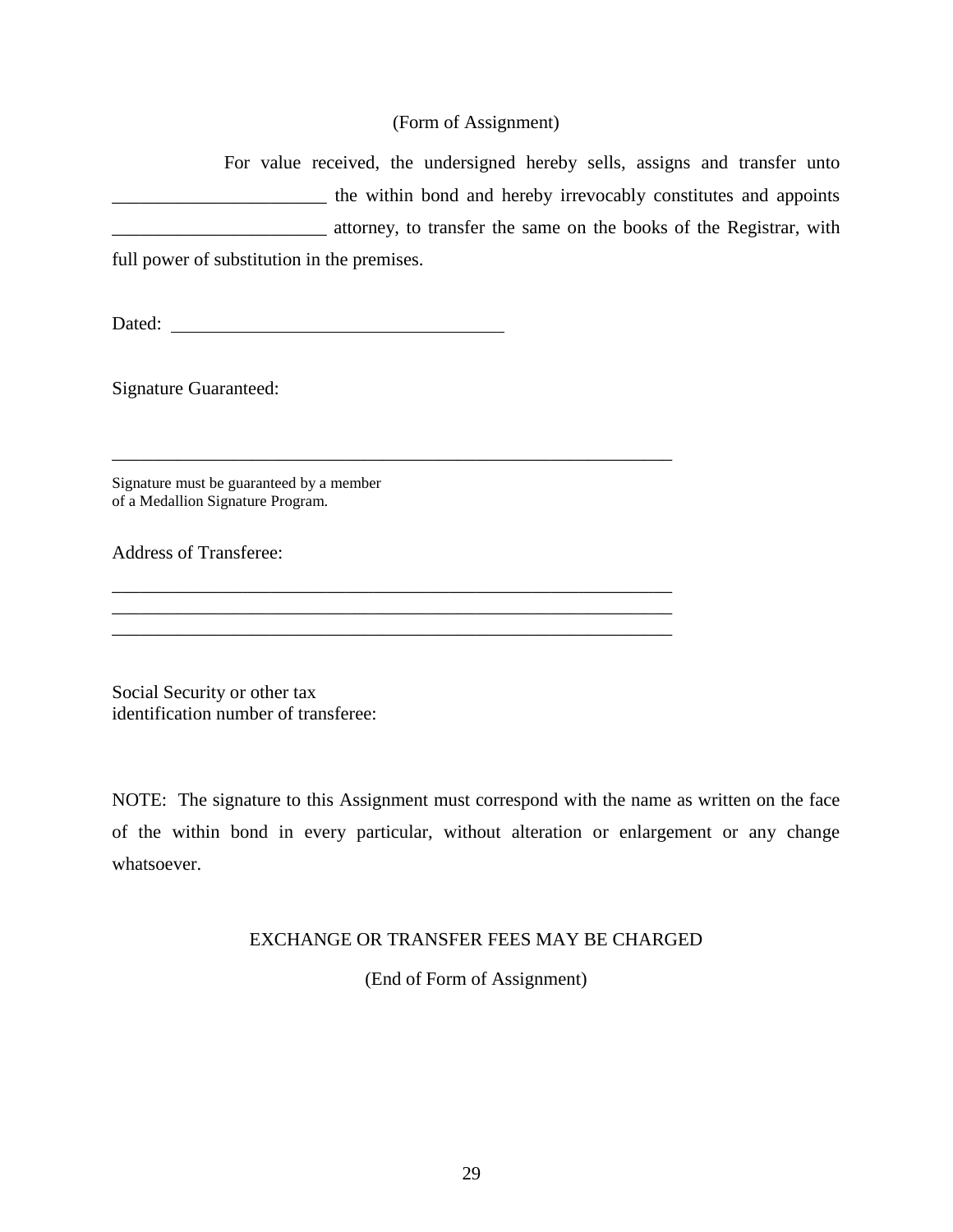(Form of Prepayment Panel)

The following installments of principal (or portion thereof) of this bond have been prepaid in accordance with the terms of the Bond Resolution authorizing the issuance of this bond.

| Date of<br>Prepayment | Principal<br>Prepaid | Signature of<br><b>Authorized Representative</b><br>of the Depository |
|-----------------------|----------------------|-----------------------------------------------------------------------|
|                       |                      |                                                                       |
|                       |                      |                                                                       |

(End of Form of Prepayment Panel)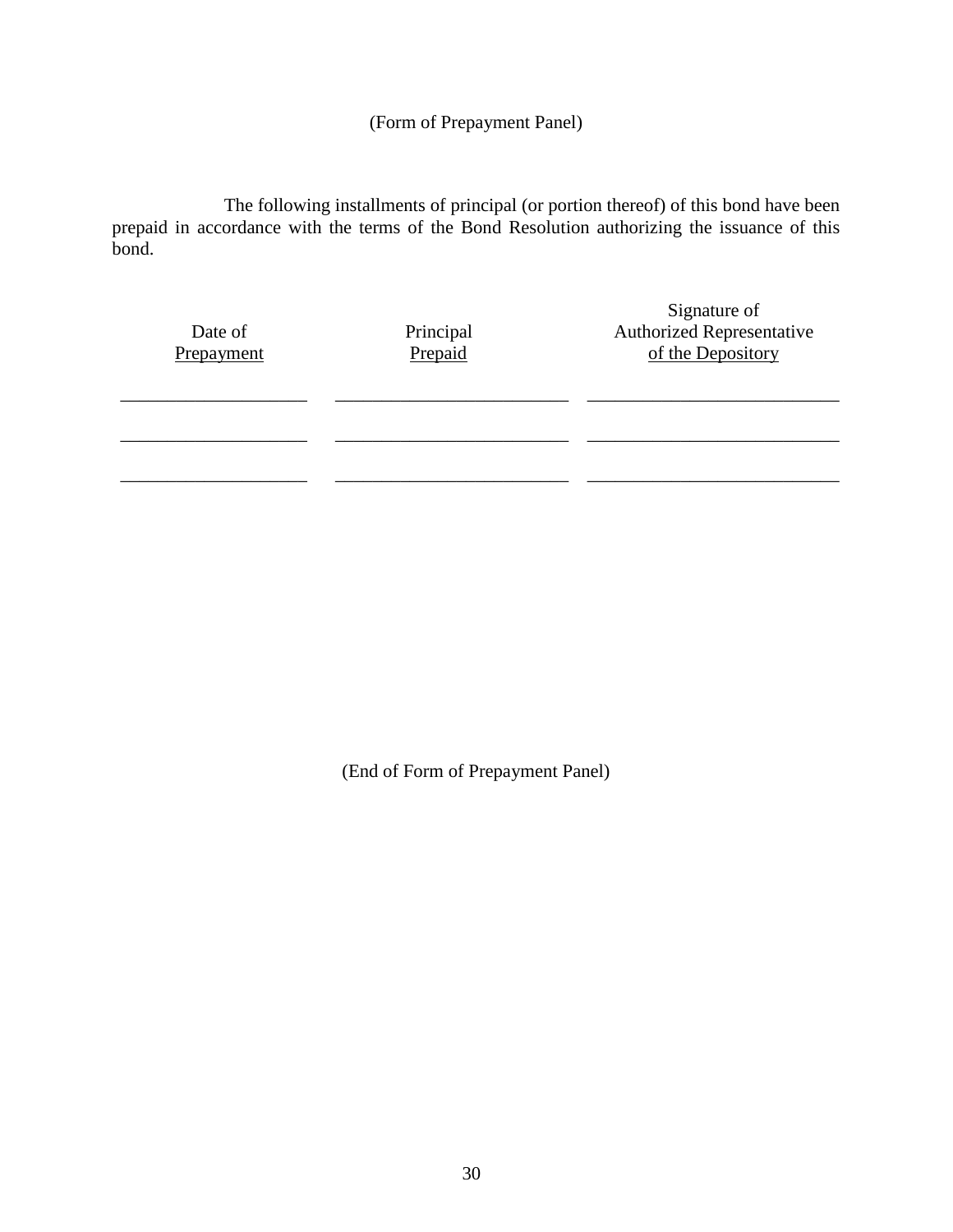(Form of Registered Coupon)

Unless this coupon is presented by an authorized representative of The Depository Trust Company, a New York corporation ("DTC"), to the District or its agent for registration of transfer, exchange, or payment, and any coupon issued is registered in the name of Cede & Co. or in such other name as is requested by an authorized representative of DTC (and any payment is made to Cede & Co. or to such other entity as is requested by an authorized representative of DTC), ANY TRANSFER, PLEDGE, OR OTHER USE HEREOF FOR VALUE OR OTHERWISE BY OR TO ANY PERSON IS WRONGFUL inasmuch as the Registered Owner hereof, Cede & Co., has an interest herein.

# UNITED STATES OF AMERICA STATE OF COLORADO COUNTIES OF BOULDER, LARIMER AND WELD, AND THE CITY AND COUNTY OF BROOMFIELD ST. VRAIN VALLEY SCHOOL DISTRICT NO. RE-1J GENERAL OBLIGATION REFUNDING BOND SERIES 2014

# SUPPLEMENTAL "B" INTEREST REGISTERED COUPON

REGISTERED COUPON NO.: \_\_\_\_\_\_\_\_\_\_\_\_\_\_\_\_\_\_ RELATED PRINCIPAL AMOUNT OF BONDS: "B" INTEREST RATE: \_\_\_\_\_\_\_\_\_\_\_\_\_\_\_\_\_\_\_\_\_ INTEREST PAYABLE: INTEREST PAYMENT DATE: \_\_\_\_\_\_\_\_\_\_\_\_\_\_\_\_ INTEREST START DATE: \_\_\_\_\_\_\_\_\_\_\_\_\_\_\_\_ REGISTERED OWNER: CEDE & CO. CUSIP NO.:

 $\overline{a}$ 

On the Interest Payment Date specified above, St. Vrain Valley School District No. Re-1J, in the Counties of Boulder, Larimer and Weld, and the City and County of Broomfield, State of Colorado (the "District"), hereby promises to pay to the Registered Owner specified above, or registered assigns, in lawful money of the United States of America, the Interest Payable shown above, being partial interest on the Related Principal Amount of Bonds referred to above at the "B" Interest Rate per annum identified above for the period from the

Each Bond shall be designated as a General Obligation Refunding Bond, followed by the Series year and, if applicable, a letter according to the provisions of the Bond Resolution.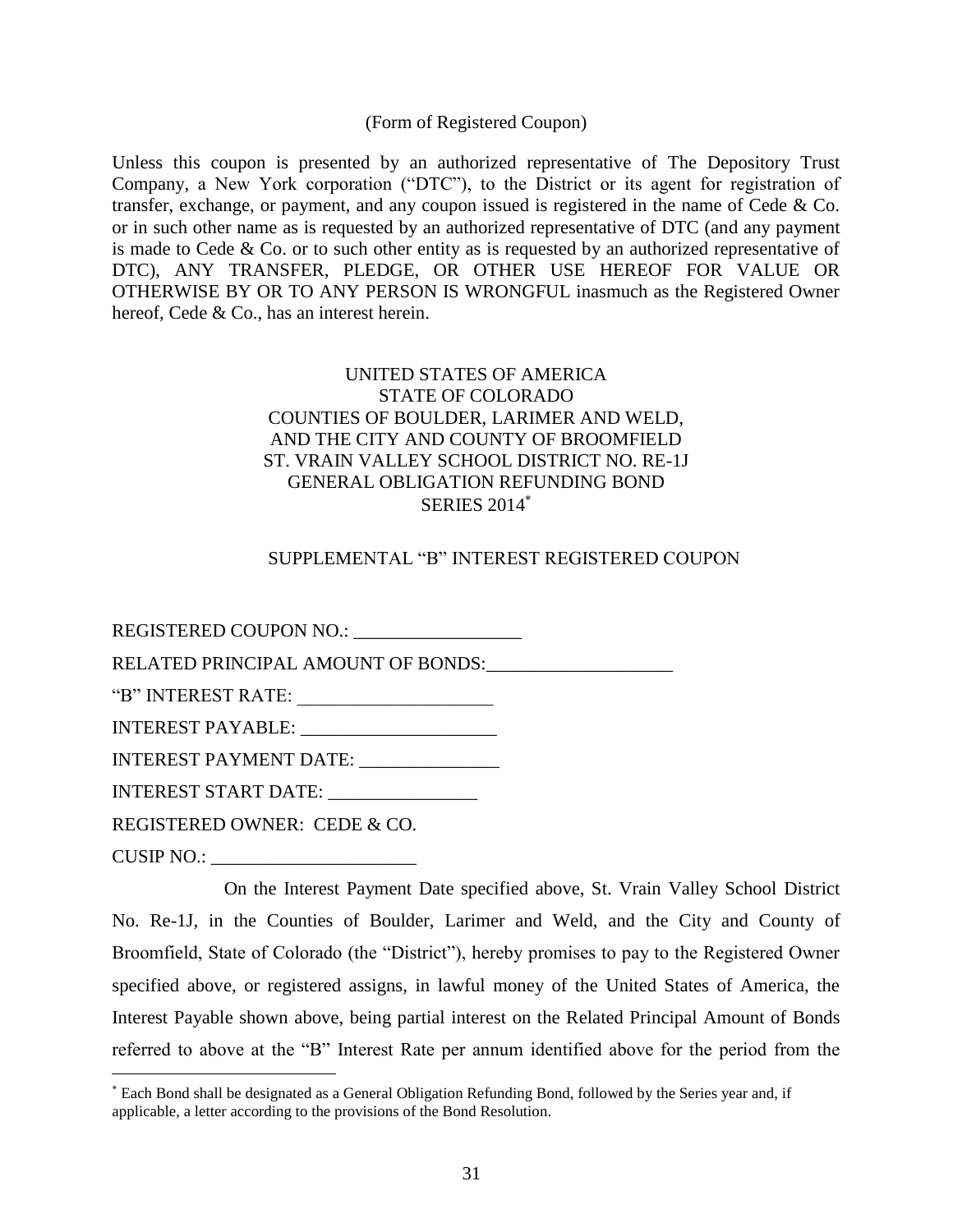Interest Start Date specified above to the Interest Payment Date specified above. Such payment will be made to the Registered Owner hereof upon presentation and surrender of this Supplemental "B" Interest Registered Coupon at the Principal Office of the Paying Agent, all in accordance with the resolution authorizing the issuance of the Bonds and Registered Coupons adopted by the Board of Education of the District on September 24th, 2014 (the "Bond Resolution"), and the provisions of the Bond Resolution are hereby incorporated herein by reference.

This Supplemental "B" Interest Registered Coupon is issued by the District, upon its behalf and upon the credit thereof, for the purpose of defraying wholly or in part the costs of the Refunding Project (as defined in the Bond Resolution), all under the authority of and in full conformity with the Constitution and laws of the State of Colorado and pursuant to the Bond Resolution of the Board duly adopted and made a law of the District prior to the issuance of this registered coupon. This Supplemental "B" Interest Registered Coupon is also issued pursuant to Title 11, Article 57, Part 2, C.R.S. (the "Supplemental Act"). Pursuant to Section 11-57-210 of the Supplemental Act, this recital shall be conclusive evidence of the validity and the regularity of the issuance of this Supplemental "B" Interest Registered Coupon after its delivery for value.

This Supplemental "B" Interest Registered Coupon may be transferred, exchanged, and reissued at the Principal Office of the Registrar.

This Supplemental "B" Interest Registered Coupon shall not be valid or obligatory for any purpose until the Registrar shall have manually signed the certificate of authentication hereon.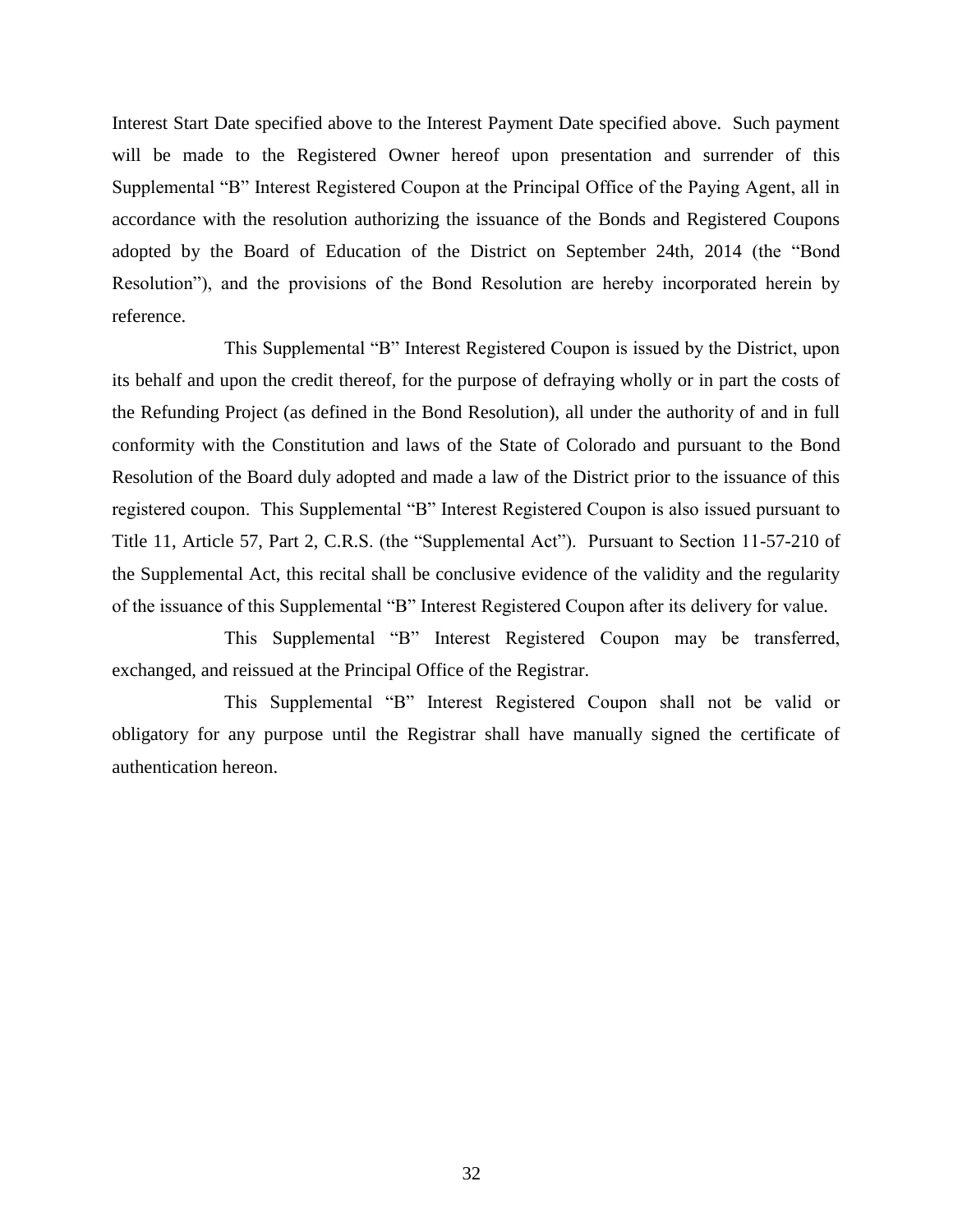IN WITNESS WHEREOF, the Board of Education of St. Vrain Valley School District No. Re-1J, in the Counties of Boulder, Larimer and Weld, and the City and County of Broomfield, has caused this Supplemental "B" Interest Registered Coupon to be signed and executed on behalf of the District by the manual or facsimile signature of its President and to be subscribed and attested with the manual or facsimile signature of its Secretary, with a manual or facsimile impression of the seal of the District affixed hereto, as of the date specified above.

> (Manual or Facsimile Signature) President, Board of Education St. Vrain Valley School District No. Re-1J Counties of Boulder, Larimer and Weld, and the City and County of Broomfield, Colorado

#### (MANUAL OR FACSIMILE SEAL)

Attest:

(Manual or Facsimile Signature) Secretary, Board of Education St. Vrain Valley School District No. Re-1J Counties of Boulder, Larimer and Weld, and the City and County of Broomfield, Colorado

(End of Form of Registered Coupon)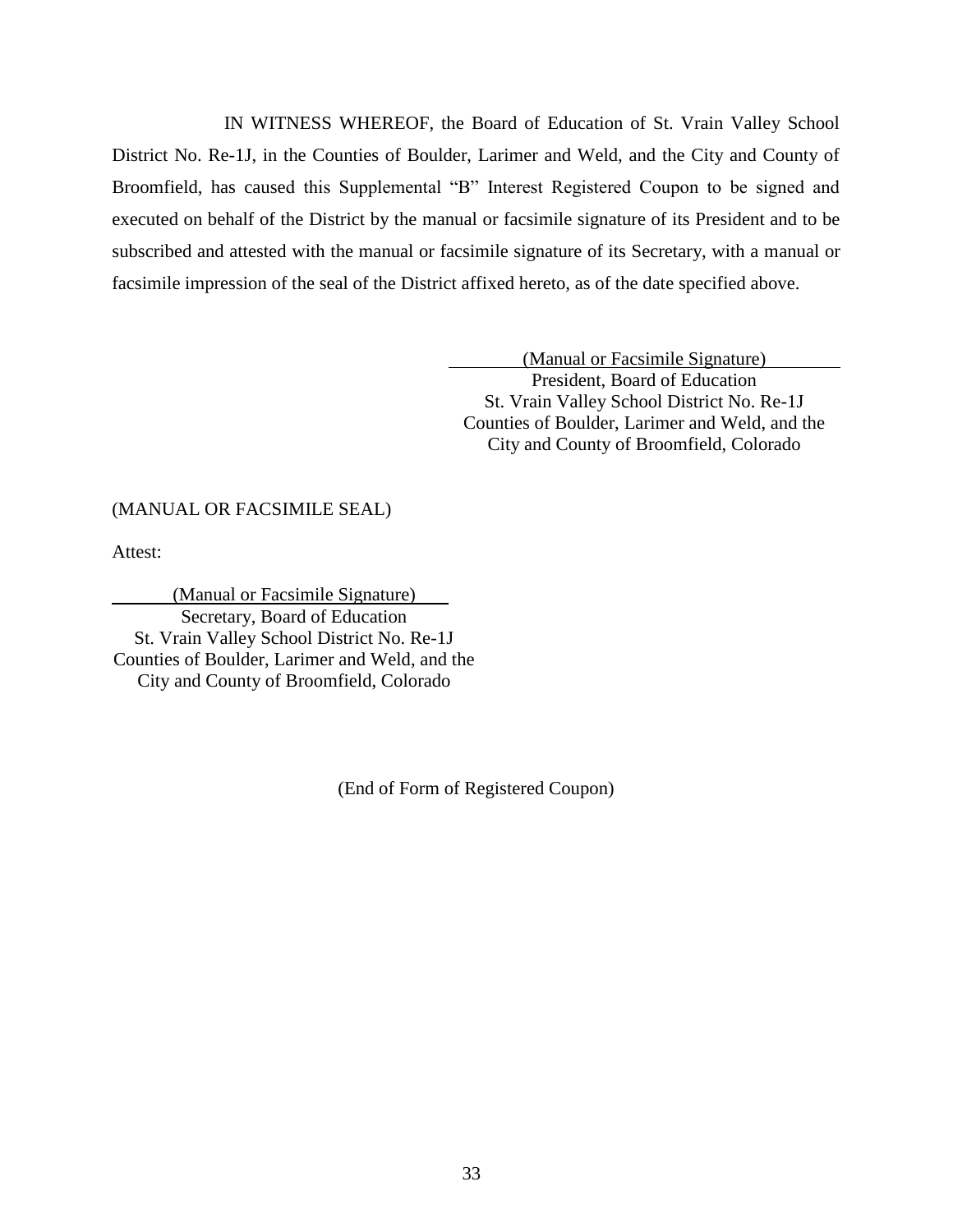(Form of Registrar's Certificate of Authentication for Supplemental "B" Interest Registered Coupon)

Date of authentication and registration:

This is one of the Supplemental "B" Interest Registered Coupons described in the within-mentioned Bond Resolution, and this Supplemental "B" Interest Registered Coupon has been duly registered on the registration books kept by the undersigned, as Registrar, for such Supplemental "B" Interest Registered Coupons.

# WELLS FARGO BANK, NATIONAL ASSOCIATION, as Registrar

By:  $\overline{\phantom{0}}$ Authorized Officer or Employee

(End of Form of Registrar's Certificate of Authentication)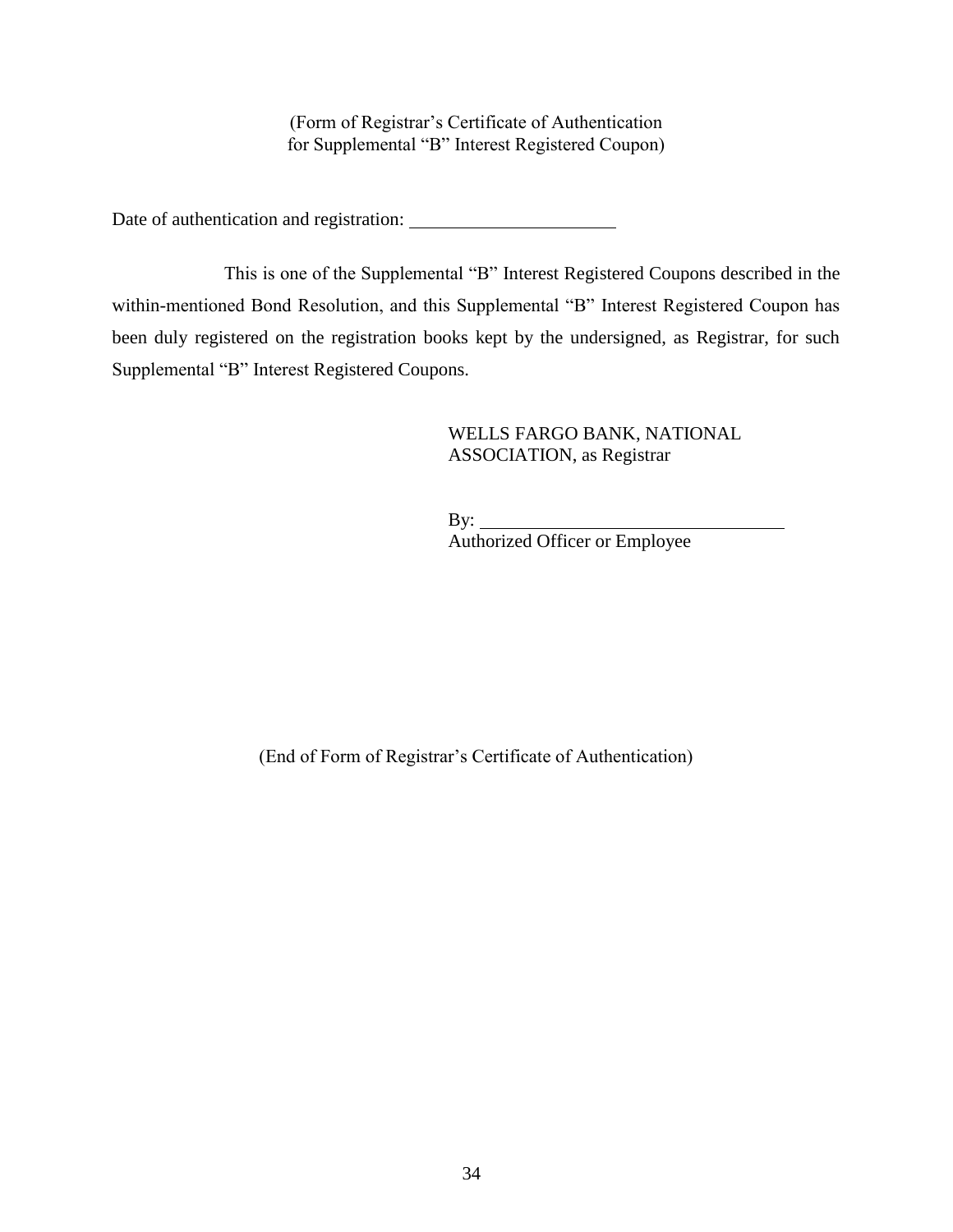(Form of Assignment for Supplemental "B" Interest Registered Coupon)

For value received, the undersigned hereby sells, assigns and transfers unto the within Supplemental "B" Interest Registered Coupon and does hereby irrevocably constitute and appoint \_\_\_\_\_\_\_\_\_\_\_\_\_\_\_\_\_\_\_\_\_\_ attorney, to transfer the within Supplemental "B" Interest Registered Coupon on the books kept for registration of the within Supplemental "B" Interest Registered Coupon, with full power of substitution in the premises.

Dated:

\_\_\_\_\_\_\_\_\_\_\_\_\_\_\_\_\_\_\_\_\_\_\_\_

\_\_\_\_\_\_\_\_\_\_\_\_\_\_\_\_\_\_\_\_\_\_\_\_\_

\_\_\_\_\_\_\_\_\_\_\_\_\_\_\_\_\_\_\_\_\_\_\_\_\_

\_\_\_\_\_\_\_\_\_\_\_\_\_\_\_\_\_\_\_\_\_\_\_\_\_

\_\_\_\_\_\_\_\_\_\_\_\_\_\_\_\_\_\_\_\_\_\_\_\_\_

Signature Guaranteed:

Signature must be guaranteed by a member of a Medallion Signature Program.

Address of transferee:

Social Security or other tax identification number of transferee:

NOTE: The signature to this Assignment must correspond with the name as written on the face of the within Supplemental "B" Interest Registered Coupon in every particular, without alteration or enlargement or any change whatsoever.

# EXCHANGE OR TRANSFER FEES MAY BE CHARGED

(End of Form of Assignment for Supplemental "B" Interest Registered Coupon)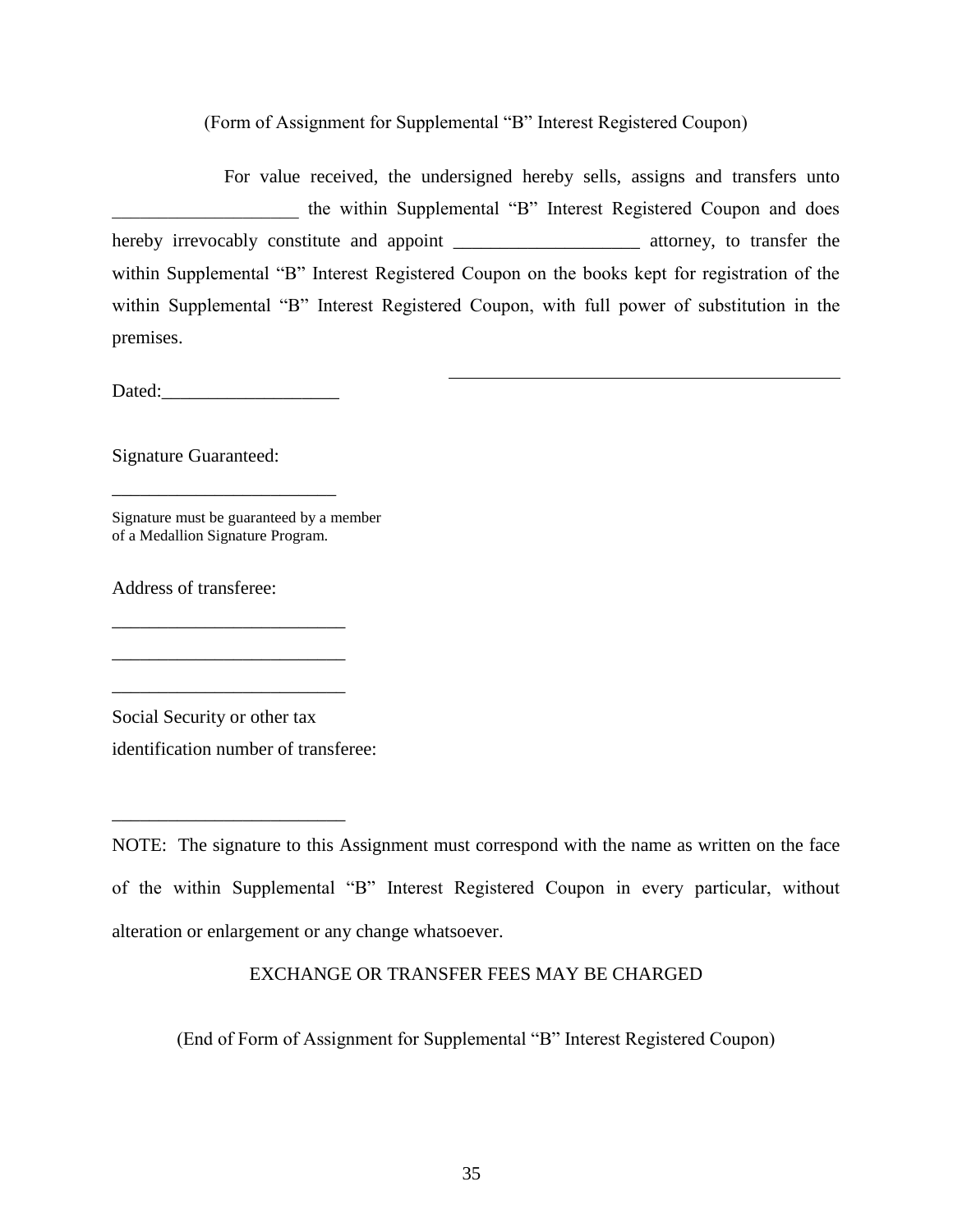Section 12. **Delivery of Bonds.** When Bonds of a Series have been duly executed and authenticated, they shall be delivered to the Underwriter on receipt of the agreed purchase price. The Registrar shall initially register the Bonds of such Series in the name of "Cede & Co.," as nominee of DTC. The funds realized from the sale of such Series of Bonds shall be applied solely to defray, in whole or in part, the costs of the Refunding Project and for no other purposes whatsoever. The Underwriter shall in no manner be responsible for the application or disposal by the District, or any of its officers, of any of the funds derived from the sale of the Bonds.

**Section 13. Disposition of Bond Proceeds.** The net proceeds of each Series of Bonds shall be applied in the following manner:

A. An amount shall be credited from the proceeds of any Series of Bonds to a special and separate account hereby created (the "Escrow Account"), to be held by the Escrow Bank and designated as specified in an Escrow Agreement, which amount, together with other District funds available for such purpose, will be sufficient to establish any initial cash balance remaining uninvested and to buy Federal Securities to effect the Refunding Project.

B. The remainder of the proceeds of the Bonds of such Series, together with other available funds of the District, shall be used to pay the costs of issuance of the Bonds.

#### **Section 14. Payment of Principal and Interest -- Tax Levy.**

A. The interest and principal, if any, falling due on the Bonds prior to the time when sufficient proceeds of a levy therefor are available shall be paid out of the general revenues of the District or other moneys available therefor. For the purpose of reimbursing any such general revenues so used for principal and interest and to meet the principal and interest payments accruing thereafter, as the same shall become due, there shall be levied by the respective Boards of County Commissioners for the Counties, on all taxable property in the District, in addition to all other taxes, direct annual taxes unlimited as to rate and in an amount sufficient to pay principal and interest on the Bonds when due, promptly as the same respectively become due. The taxes when collected shall be deposited into a separate account for each Series of Bonds to be known as the St. Vrain Valley School District No. Re-1J Bond Fund for the applicable Series of Bonds (the "Bond Fund"), hereby created and held by the Custodian pursuant to the Custodial Agreement, to be applied solely for the purpose of the payment of interest and principal on the Bonds, and for no other purpose whatever, until the indebtedness so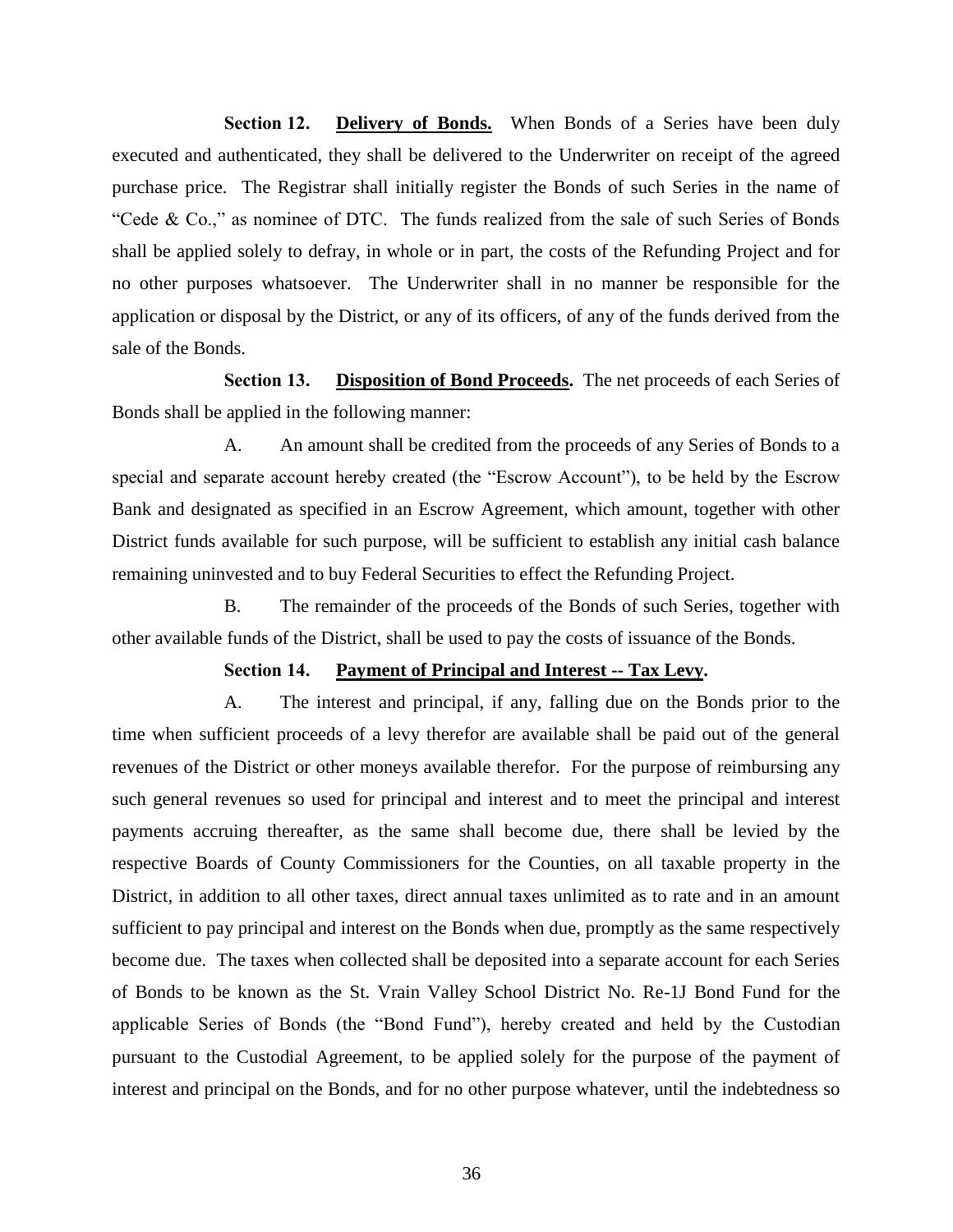contracted under this Resolution, principal and interest, shall have been fully paid, satisfied, and discharged; the District may apply any other funds that may be in the treasury of the District and available for that purpose to the payment of interest or principal as the same respectively become due, and to that extent the levy or levies herein provided for may thereupon be diminished. The levies may also be diminished to the extent that funds are not needed as a result of prior redemption in accordance with the terms of this Resolution.

Said direct annual taxes levied to pay said principal and interest shall be in addition to any and all other taxes levied to effect the purposes of the Counties or the District. No statutory or constitutional provision enacted after the issuance of the Bonds and Registered Coupons shall in any manner be construed as limiting or impairing the obligation of the District to levy ad valorem taxes on property within the District, without limitation of rate and in an amount sufficient to pay the principal of and interest on the Bonds when due. Any changes in the boundaries of the District subsequent to the delivery of the Bonds shall be effected in such a manner as to fully preserve and protect the rights of the Owners of the Bonds.

It shall be the duty of the Board annually at the time and in the manner provided by law for levying other taxes, if such action shall be necessary to effectuate the provisions of this Resolution, to ratify and carry out the provisions hereof with reference to the levy and collection of taxes; and the Board shall require the officers of the District to levy, extend and collect such taxes on property within the District, in the manner provided by law for the purpose of creating a fund for the payment of the principal of the Bonds and the interest accruing thereon. Such taxes, when collected, shall be kept for and applied only to the payment of the interest and principal of the Bonds as hereinbefore specified.

B. The foregoing provisions of this Resolution in combination with the provisions of the Sale Certificate are hereby declared to be the certificate of the Board to the respective Boards of County Commissioners of the Counties, showing the aggregate amount of taxes to be levied by the respective Boards of County Commissioners from time to time, as required by law, for the purpose of paying the principal of the bonded indebtedness and the interest thereon as the same shall hereafter accrue.

### **Section 15. Covenants with Registered Owners.**

A. The District covenants for the benefit of the Owners that it will not take any action or omit to take any action with respect to any Series of Bonds, the Registered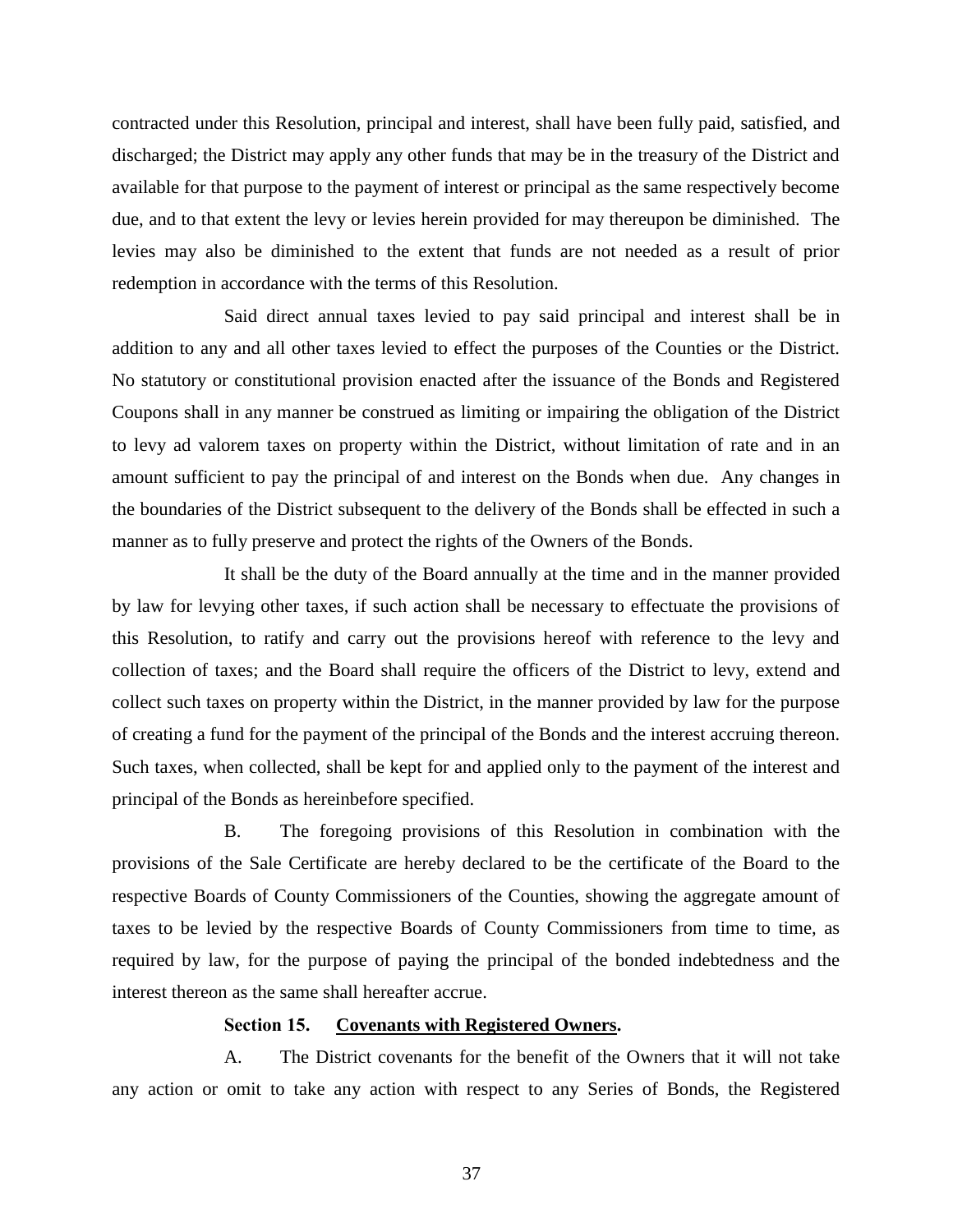Coupons, the proceeds thereof, any other funds of the District or any facilities financed or refinanced with the proceeds of the Bonds of such Series, including original issue discount on the Registered Coupons, if such action or omission (i) would cause the interest on the Bonds of such Series to lose its exclusion from gross income for federal income tax purposes under Section 103 of the Code, or (ii) would cause interest on the Bonds of such Series, including original issue discount on the Registered Coupons, to lose its exclusion from alternative minimum taxable income as defined in Section 55(b)(2) of the Code, except to the extent such interest is required to be included in the adjusted current earnings adjustment applicable to corporations under Section 56 of the Code in calculating corporate alternative minimum taxable income, or (iii) would cause interest on the Bonds of such Series to lose its exclusion from Colorado taxable income and Colorado alternative minimum taxable income under present State law. The foregoing covenant shall remain in full force and effect notwithstanding the payment in full or defeasance of the Series of Bonds until the date on which all obligations of the District in fulfilling the above covenant under the Code have been met.

B. The District also covenants for the benefit of each Owner that it will annually prepare or cause to be prepared a budget and an audit report, will annually file or cause to be filed with the appropriate State agency a copy of the adopted budget, the appropriation resolution and audit report, all in accordance with State law.

C. The District covenants that it will not take any action or fail to take any action which action or failure to act would release any property which is included within the boundaries of the District at any time from liability for the payment of direct annual taxes levied by the District for the payment of the principal or interest on a specific Series of Bonds.

D. The District covenants for the benefit of the Owners, including Beneficial Owners, that it will comply with a Continuing Disclosure Certificate which will be executed by District officers in connection with the delivery of each Series of Bonds issued pursuant to this Resolution. Any Owner, or, so long as the Bonds of such Series are registered in the name of the Depository, any Beneficial Owner, may take such actions as may be necessary and appropriate, including seeking mandate or specific performance by court order, to cause the District to comply with its obligation under this subsection; provided that the District shall incur no pecuniary liability for failure to comply with this subsection.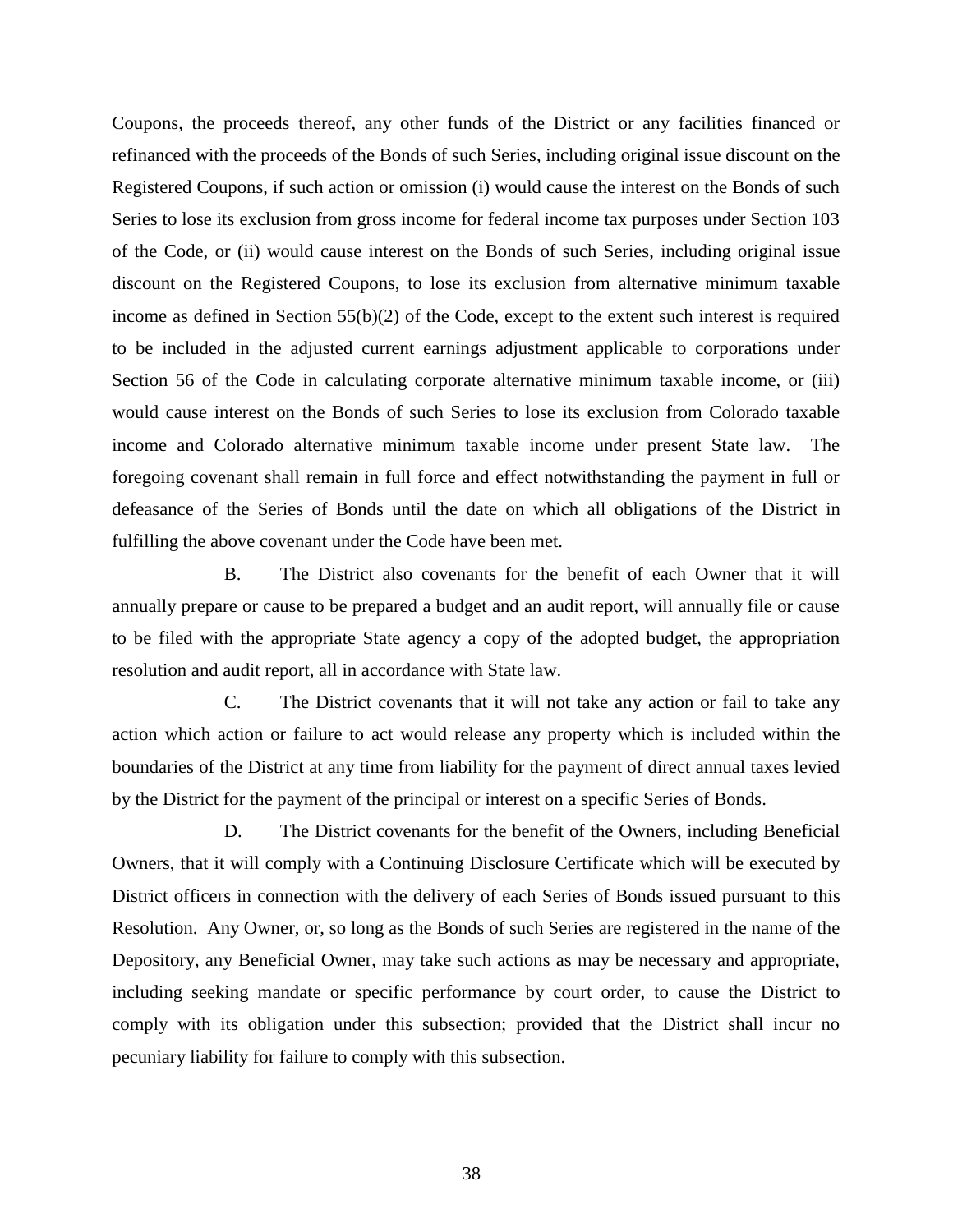E. The District covenants that it will comply with the provisions of the Custodial Agreement.

**Section 16. Investment of Funds.** Any proceeds of the Bonds or moneys in any fund or account, other than an Escrow Account, may be deposited, invested or reinvested in any manner permitted by law. Such deposits or investments shall either be subject to redemption at any time at face value by the holder thereof at the option of such holder, or shall mature at such time or times as shall most nearly coincide with the expected need for moneys from the fund in question.

**Section 17. Defeasance.** When the principal and interest due in connection with any Bond have been duly paid, all obligations hereunder with respect to such Bond shall be discharged, and such Bond shall no longer be deemed to be Outstanding for any purpose of this Resolution. Payment of such Bond or any portion thereof shall be deemed made when the District has placed in escrow with a commercial bank exercising trust powers, an amount sufficient (including the known minimum yield from Federal Securities in which such amount may be wholly or in part initially invested) to meet all requirements of principal, premium, if any, and interest on such Bond as the same becomes due to maturity or to any redemption date as of which the District shall have exercised or obligated itself to exercise its prior redemption option and have given irrevocable instructions to the Registrar to give notice of redemption to the holder of any such Bond. The Federal Securities shall become due or be callable at the option of the holder at or prior to the respective times on which the proceeds thereof shall be needed, in accordance with a schedule agreed upon between the District and such bank at the time of creation of the escrow.

In the event that there is a defeasance of only part of the Bonds, the Registrar shall, if requested by the District, institute a system to preserve the identity of the individual Bonds or portions thereof so defeased, regardless of changes in Bond numbers attributable to transfers and exchanges of Bonds; and the Registrar shall be entitled to reasonable compensation and reimbursement of expenses from the District in connection with such system.

**Section 18. Escrow Account; Use of Proceeds.** There is hereby established an Escrow Account in connection with each Series of Bonds issued for refunding purposes, which shall be established and maintained with the Escrow Bank. A portion of the proceeds of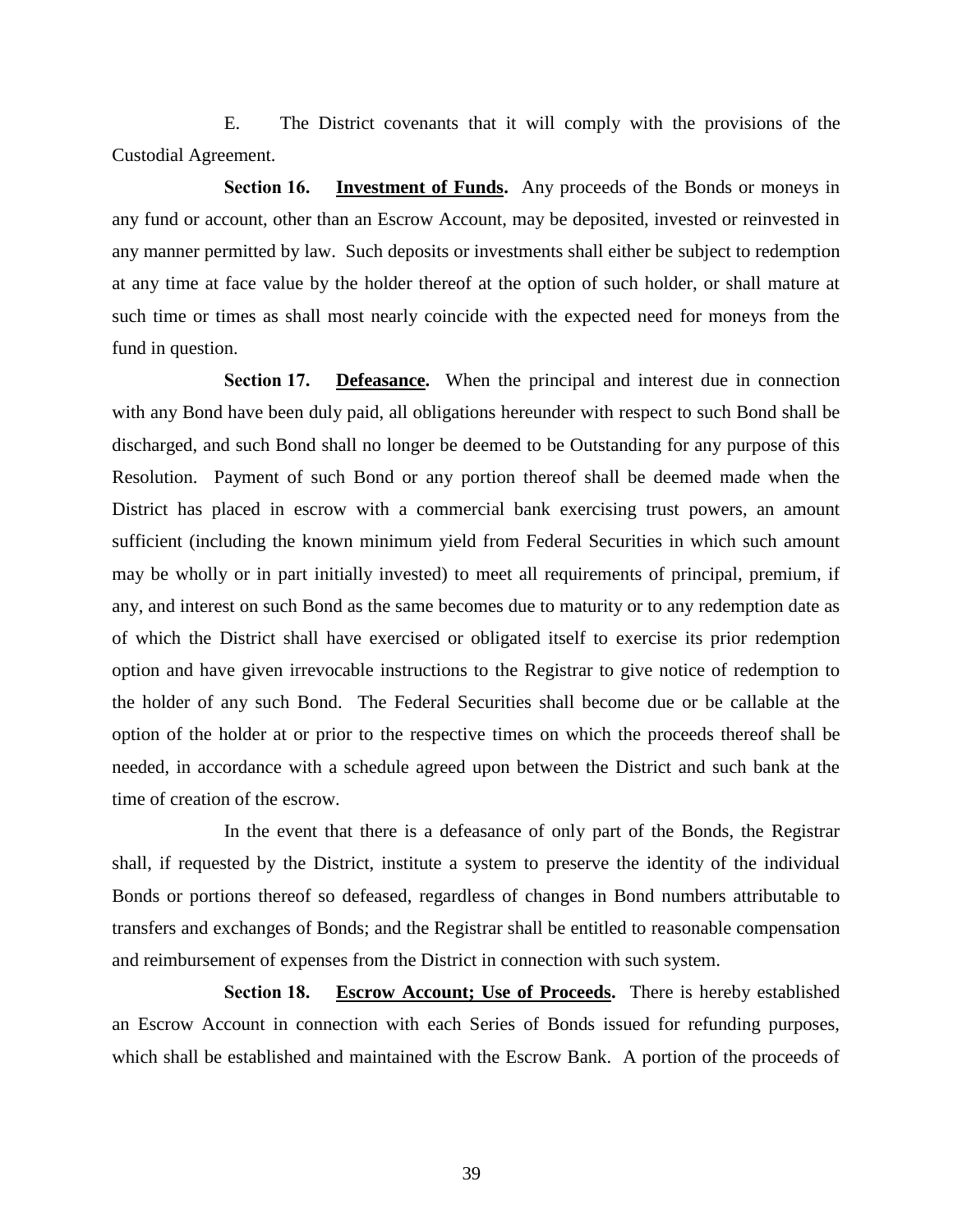such Bonds and Registered Coupons and other available District moneys, if any, shall be deposited by the District in such Escrow Account.

The Escrow Bank is hereby authorized and directed to use moneys credited to the Escrow Account to provide for the payment of the acquired obligations to be held in the Escrow Account and to fund the Escrow Account with the necessary beginning cash, if any, as required in accordance with the escrow sufficiency computations verified by a certified public accountant.

**Section 19. Maintenance of Escrow Account.** Any Escrow Account shall be maintained in an amount, at the time of those initial deposits therein and at all times subsequent at least sufficient, together with the known minimum yield to be derived from the initial investment and any temporary reinvestment of the deposits therein or any part thereof in Federal Securities to pay the Refunded Bond Requirements for the specified issue of Refunded Bonds.

**Section 20. Use of Escrow Account**. Moneys shall be withdrawn by the Escrow Bank from the Escrow Account for each specific series of Refunded Bonds in sufficient amounts and at such times to permit the payment without default of the Refunded Bond Requirements. Any moneys remaining in the Escrow Account after provision shall have been made for the payment or redemption in full of such Refunded Bonds shall be applied to any lawful purpose of the District as the Board may hereafter determine.

**Section 21. Direction to Take Authorizing Action.** The President, Secretary, and the officers of the District be, and they hereby are, authorized and directed to take all action necessary or appropriate to effectuate the provisions of this Resolution including without limiting the generality of the foregoing: the original or additional printing of the Bonds in such quantities as may be convenient, the procuring of bond insurance with respect to any Series of Bonds, qualification of any Series of Bonds for registration with a securities depository, the execution of such certificates as may reasonably be required by the Underwriter, including without limitation certificates relating to the execution of each Series of Bonds, the preparation of the report to the State Department of Education required by Section 22-43-108, C.R.S. (said report to be filed within the time established by statute), the tenure and identity of the District officials, the assessed valuation and indebtedness of the District, the rate of taxes levied against taxable property within the District, the delivery of the Bonds of a Series, the expectations of the District with respect to the investment of the proceeds of the Bonds of such Series, the receipt of the purchase price and the absence of litigation, pending or threatened, if in accordance with the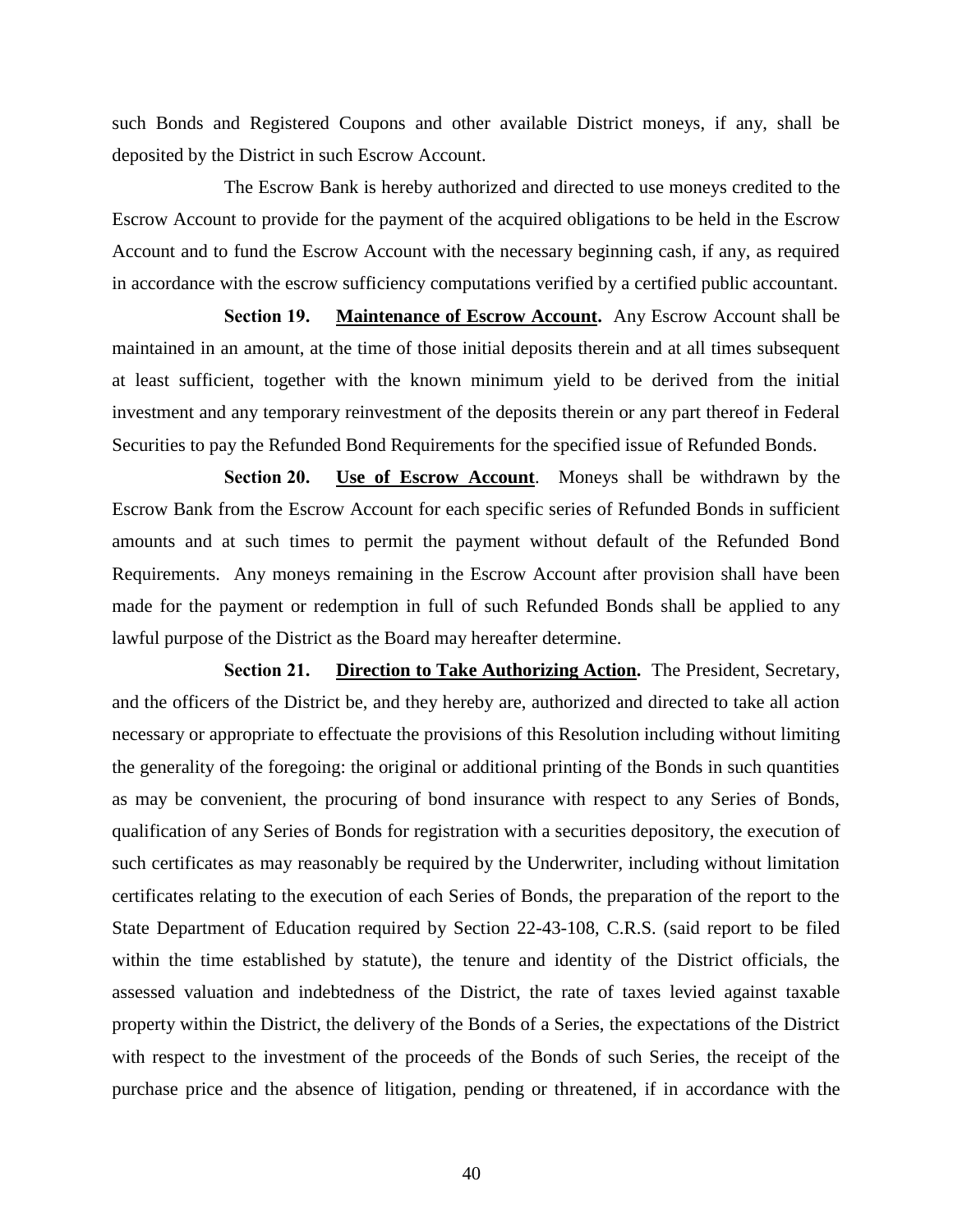facts, affecting the validity thereof, the absence and existence of factors affecting the exclusion of interest on the Bonds of such Series (including original issue discount on the Registered Coupons) from gross income for federal income tax purposes, and the District's undertaking to provide continuing financial and other disclosure in accordance with the Continuing Disclosure Certificate.

The President, Superintendent or the Chief Financial Officer are hereby independently authorized and directed to execute and deliver the Sale Certificate and to determine and approve the final determinations contained therein for each Series of Bonds.

**Section 22. Approvals, Authorizations, and Amendments.** The forms of the Registrar Agreement, the Purchase Contract, the Escrow Agreement, and the Continuing Disclosure Certificate are hereby approved. The District shall enter into and perform its obligations under the Registrar Agreement, the Escrow Agreement, and the Continuing Disclosure Certificate, in substantially the forms of each of such documents as on file with the District, with only such changes therein as are not inconsistent herewith. The President is hereby authorized and directed to execute the Registrar Agreement, the Continuing Disclosure Certificate, and the Escrow Agreement. The Secretary is hereby authorized to attest and to affix the seal of the District to the Registrar Agreement, the Continuing Disclosure Certificate and the Escrow Agreement, and the President and Secretary are further authorized to execute, attest, seal and authenticate such other documents, instruments or certificates as are deemed necessary or desirable by bond counsel in order to issue and secure the Bonds. Such documents are to be executed in substantially the forms hereinabove approved, provided that such documents may be completed, corrected or revised as deemed necessary by the parties thereto in order to carry out the purposes of this Resolution. Copies of all of the documents shall be delivered, filed and recorded as provided therein. A separate Registrar Agreement, Purchase Contract, Escrow Agreement and Continuing Disclosure Certificate shall be executed and delivered concurrently with the issuance of each Series of Bonds.

Any one of the President, the Superintendent or the Chief Financial Officer has the authority to accept any proposal of the Underwriter to purchase any Series of Bonds and to execute a Purchase Contract and a Sale Certificate in connection therewith, as well as the authority to make determinations in relation to the Bonds of such Series contained in such Sale Certificate subject to the parameters and restrictions contained in Section 5 of this Resolution.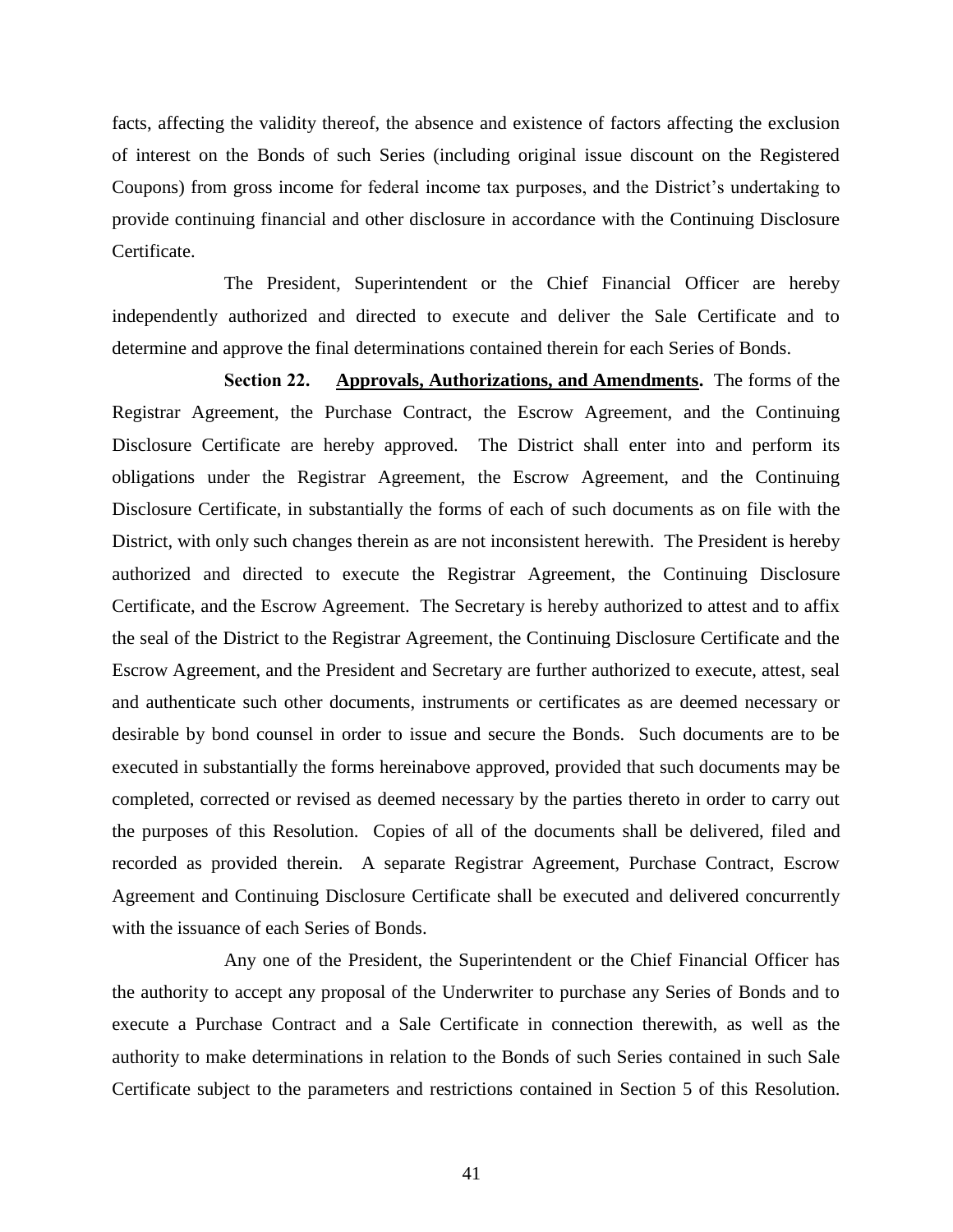Further the President, the Superintendent or the Chief Financial Officer are hereby independently authorized to execute and deliver a commitment for the issuance of a municipal bond insurance policy by a bond insurer on the Bonds of any Series, if any, and enter into any related documents or agreements subject to the Supplemental Act to secure the payment of principal of and interest on the Bonds.

The proper officers of the District are hereby authorized and directed to prepare and furnish to bond counsel certified copies of all proceedings and records of the District relating to the Bonds and such other affidavits and certificates as may be required to show the facts relating to the authorization and issuance thereof as such facts appear from the books and records in such officers' custody and control or as otherwise known to them.

The approval hereby given to the various documents referred to above includes an approval of such additional details therein as may be necessary and appropriate for their completion, deletions therefrom and additions thereto as may be approved by bond counsel prior to the execution of the documents. The execution of any instrument by the appropriate officers of the District herein authorized shall be conclusive evidence of the approval by the District of such instrument in accordance with the terms hereof.

**Section 23. Successor Registrar or Paying Agent.** The Registrar or Paying Agent may resign at any time on 30 days' prior written notice to the District. The District may remove said Registrar or Paying Agent upon 30 days' prior written notice to the Registrar and/or Paying Agent, as the case may be. No resignation or removal of the Registrar or Paying Agent shall take effect until a successor has been appointed; provided, that if no successor is appointed by the end of 90 days, the Paying Agent or Registrar may petition a court of competent jurisdiction to appoint a successor. If the Registrar or Paying Agent initially appointed shall resign, or if the District shall remove said Registrar or Paying Agent, the District may, upon notice mailed to each Registered Owner of any Bond, at the address last shown on the registration books, appoint a successor Registrar or Paying Agent, or both. Every such successor Registrar or Paying Agent shall be a bank or trust company located in and in good standing in the United States and having a shareowners' equity (e.g., capital stock, surplus and undivided profits), however denominated, not less than \$10,000,000 or shall be an officer of the District. It shall not be required that the same institution serve as both Registrar and Paying Agent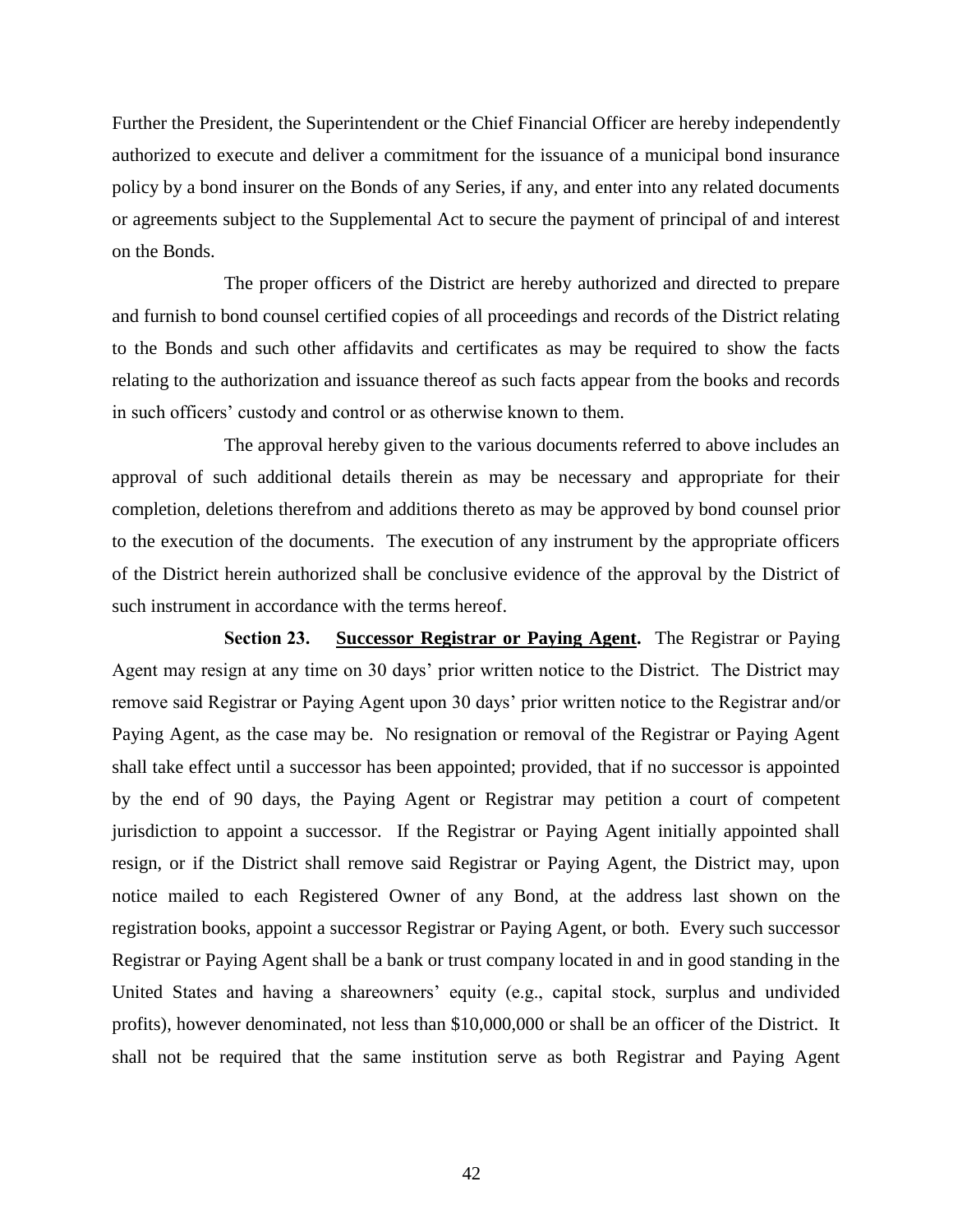hereunder, but the District shall have the right to have the same institution serve as both Registrar and Paying Agent hereunder.

Any company or national banking association into which the Registrar or Paying Agent may be merged or converted or with which it may be consolidated or any company or national banking association resulting from any merger, conversion or consolidation to which it shall be a party or any company or national banking association to which the Registrar or Paying Agent may sell or transfer all or substantially all of its corporate trust business, provided such company shall be eligible, shall be the successor to such Registrar or Paying Agent without the execution or filing of any paper or further act, anything herein to the contrary notwithstanding.

**Section 24. Official Statement.** The distribution and use of the Preliminary Official Statement, in substantially the form as hereafter approved by the Superintendent or the Chief Financial Officer, is in all respects hereby ratified, approved and confirmed. The Underwriter is authorized to prepare or cause to be prepared, and the President is authorized and directed to execute and approve, on behalf of the District, a final Official Statement for use in connection with the offering and sale of each Series of Bonds. The execution of a final Official Statement by the President shall be conclusively deemed to evidence the approval of the form and contents thereof by the District.

#### **Section 25. Contract with Bondholders.**

A. After any of the Bonds of a specific Series have been issued, this Resolution shall constitute a contract between the District and the Owners of such Series of Bonds and shall be and remain irrepealable until such Bonds and the interest thereon shall have been fully paid, satisfied and discharged.

B. The District may, without the consent of or notice to the Owners of Bonds of a specific Series, adopt one or more resolutions supplemental hereto relating to a specific Series, which supplemental resolutions shall thereafter form a part hereof, for any one or more of the following purposes:

(1) To cure any ambiguity, or to cure, correct or supplement any formal defect or omission or inconsistent provision contained in this Resolution, to make any provision necessary or desirable due to a change in law, to make any provisions with respect to matters arising under this Resolution, or to make any provisions for any other purpose if, in each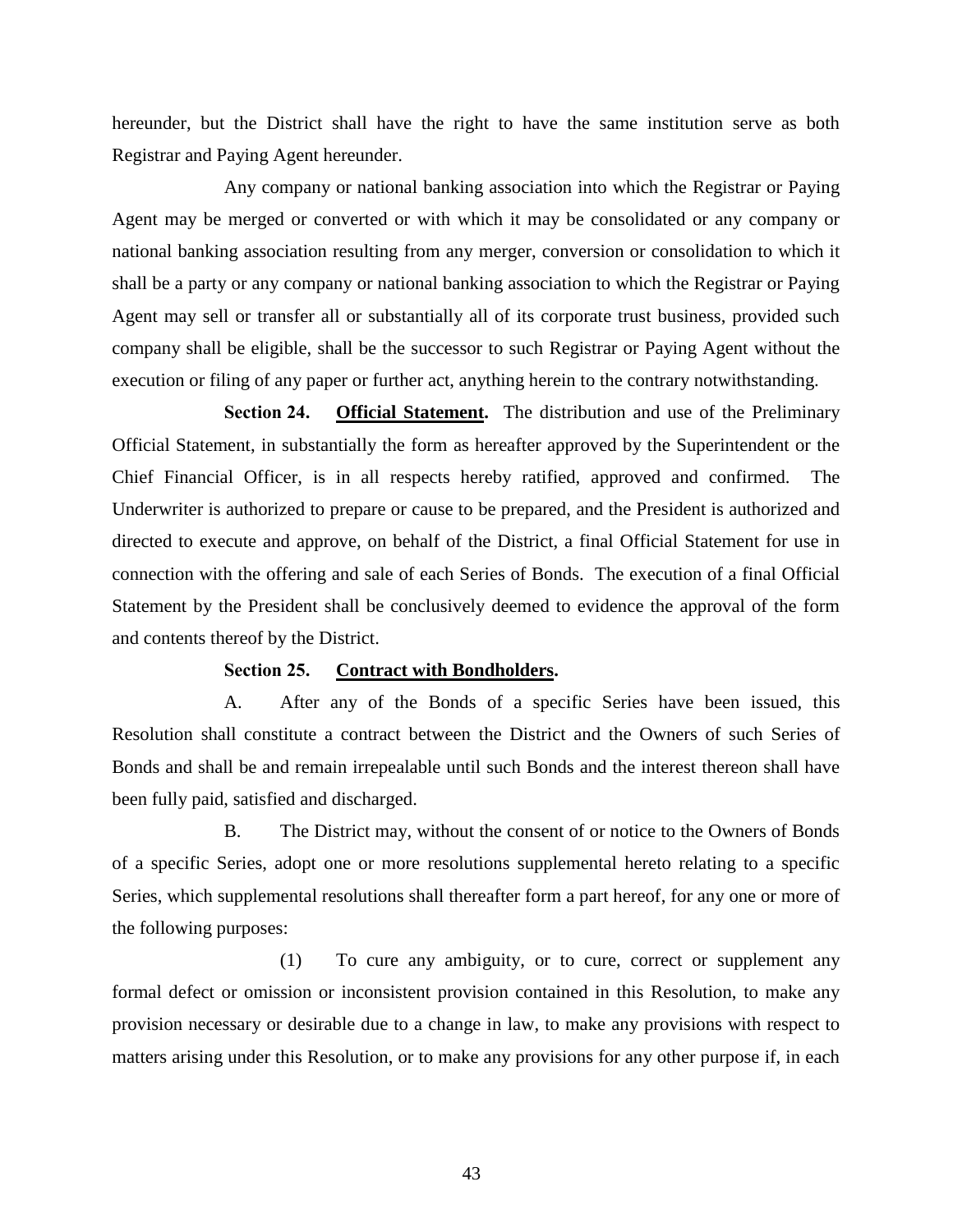case, such provisions are necessary or desirable and do not materially adversely affect the interests of the Registered Owners;

(2) To pledge additional revenues, properties or collateral as security for the Bonds;

(3) To grant or confer upon the Registrar for the benefit of the Registered Owners any additional rights, remedies, powers or authorities that may lawfully be granted to or conferred upon the Registered Owners; or

(4) To qualify this Resolution under the Trust Indenture Act of 1939.

C. Except for amendatory or supplemental resolutions adopted pursuant to subsection B hereof, the Owners of not less than two-thirds (2/3) in aggregate principal amount of the Bonds of a specific Series then Outstanding shall have the right, from time to time, to consent to and approve the adoption by the District of such resolutions amendatory or supplemental hereto as shall be deemed necessary or desirable by the District for the purpose of modifying, altering, amending, adding to, or rescinding, in any particular, any of the terms or provisions contained in this Resolution; provided however, that without the consent of the Owners of all the Series of Bonds affected thereby, nothing herein contained shall permit, or be construed as permitting:

(1) a change in the terms of the maturity of any Bond of a Series, in the principal amount of any Bond of a Series or the rate of interest thereon, the dates of payment of principal and interest, or in the terms of prior redemption of any Bond of a Series;

(2) an impairment of the right of the Owners to institute suit for the enforcement of any payment of the principal of or interest on such Bonds when due;

(3) a privilege or priority of any Bond of a Series or any interest payment over any other Bond of a Series or interest payment;

(4) a reduction in the percentage in principal amount of the Bonds of a Series the consent of whose Owners is required for any such amendatory or supplemental resolution or

(5) any amendment to Section 14 hereof.

If, at any time, the District shall desire to adopt an amendatory or supplemental resolution for any of the purposes of this subsection C, the District shall cause notice of the proposed adoption of such amendatory or supplemental resolution to be given by mailing such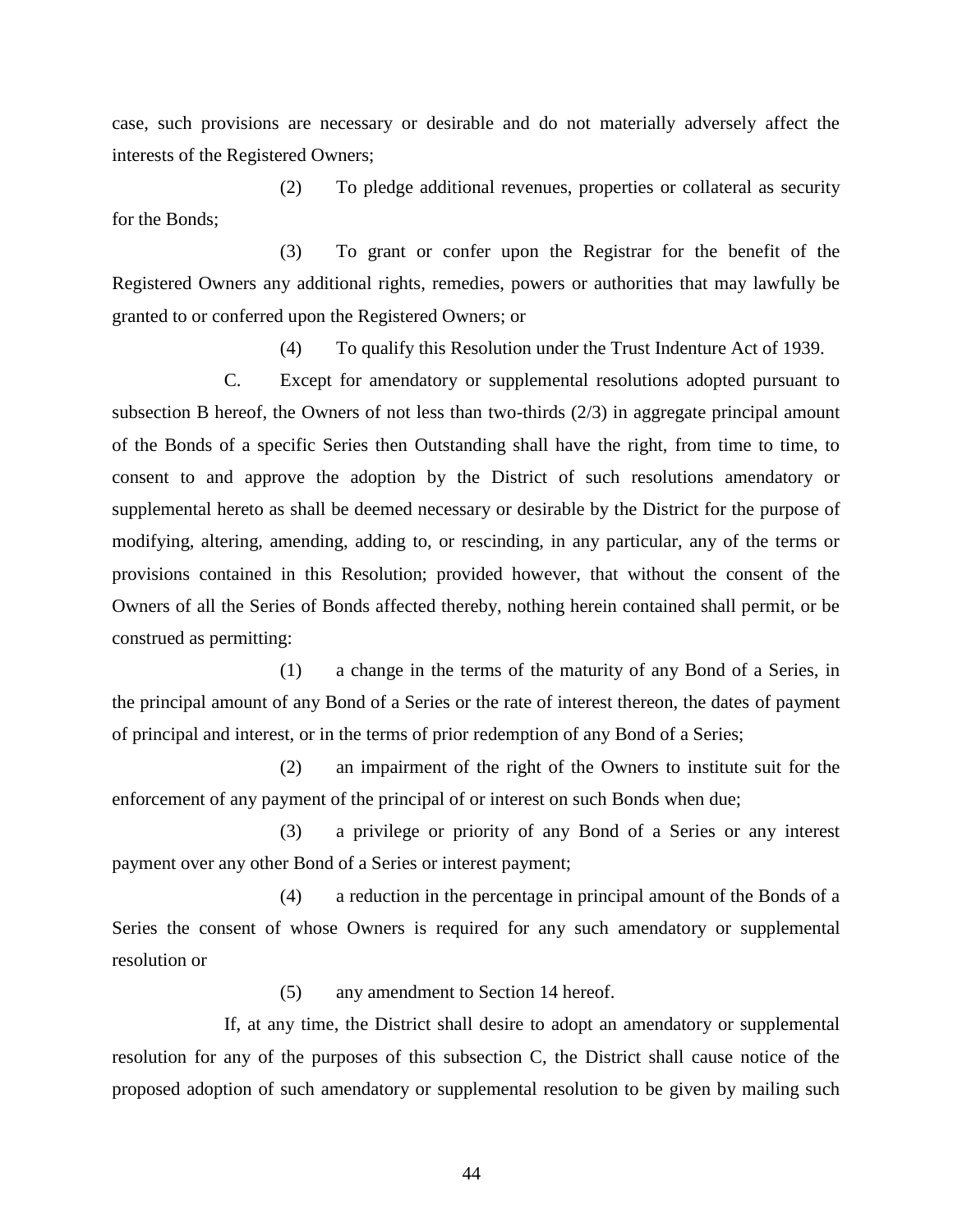notice by certified or registered first-class mail to the Underwriter and to each Owner of the Bonds of such Series affected at the address shown on the registration books of the Registrar, at least thirty days prior to the proposed date of adoption of any such amendatory or supplemental resolution. Such notice shall briefly set forth the nature of the proposed amendatory or supplemental resolution and shall state that copies thereof are on file at the offices of the District or some other suitable location for inspection by all Owners. If, within sixty days or such longer period as shall be prescribed by the District following the giving of such notice, the Owners of not less than the required percentage in aggregate principal amount of such Series of Bonds then outstanding at the time of the execution of any such amendatory or supplemental resolution shall have consented to and approved the execution thereof as herein provided, no Owner shall have any right to object to any of the terms and provisions contained therein, or the operation thereof, or in any manner to question the propriety of the adoption and effectiveness thereof, or to enjoin or restrain the District from adopting the same or from taking any action pursuant to the provisions thereof.

**Section 26. Pledge of Revenues.** The creation, perfection, enforcement, and priority of the pledge of revenues to secure or pay the Bonds and Registered Coupons as provided herein shall be governed by Section 11-57-208 of the Supplemental Act and this Resolution. The revenues pledged for the payment of the Bonds and Registered Coupons, as received by or otherwise credited to the District, shall immediately be subject to the lien of such pledge without any physical delivery, filing, or further act. The lien of such pledge on the revenues pledged for payment of the Bonds and Registered Coupons and the obligation to perform the contractual provisions made herein shall have priority over any or all other obligations and liabilities of the District, except for any general obligation indebtedness of the District currently outstanding or any general obligation indebtedness issued on a parity with the Bonds. The lien of such pledge shall be valid, binding, and enforceable as against all Persons having claims of any kind in tort, contract, or otherwise against the District irrespective of whether such Persons have notice of such liens.

**Section 27. No Recourse against Officers and Agents.** Pursuant to Section 11-57-209 of the Supplemental Act, if a member of the Board, or any officer or agent of the District acts in good faith, no civil recourse shall be available against such member, officer, or agent for payment of the principal, interest or prior redemption premiums on the Bonds. Such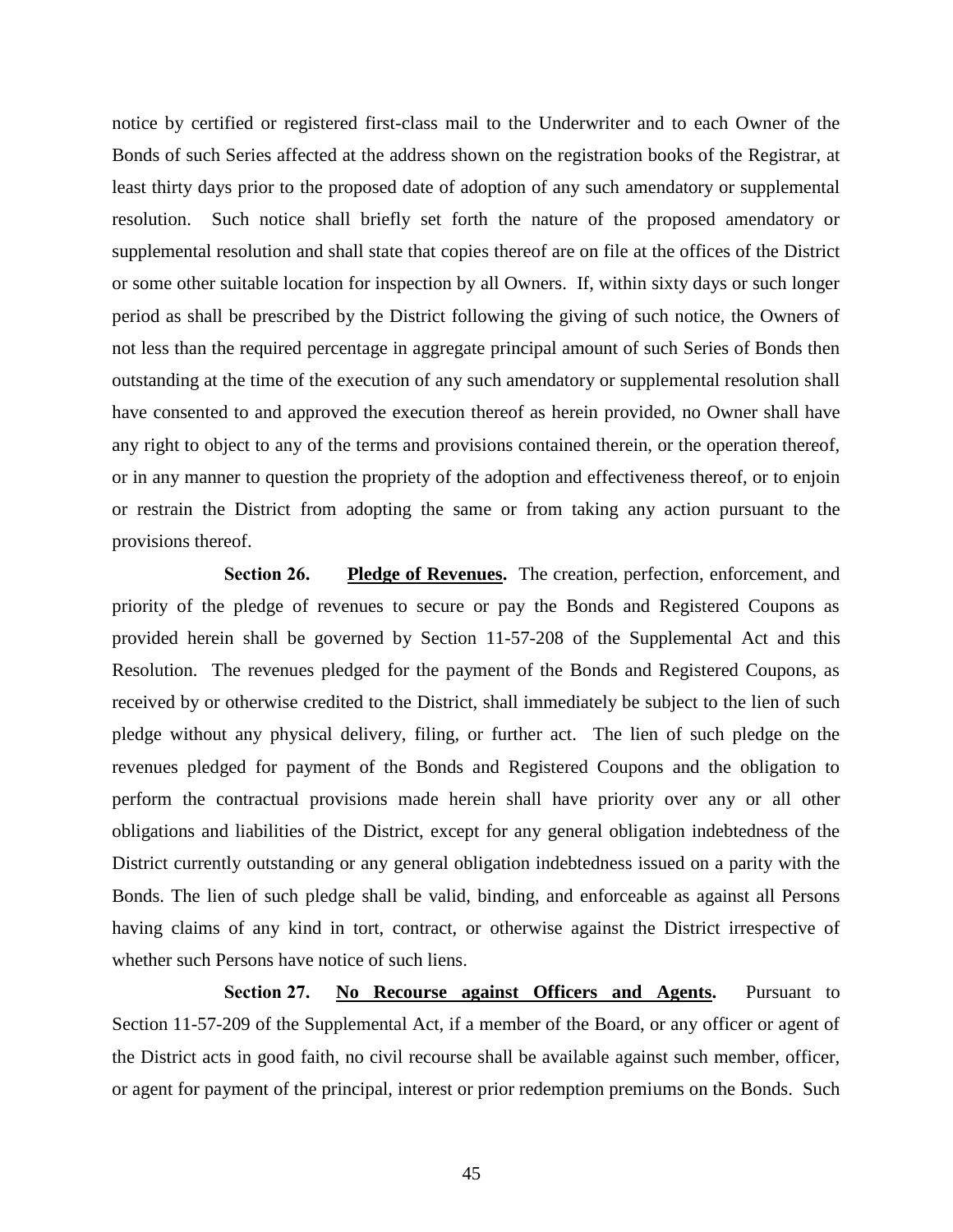recourse shall not be available either directly or indirectly through the Board or the District, or otherwise, whether by virtue of any constitution, statute, rule of law, enforcement of penalty, or otherwise. By the acceptance of the Bonds and as a part of the consideration of their sale or purchase, any Person purchasing or selling such Bond specifically waives any such recourse.

**Section 28. Bond Insurer as Owner**. So long as the issuer of a municipal bond insurance policy, if any, is not then in default under such bond insurance policy and has not repudiated its obligations thereunder, any bond insurer shall be deemed to be the Owner of all Bonds insured by it for purposes of exercising remedies, waiving defaults, or granting consents pursuant to this Bond Resolution.

**Section 29. Conclusive Recital.** Pursuant to Section 11-57-210 of the Supplemental Act, the Bonds shall contain a recital that they are issued pursuant to the provisions of the Supplemental Act. Such recital shall be conclusive evidence of the validity and the regularity of the issuance of the Bonds after their delivery for value.

**Section 30. Limitation of Actions.** Pursuant to Section 11-57-212 of the Supplemental Act, no legal or equitable action brought with respect to any legislative acts or proceedings of the District in connection with the authorization or issuance of the Bonds, including but not limited to the adoption of this Resolution, shall be commenced more than thirty days after the authorization of the Bonds.

**Section 31. Registration with Clerk and Recorder.** Pursuant to Section 22- 42-121, C.R.S., and as directed by Section 22-43-106 of the Refunding Act with respect to any Bonds issued for refunding purposes, the Bonds, after their execution but before their delivery, shall first be registered (on a collective, not an individual, basis) by the Boulder County Clerk and Recorder, being the County in which the headquarters of the District is located. Such recording is to be in the book kept for that purpose and to consist of a notation of the name of the District and the amount, date of issuance and maturity, and rate of interest of the Bonds. A certified copy of this Resolution, constituting a request and order, duly made and entered of record, shall be furnished to the Boulder County Clerk and Recorder and thereupon it shall be his or her duty to make such registration. There is hereby appropriated out of any funds of the District available for that purpose the amount of the Boulder County Clerk and Recorder's registration fee of \$25.00, which fee shall be paid to the Boulder County Clerk and Recorder.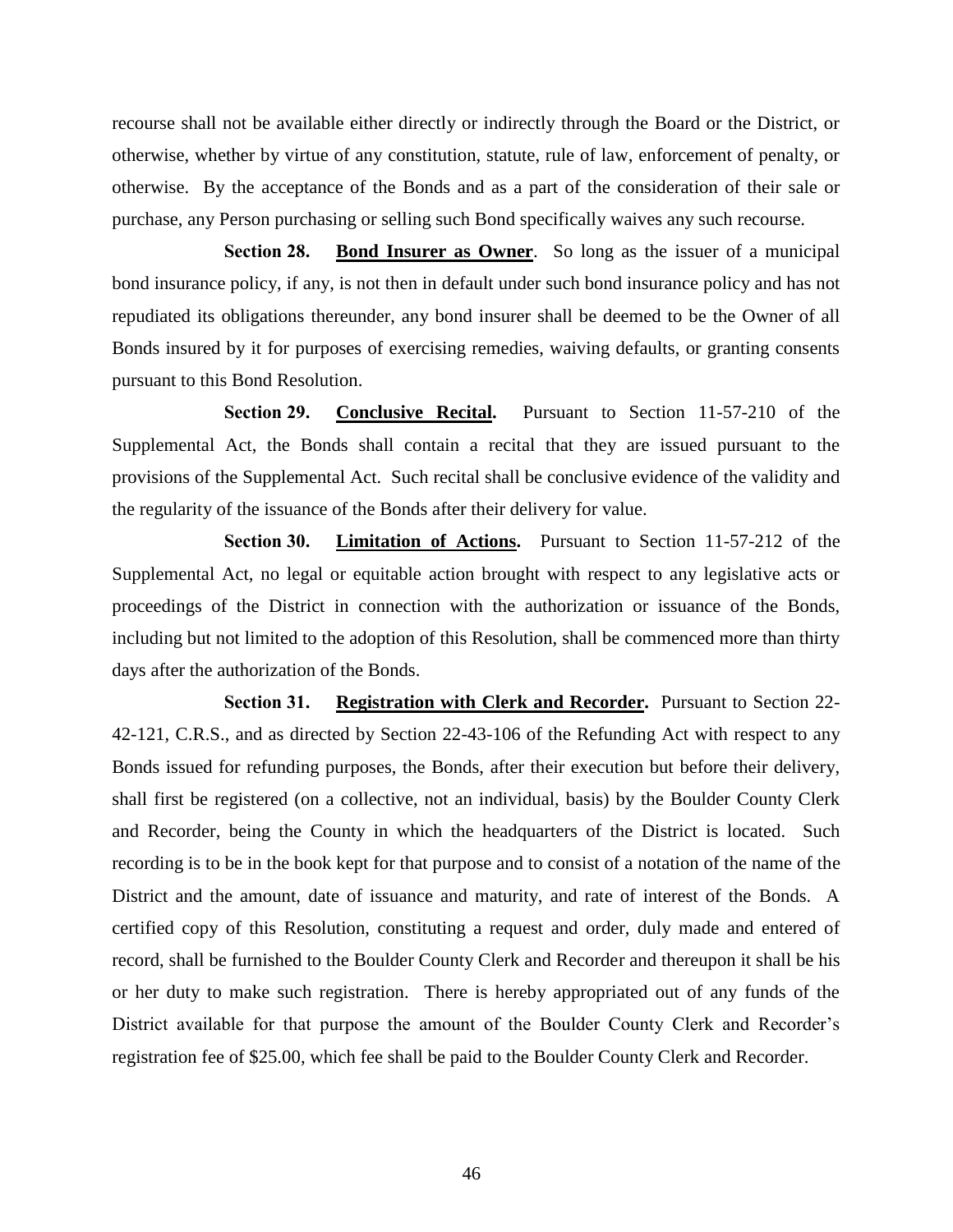**Section 32. Severability.** If any section, subsection, clause, or provision of this Resolution shall for any reason be held to be invalid or unenforceable, the invalidity or unenforceability of such section, subsection, clause, or provision shall not affect any of the remaining provisions of this Resolution.

**Section 33. Repealer.** All acts, orders, and resolutions and parts thereof, in conflict with this Resolution, be, and the same hereby are, rescinded and repealed.

**Section 34. Holidays.** If the date for making any payment or the last date for performance of any act or the exercising of any right, as provided in this Resolution, shall be a legal holiday or a day on which banking institutions in the city in which is located the Principal Office of the Registrar and Paying Agent are authorized by law to remain closed, such payment may be made or act performed or right exercised on the next succeeding day not a legal holiday or a day on which such banking institutions are authorized by law to remain closed, with the same force and effect as if done on the nominal date provided in this Resolution, and no interest shall accrue for the period after such nominal date.

**Section 35. Effective Date**. This Resolution shall be effective immediately upon adoption.

PASSED, ADOPTED, AND APPROVED this September 24th, 2014.

(SEAL)

President, Board of Education

Attest:

\_\_\_\_\_\_\_\_\_\_\_\_\_\_\_\_\_\_\_\_\_\_\_\_\_\_\_\_\_\_ Secretary, Board of Education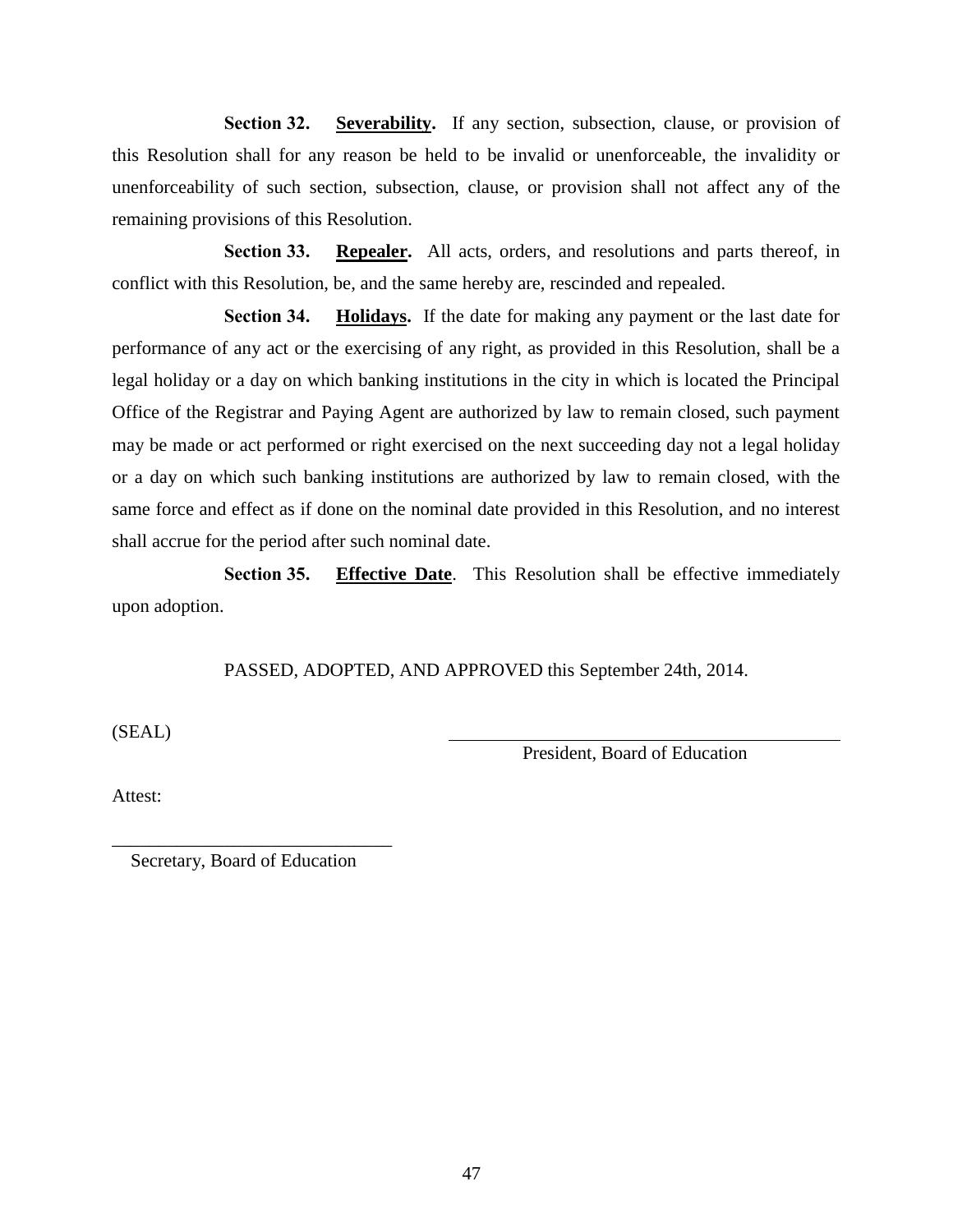STATE OF COLORADO (1) CITY AND COUNTY OF BROOMFIELD, BOULDER, LARIMER AND WELD ) COUNTIES (SS. ST. VRAIN VALLEY SCHOOL DISTRICT  $\qquad$ NO. RE-1J )

I, Debbie Lammers, the duly qualified and acting Secretary of St. Vrain Valley School District No. Re-1J (the "District"), in the in the Counties of Boulder, Larimer and Weld, and the City and County of Broomfield and State of Colorado, do hereby certify:

1. The foregoing pages are a true and correct copy of a resolution (the "Resolution") introduced at a regular meeting of the Board of Education of the District (the "Board") on September 24th, 2014.

2. The Resolution was duly moved and seconded and the Resolution was adopted at the regular meeting of September 24th, 2014, by an affirmative vote of a majority of the members of the Board as follows:

| Name                              | " $Yes"$ | "No" | Absent | Abstain |
|-----------------------------------|----------|------|--------|---------|
| Bob Smith, President              |          |      |        |         |
| Joie Siegrist, Vice President     |          |      |        |         |
| Paula Peairs, Treasurer           |          |      |        |         |
| Debbie Lammers, Secretary         |          |      |        |         |
| Mike Schiers, Assistant Secretary |          |      |        |         |
| John Ahrens, Member               |          |      |        |         |
| John Creighton, Member            |          |      |        |         |

3. The members of the Board were present at such meeting and voted on the passage of such Resolution as set forth above.

4. The Resolution was approved and authenticated by the signature of the President of the Board, sealed with the District seal, attested by the Secretary and recorded in the minutes of the Board.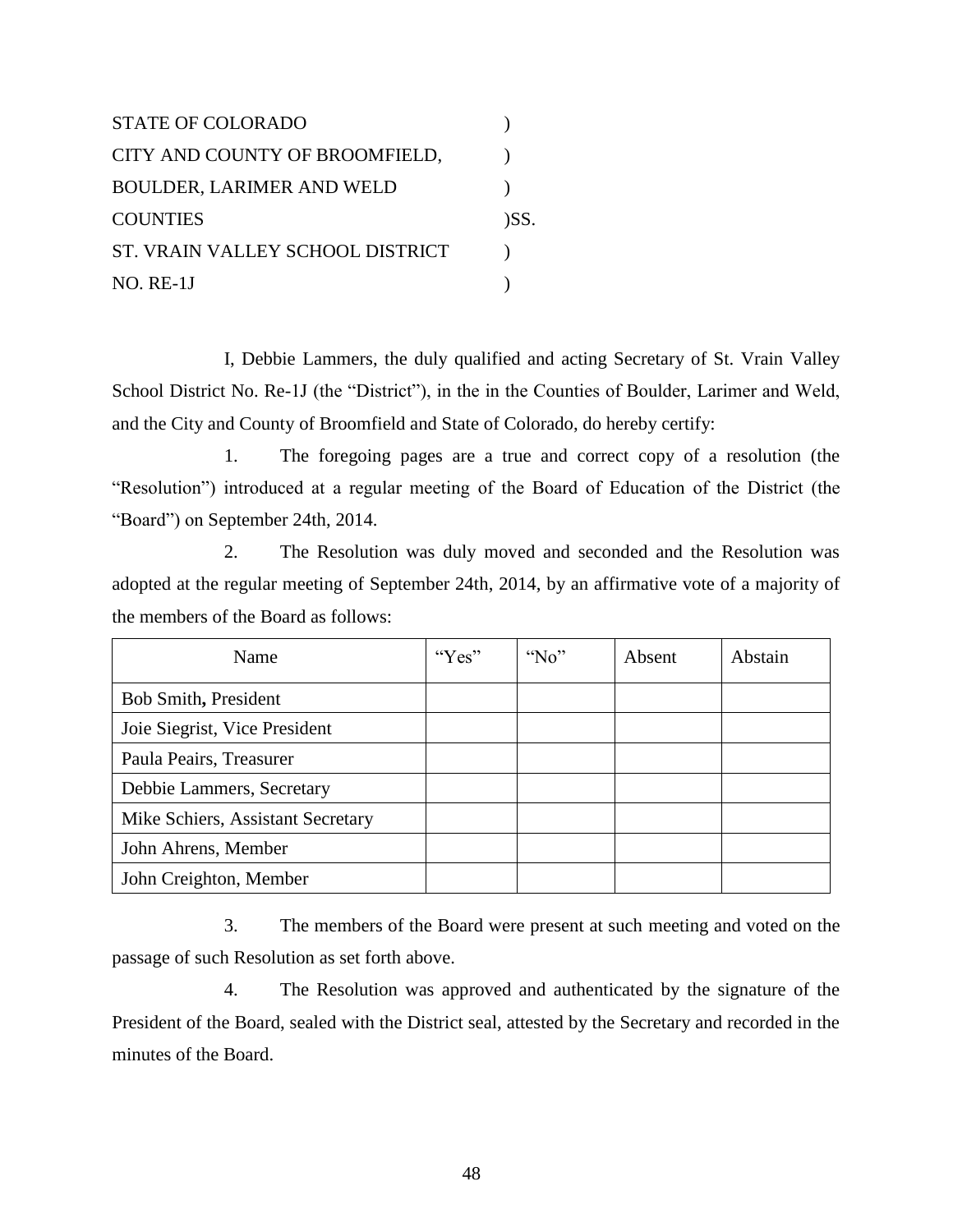5. Attached hereto as  $\frac{\text{Exhibit A}}{\text{A}}$  is a copy of the notice of the regular meeting on September 24th, 2014**,** which notice was posted in one place within the District at least 24 hours before such meeting and which notice included agenda information, if available, as provided by law.

6. There are no bylaws, rules or regulations of the Board which prevent the immediate adoption of the Resolution set forth in the foregoing proceedings.

IN WITNESS WHEREOF, I have hereunto set my hand and affixed the seal of said District, this September 24th, 2014.

(SEAL)

Secretary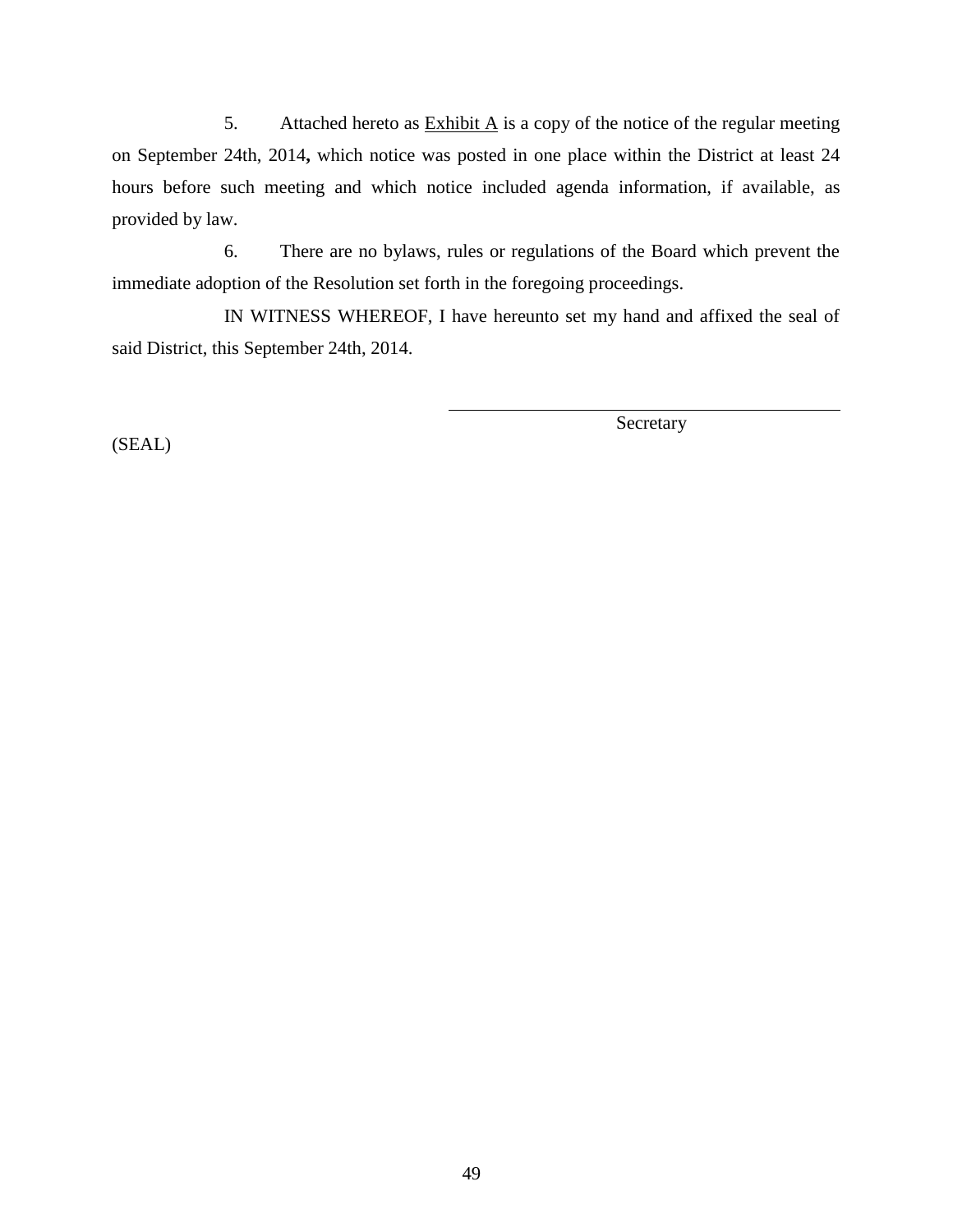# EXHIBIT A

(Attach Notice of Meeting)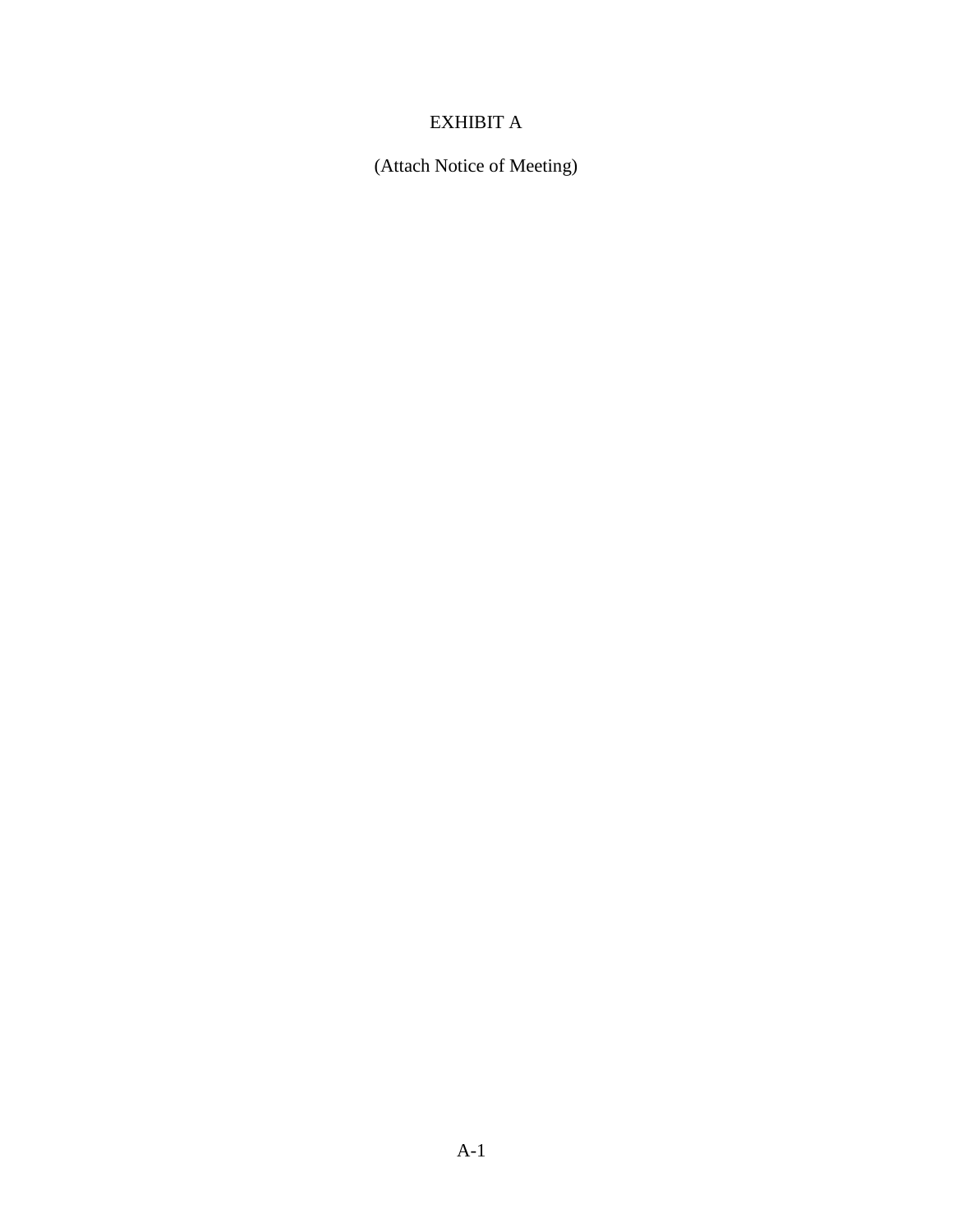# MEMORANDUM

<span id="page-59-0"></span>DATE: September 24, 2014

TO: Board of Education

FROM: Dr. Don Haddad, Superintendent of Schools

SUBJECT: [Decision Regarding Collaboration with Town of Lyons](#page-0-0)

# RECOMMENDATION

For the Board of Education to decide whether to collaborate on a proposal from the Town of Lyons in regard to the Lyons M/S ball fields.

### **BACKGROUND**

The Board of Education was approached by Lyons Mayor John O'Brien and Dan Greenberg, member of the Lyons Board of Trustees. They are seeking a possible collaboration between the Town of Lyons and SVVSD to create space for housing to replace what was destroyed during the September 2013 flood. They have asked that the Board consider a land swap where the existing Lyons M/S ball fields would be used for building homes and the ball fields would be relocated to the west of the football field in the existing park area.